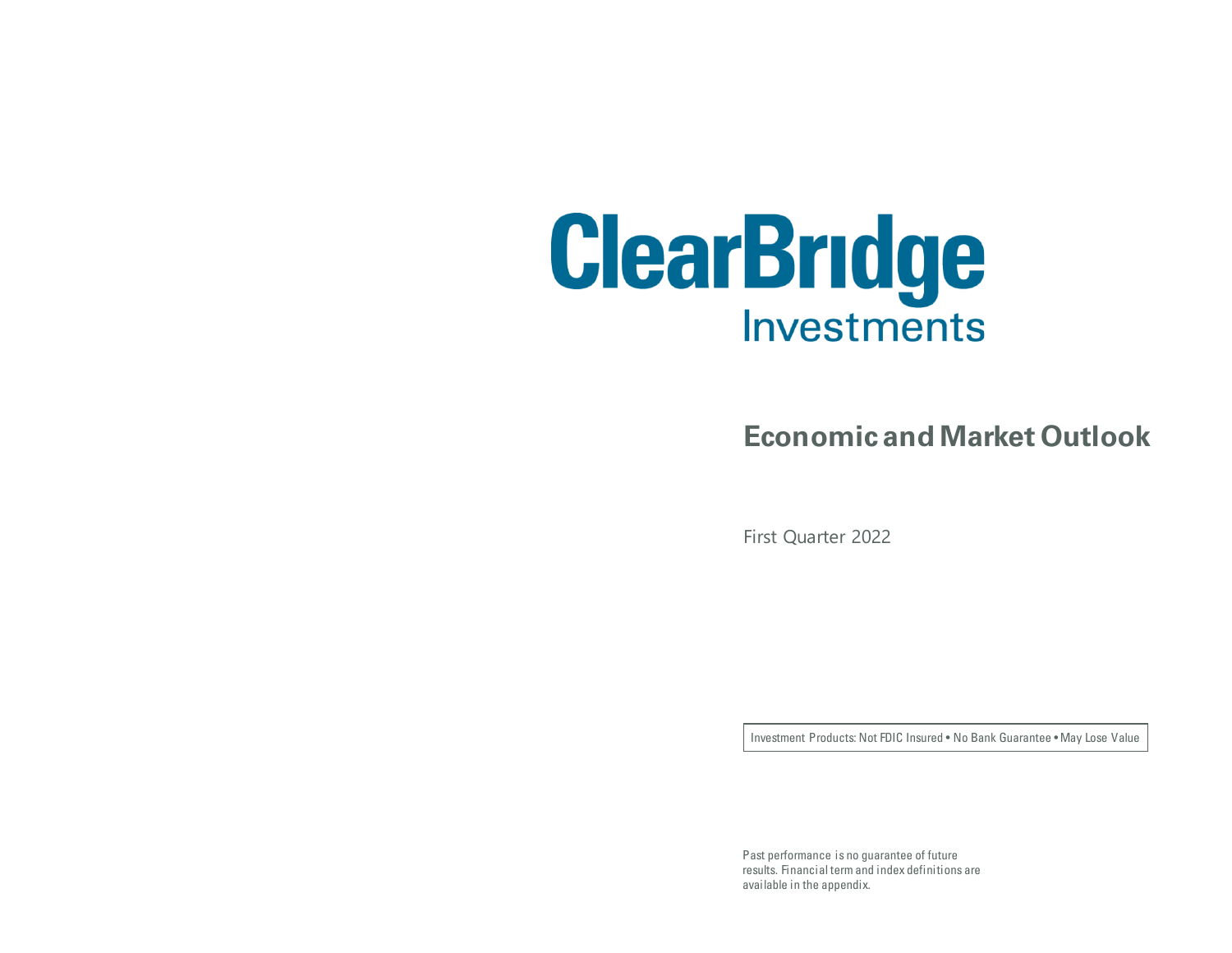#### **Table of Contents**

| Economic Outlook<br>Market Outlook<br><b>International Outlook</b> | <b>Investor Pitfalls</b> | 3  |
|--------------------------------------------------------------------|--------------------------|----|
|                                                                    |                          | 10 |
|                                                                    |                          | 25 |
|                                                                    |                          | 37 |
|                                                                    | Market Leadership        | 43 |

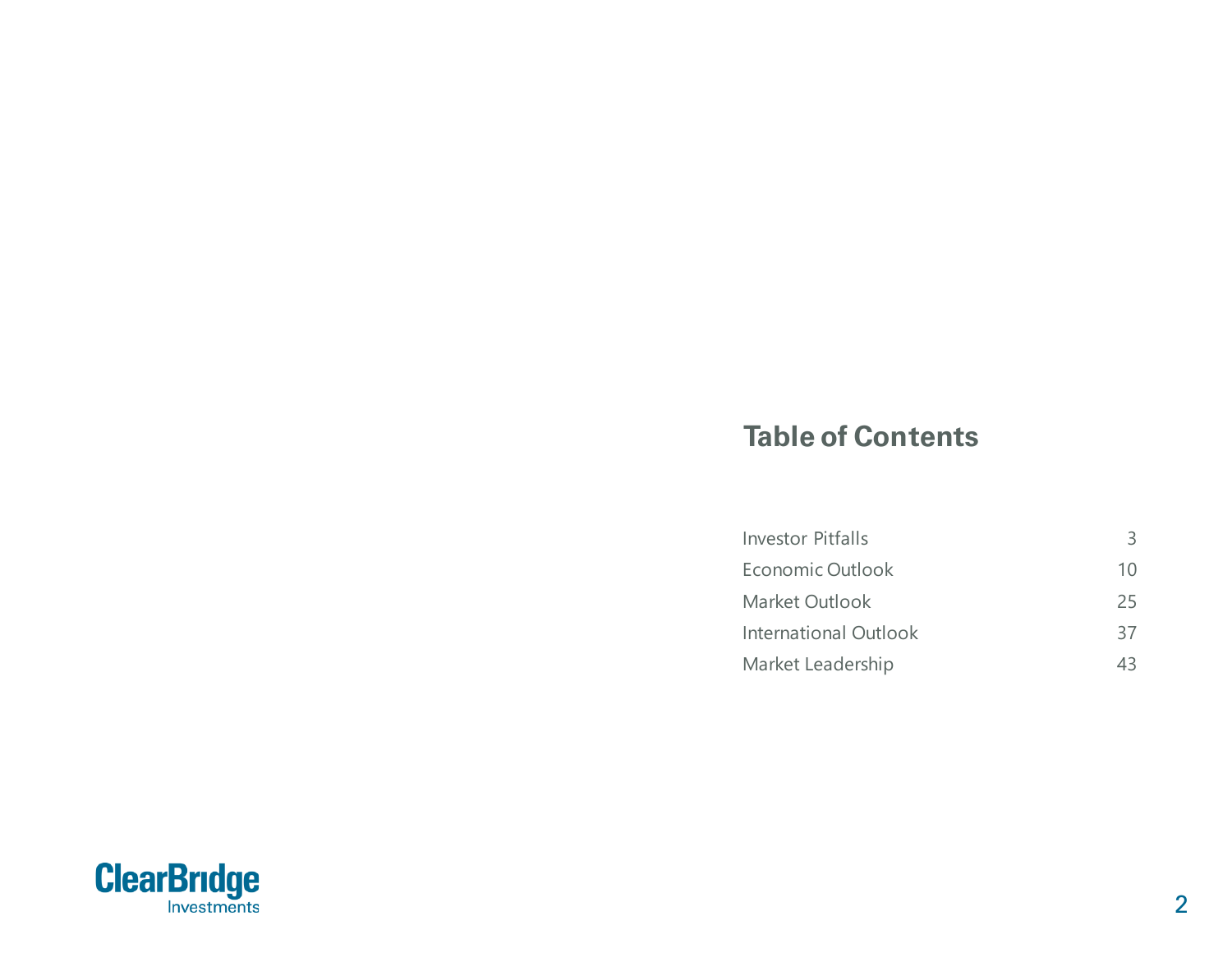**Investor Pitfalls**

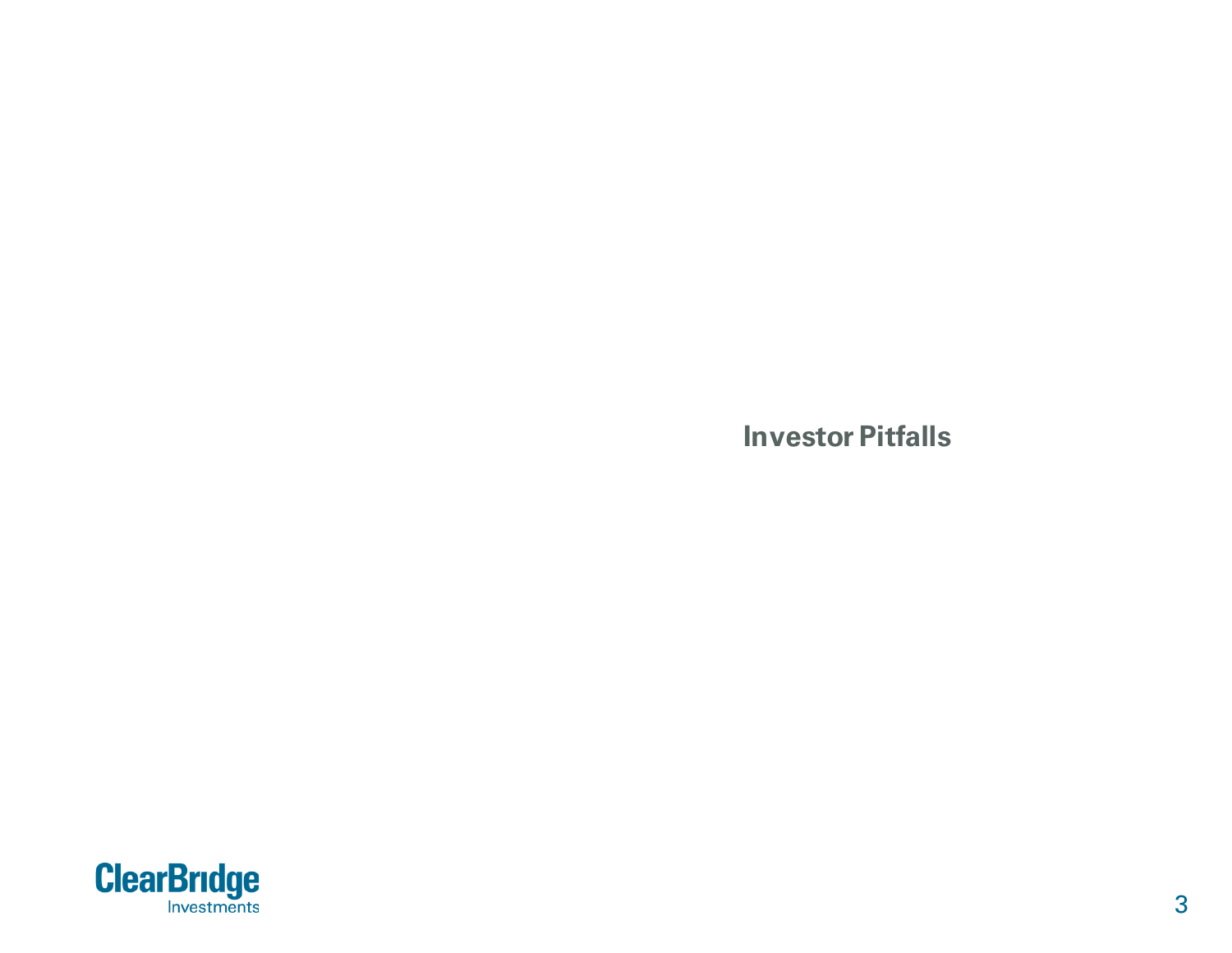# Probabilities vs. Possibilities

The Wall of Worry



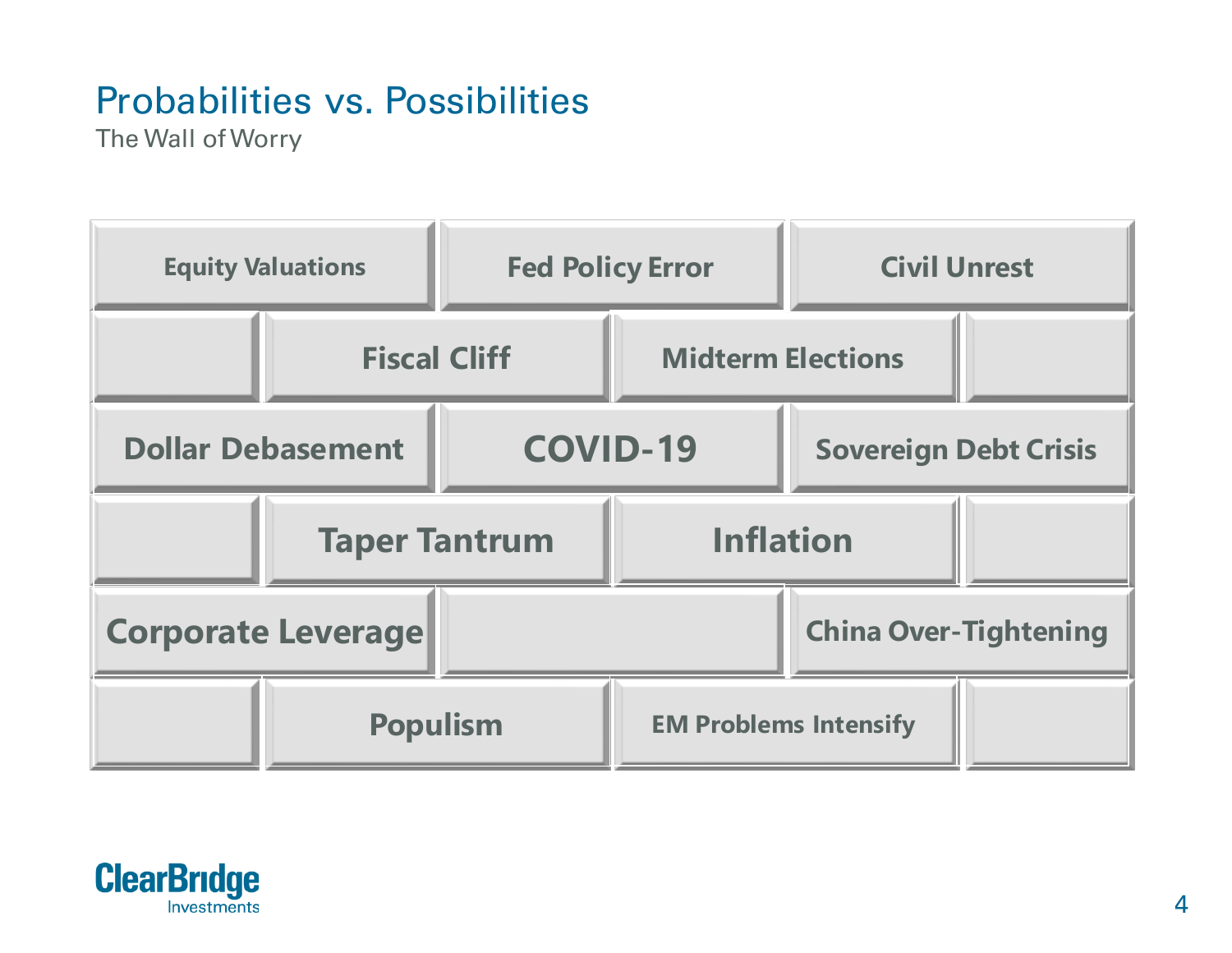#### S&P 500 & Panic Attacks



**"The definition of insanity is doing the same thing over and over again and expecting a different result."**  - Attributed to Albert Einstein



Data as of Dec. 31, 2021. Source: Standard & Poor's. Past performance is not a guarantee of future results. Investors cannot invest directly in an index, and unmanaged index returns do not reflect any fees, expenses or sales charges.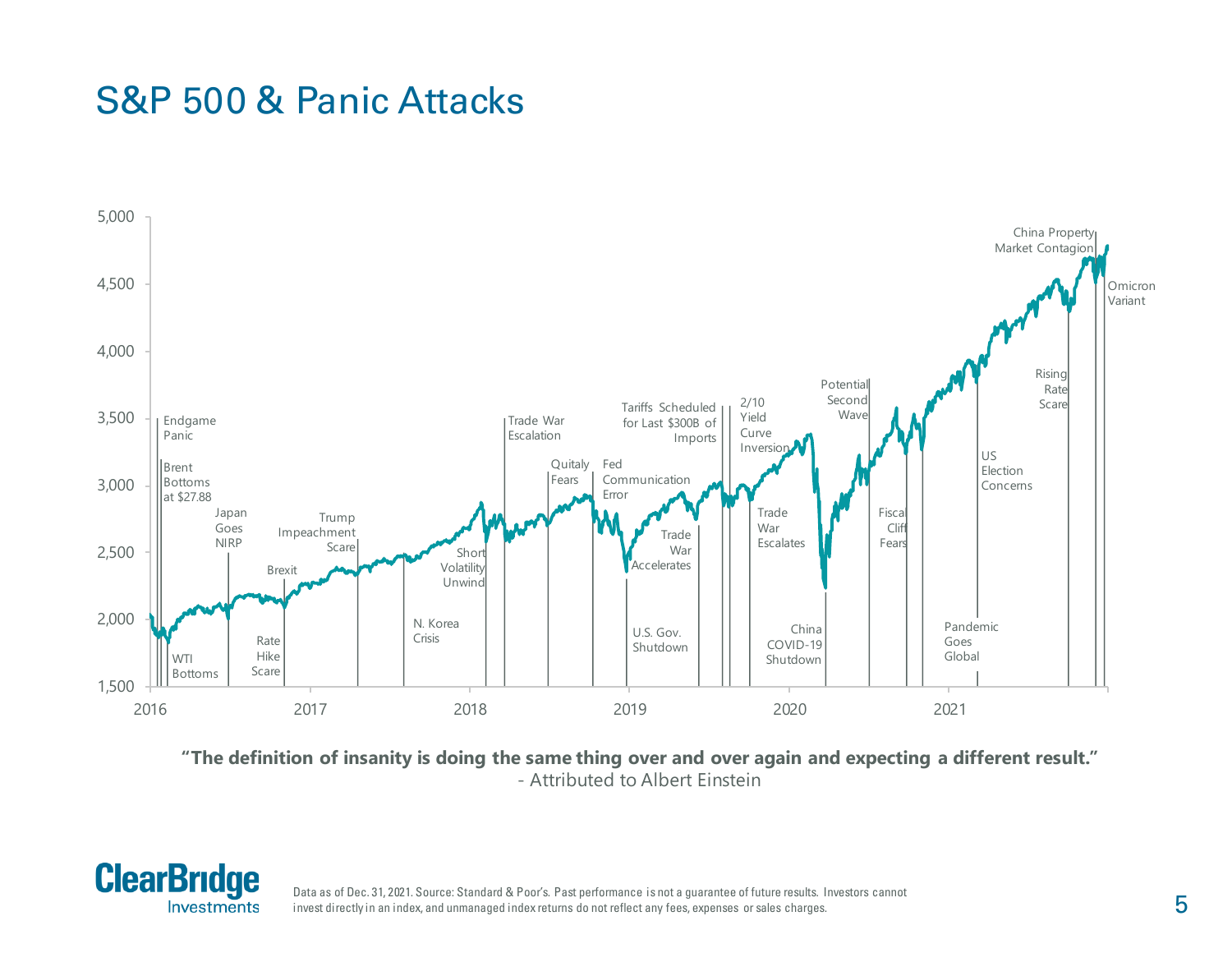## Effects of Panic Attacks on Average Investors

20 Years Annualized Returns (2001-2020)

**ClearBridge** 

**Investments** 



Source: Bloomberg, June 30, 2021. Average asset allocation investor return is based on an analysis by DALBAR, Inc., which utilizes the net of aggregate mutual fund sales, redemptions and exchanges each month as a measure of investor behavior. Indices shown are as follows: REITs are represented by the NAREIT Equity REIT Index, U.S. Stocks are represented by the S&P 500 Index, International Equities are represented by the MSCI EAFE Index, Government-Related Bonds are represented by the Bloomberg Barclays U.S. Aggregate Bond Index, Homes are represented by U.S. existing home sales median price, Inflation is represented by the Consumer Price Index. Indices are unmanaged and cannot be purchased directly by investors. Index performance is shown for illustrative purposes only and does not predict or depict the performance of any investment. **Past performance is no guarantee of future results.**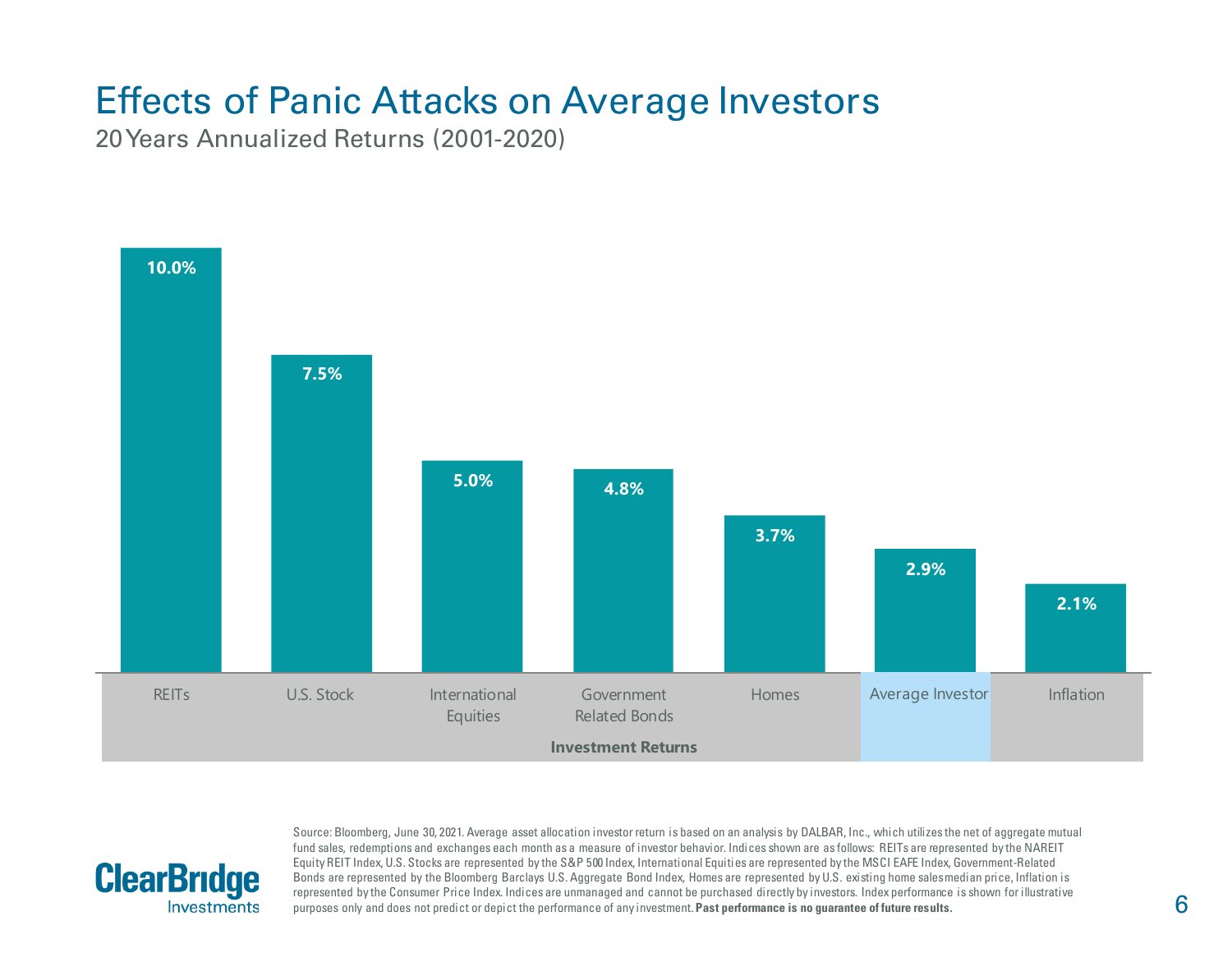## Volatility Does Not Equal a Financial Loss Unless You Sell



■ S&P 500 Calendar Year Total Return ■ S&P 500 Largest Intra-Year Price Decline (%)



As of Dec. 31, 2021. Source: FactSet. Past performance is not a guarantee of future results. Investors cannot invest directly in an index, and unmanaged index returns do not reflect any fees, expenses or sales charges.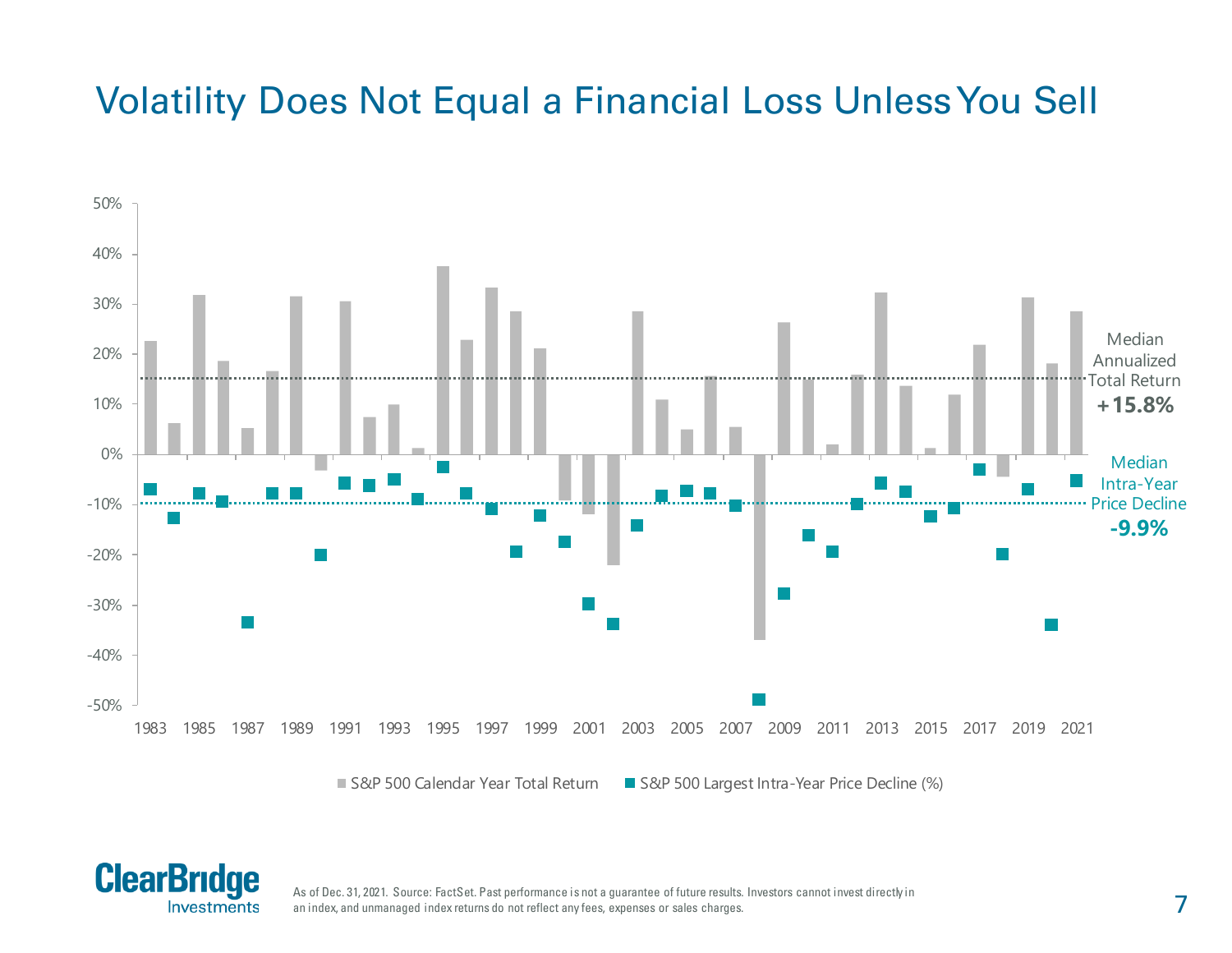## Can You Time the Market?



 **Since 1936, an investor that consistently sold 10 months prior to a market peak and bought back 10 months after the trough was worse off overall than a buy-and-hold investor.**



Data as of Dec. 31, 2021. Source: Yardeni Research. Past performance is not a guarantee of future results. Investors cannot invest directly in an index, and unmanaged index returns do not reflect any fees, expenses or sales charges.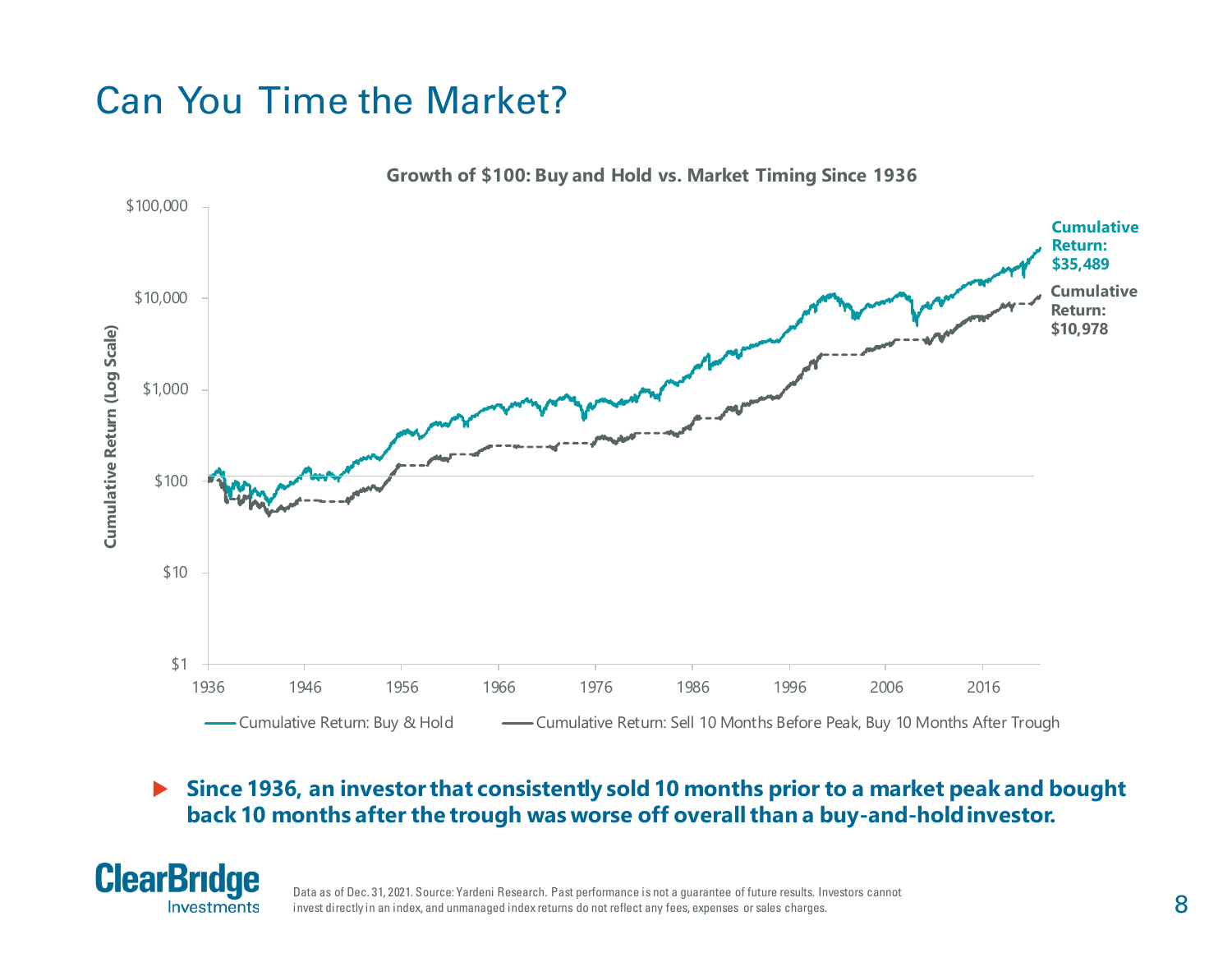### Market Annual Returns

Distribution of S&P 500 Total Returns Since 1926





#### **S&P 500 Annual Total Return Ranges**

As of Dec. 31, 2021. Source: FactSet. Past performance is not a guarantee of future results. Investors cannot invest directlyin an index, and unmanaged index returns do not reflect any fees, expenses or sales charges.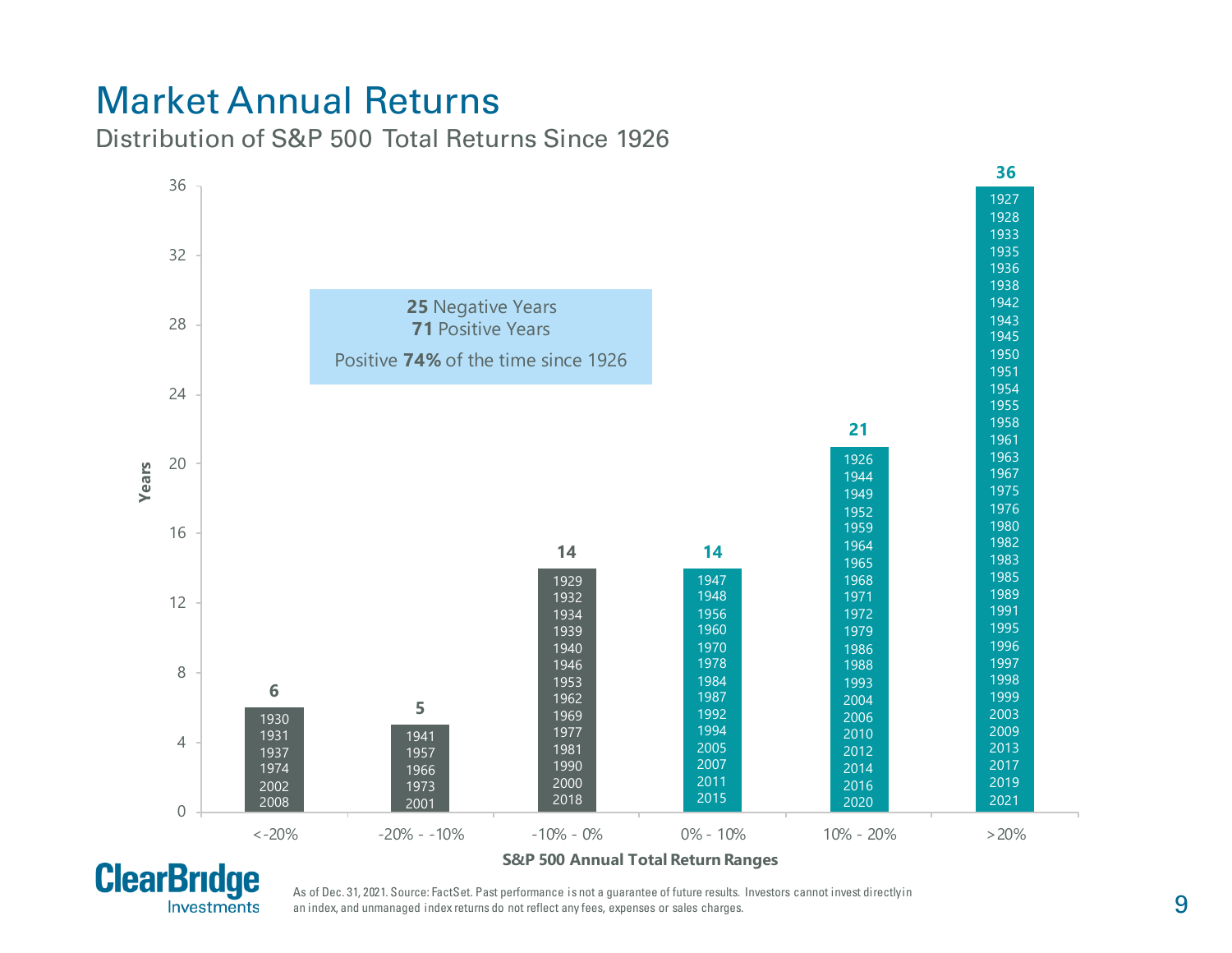**Economic Outlook**

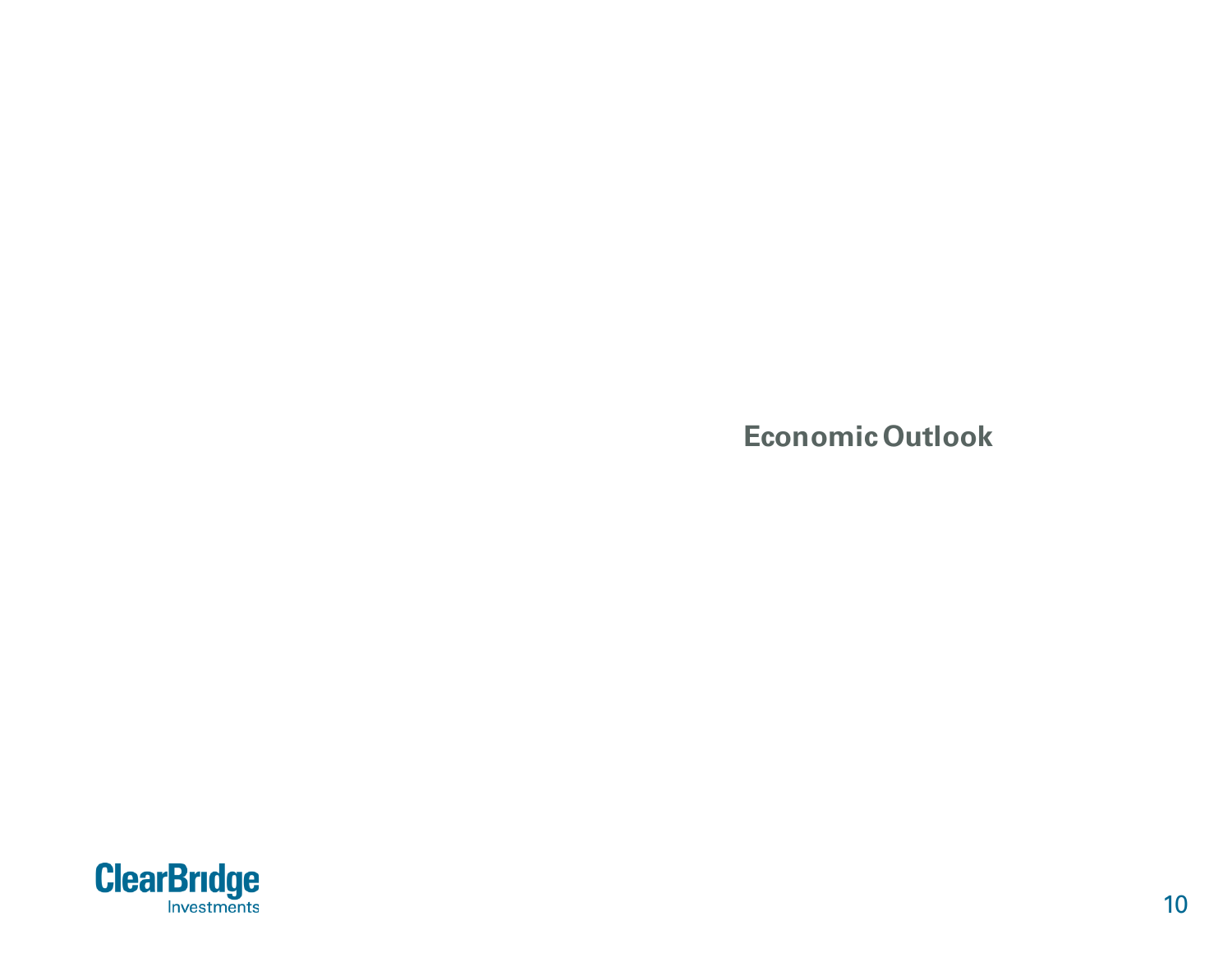### S&P 500 Market Crashes vs. Pullbacks

| <b>Market Crashes</b> |               |             |            |                                                                   |                  |
|-----------------------|---------------|-------------|------------|-------------------------------------------------------------------|------------------|
| Peak                  | <b>Trough</b> | <b>Days</b> | S&P<br>500 | <b>S&amp;P 500</b><br><b>Return: Peak</b><br>to Trough<br>+1 Year | <b>Recession</b> |
| Nov. 1968             | May 1970      | 543         | $-36%$     | $-8%$                                                             | Yes              |
| Jan. 1973             | Oct. 1974     | 630         | $-48%$     | $-29%$                                                            | Yes              |
| Nov. 1980             | Aug. 1982     | 621         | $-27%$     | 15%                                                               | Yes              |
| Aug. 1987             | Dec. 1987     | 101         | $-34%$     | $-18%$                                                            | <b>No</b>        |
| <b>March 2000</b>     | Oct. 2002     | 929         | $-49%$     | $-32%$                                                            | Yes              |
| Oct. 2007             | March 2009    | 517         | $-57%$     | $-27%$                                                            | Yes              |
| Average               |               | 557         | $-42%$     | $-16%$                                                            | 83%              |

| <b>Pullbacks</b> |                   |             |            |                                                                   |                  |  |  |
|------------------|-------------------|-------------|------------|-------------------------------------------------------------------|------------------|--|--|
| Peak             | <b>Trough</b>     | <b>Days</b> | S&P<br>500 | <b>S&amp;P 500</b><br><b>Return: Peak</b><br>to Trough<br>+1 Year | <b>Recession</b> |  |  |
| Sept. 1976       | March 1978        | 531         | $-19%$     | $-9\%$                                                            | No               |  |  |
| Feb. 1980        | March 1980        | 43          | $-17%$     | 14%                                                               | Yes              |  |  |
| <b>July 1990</b> | Oct. 1990         | 87          | $-20%$     | 3%                                                                | Yes              |  |  |
| <b>July 1998</b> | Oct. 1998         | 83          | $-19%$     | 13%                                                               | No               |  |  |
| April 2010       | <b>July 2010</b>  | 70          | $-16%$     | 10%                                                               | No               |  |  |
| April 2011       | Oct. 2011         | 157         | $-19%$     | 6%                                                                | No               |  |  |
| Sept. 2018       | Dec. 2018         | 82          | $-19%$     | 10%                                                               | No               |  |  |
| Feb. 2020        | <b>March 2020</b> | 33          | $-34%$     | 15%                                                               | Yes              |  |  |
| Average          |                   | 137         | $-21%$     | 8%                                                                | 38%              |  |  |





Market Crashes defined as decline of 20% or greater in S&P 500 lasting at least 1 year. Pullbacks defined as declines of 15% or greater in S&P 500 (no time component). 1987 decline persisted at 20% or greater loss 1 year after Aug. 1987 peak despite trough coming in Dec. 1987. Source: S&P, NBER, and Bloomberg. Past performance is not a guarantee of future results. Investors cannot invest directly in an index, and unmanaged index returns do not reflect any fees, expenses or sales charges.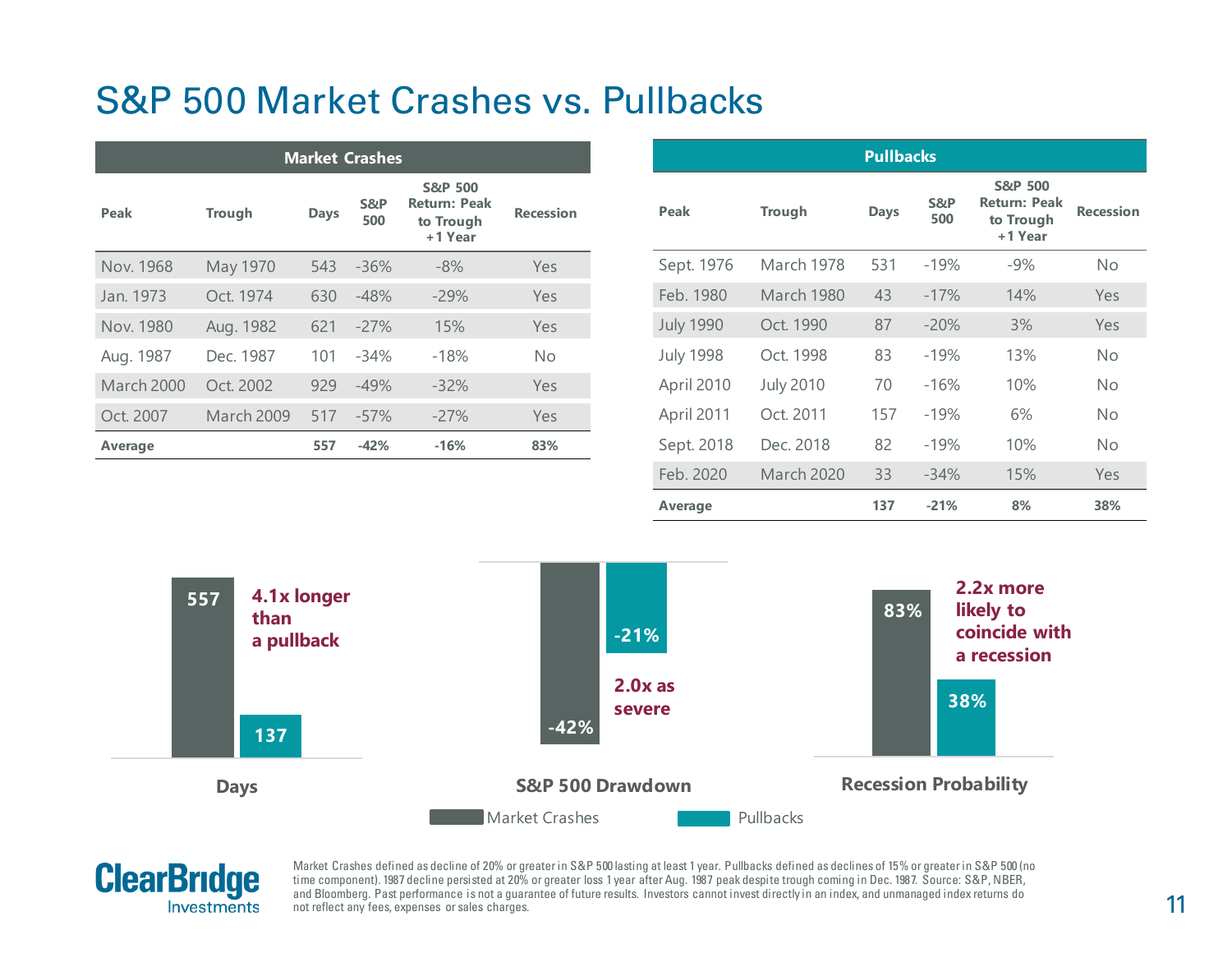## U.S. Recession Risk Indicators

- 12 variables have historically foreshadowed a looming recession
- Wage growth and money supply are flashing risk right now

|                              |                        | Dec. 31, 2021      |         | Nov. 30, 2021      | Oct. 31, 2021 |
|------------------------------|------------------------|--------------------|---------|--------------------|---------------|
|                              | <b>Housing Permits</b> |                    |         |                    |               |
|                              | Job Sentiment          |                    |         |                    |               |
| Consumer                     | Jobless Claims         |                    |         |                    |               |
|                              | Retail Sales           |                    |         |                    |               |
|                              | Wage Growth            |                    |         |                    |               |
|                              | Commodities            |                    |         |                    |               |
| <b>Dusiriess</b><br>Activity | ISM New Orders         |                    |         |                    |               |
|                              | Profit Margins         |                    |         |                    |               |
|                              | Truck Shipments        |                    |         |                    |               |
|                              | Credit Spreads         |                    |         |                    |               |
| Financial                    | Money Supply           |                    |         |                    |               |
|                              | Yield Curve            |                    |         |                    |               |
|                              | <b>Overall Signal</b>  |                    |         |                    |               |
|                              |                        | <b>↑</b> Expansion | Caution | <b>*</b> Recession |               |



ń

Data as of Dec. 31, 2021. Source: BLS, Federal Reserve, Census Bureau, ISM, BEA, American Chemistry Council, American Trucking Association, Conference Board, and Bloomberg. The ClearBridge Recession Risk Dashboard was created in January 2016. References to the signals it would have sent in the years prior to January 2016 are based on how the underlying data was reflected in the component indicators at the time.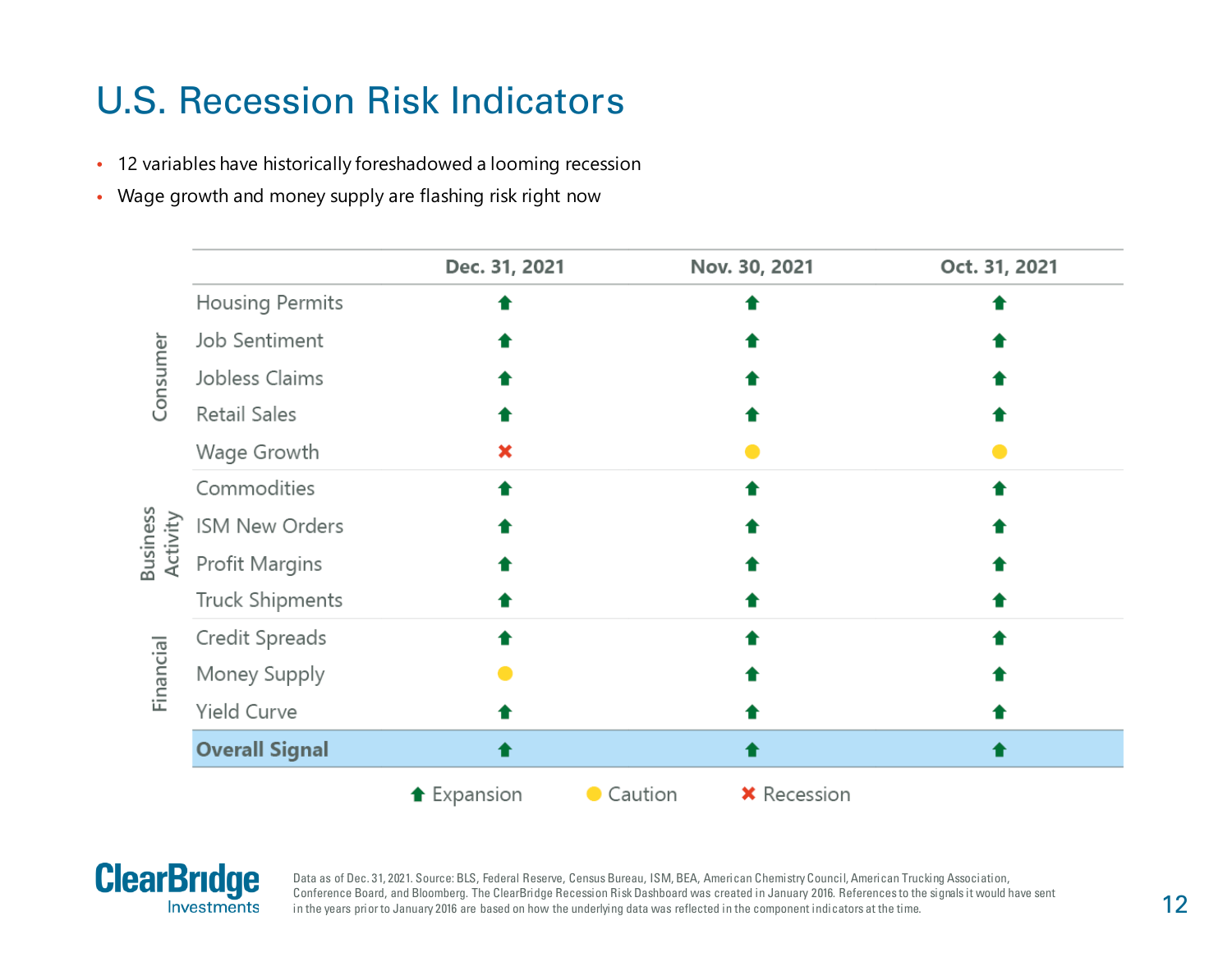## U.S. Recession Risk Indicators

- 12 variables have historically foreshadowed a looming recession
- Wage growth and money supply are flashing risk right now





Data as of Dec. 31, 2021. Source: BLS, Federal Reserve, Census Bureau, ISM, BEA, American Chemistry Council, American Trucking Association, Conference Board, and Bloomberg. The ClearBridge Recession Risk Dashboard was created in January 2016. References to the signals it would have sent in the years prior to January 2016 are based on how the underlying data was reflected in the component indicators at the time.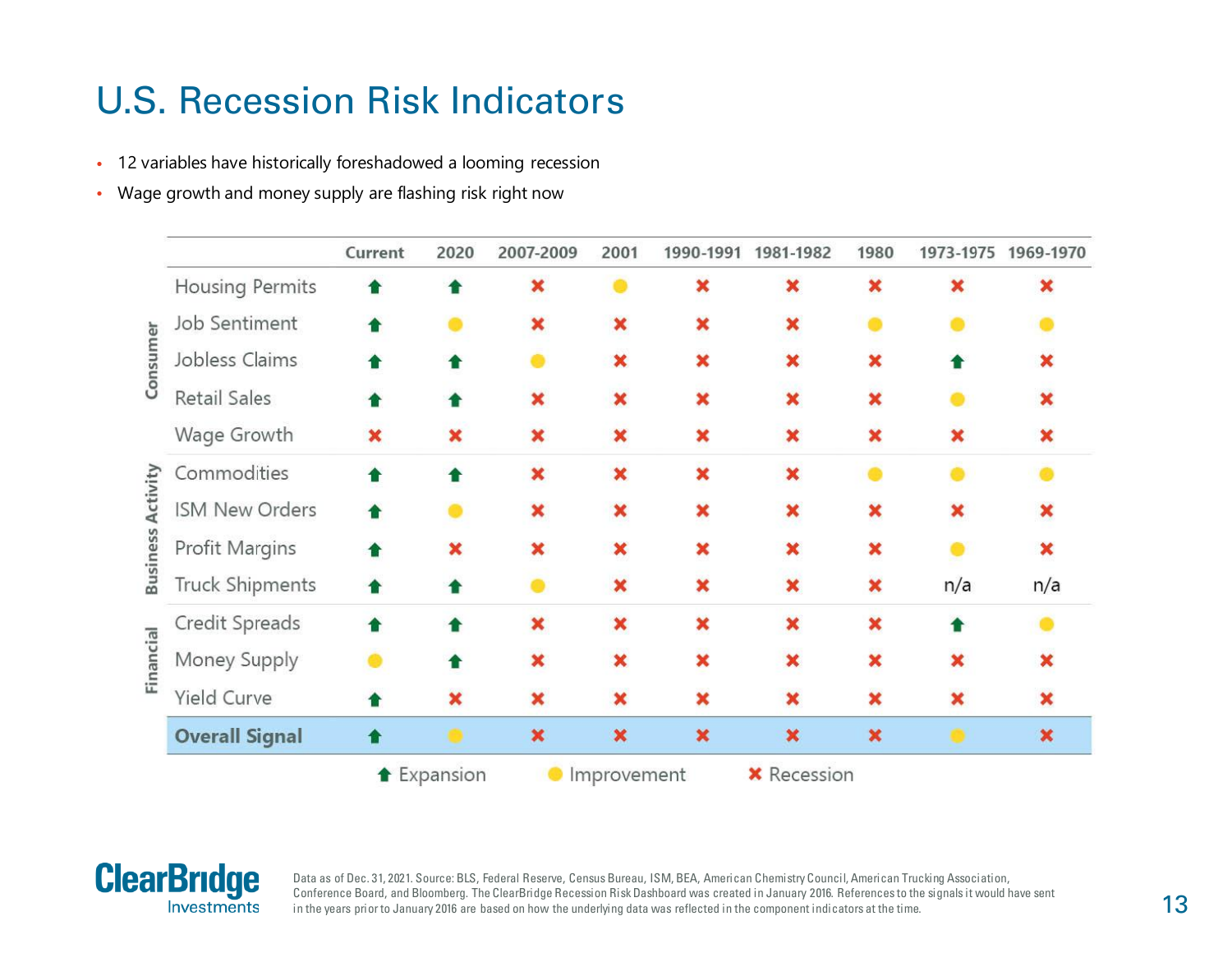# U.S. Recession Risk Dashboard

Case Study: 2018-2020





Source: BLS, Federal Reserve, Census Bureau, ISM, BEA, American Chemistry Council, American Trucking Association, Conference Board, and Bloomberg. The ClearBridge Recession Risk Dashboard was created in January 2016. References to the signals it would have sent in the years prior to January 2016 are based on how the underlying data was reflected in the component indicators at the time.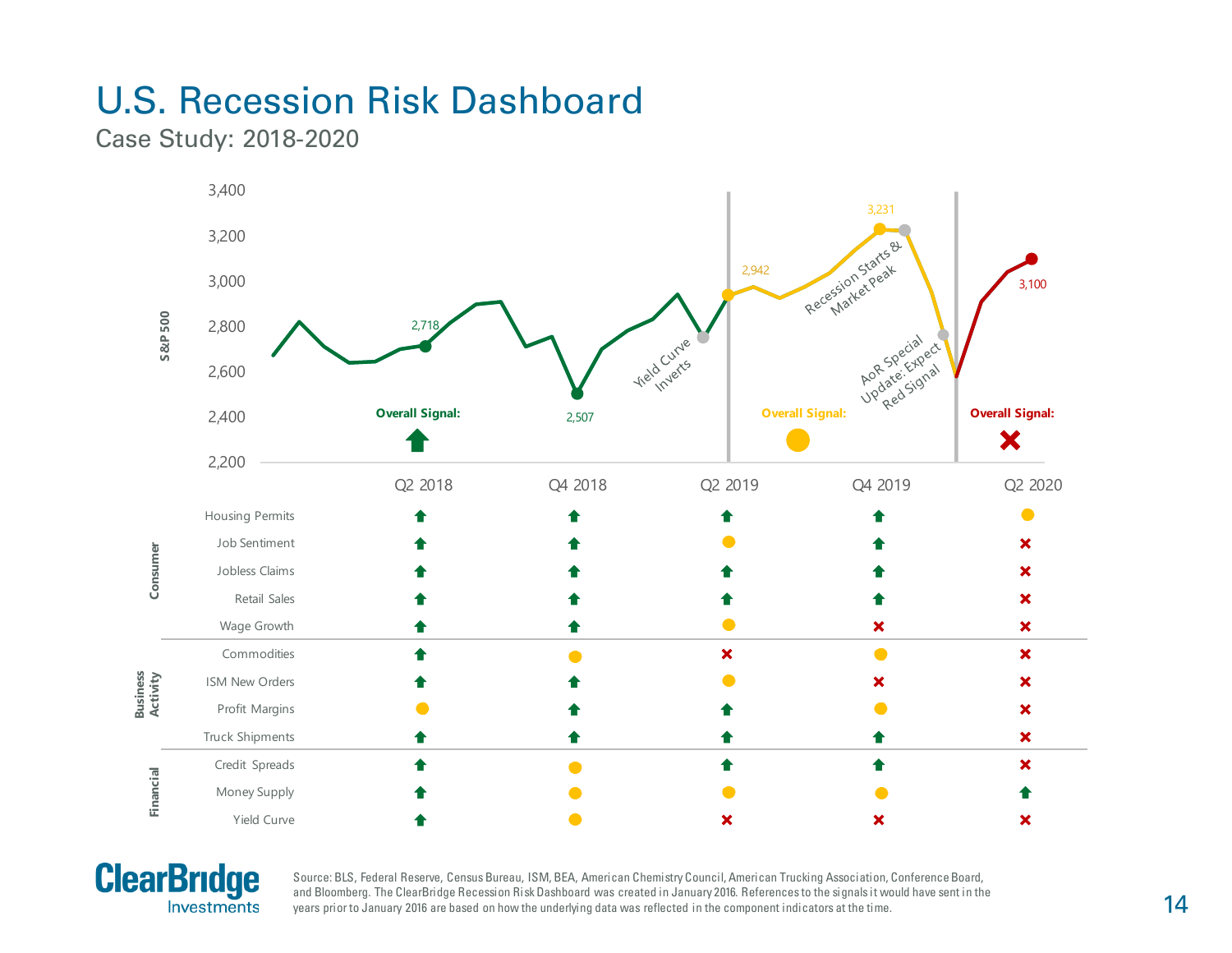### U.S. Recession Indicator: Job Sentiment



- **Consumer sentiment towards the health of the labor market traditionally foreshadows an impending recession.**
- **At present, the labor differential (jobs plentiful minus jobs hard to get) is near a record level, suggesting a robust labor market.**



Data as of Nov. 30, 2021, latest available as of Dec. 31, 2021. Source: FactSet, Conference Board, National Bureau of Economic Research. Past performance is not a guarantee of future results. Investors cannot invest directly in an index, and unmanaged index returns do not reflect any fees, expenses or sales charges.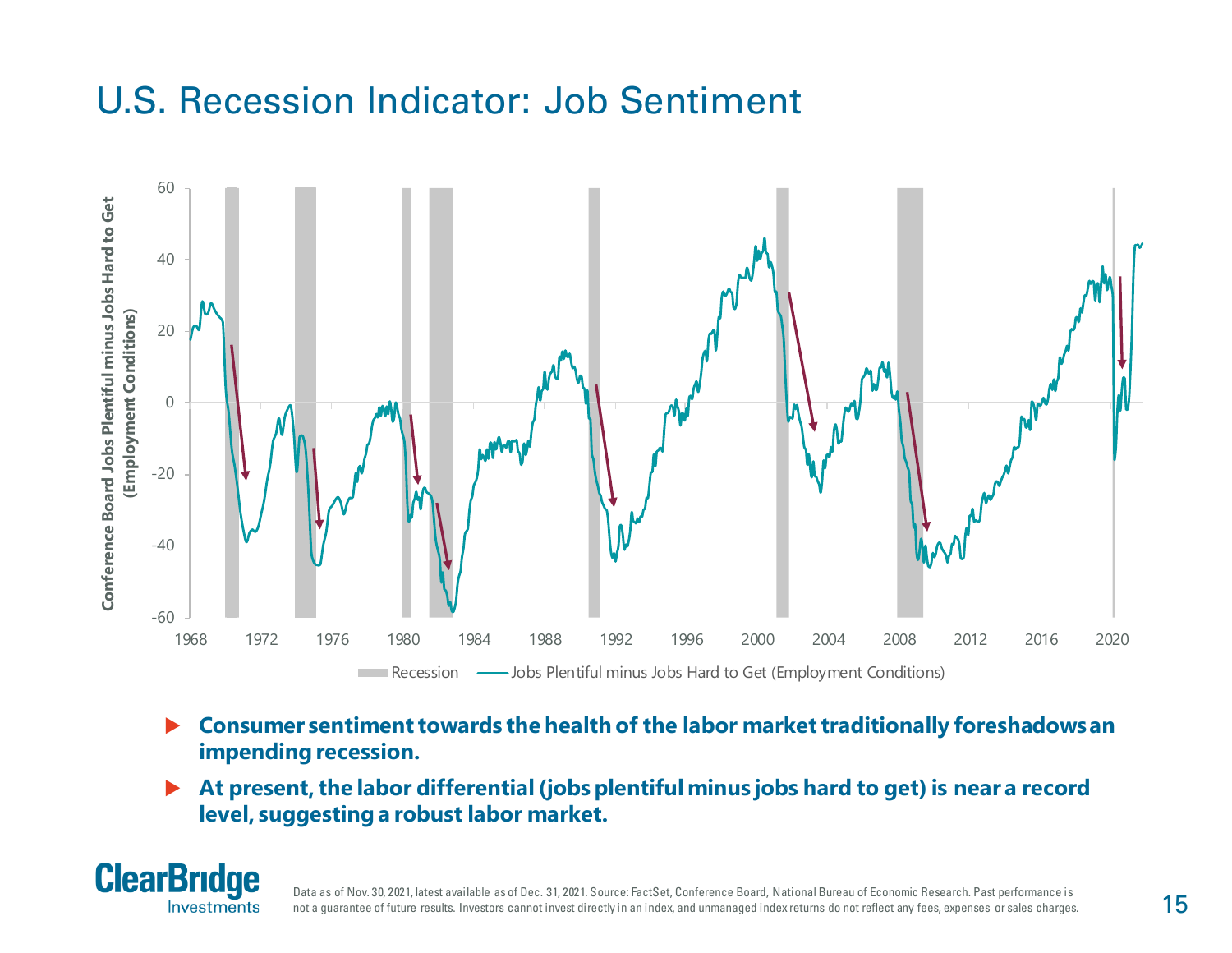## Labor Market Taking a Back Seat



- **Consumer sentiment has historically moved in tandem with perceptions of labor market strength.**
- **With inflation becoming a primary worry for many Americans, this relationship appears to be breaking down.**



Data as of Nov. 30, 2021, latest available as of Dec. 31, 2021. Source: FactSet, Conference Board, University of Michigan Survey of Consumers, National Bureau of Economic Research. Past performance is not a guarantee of future results. Investors cannot invest directly in an index, and unmanaged index returns do not reflect any fees, expenses or sales charges.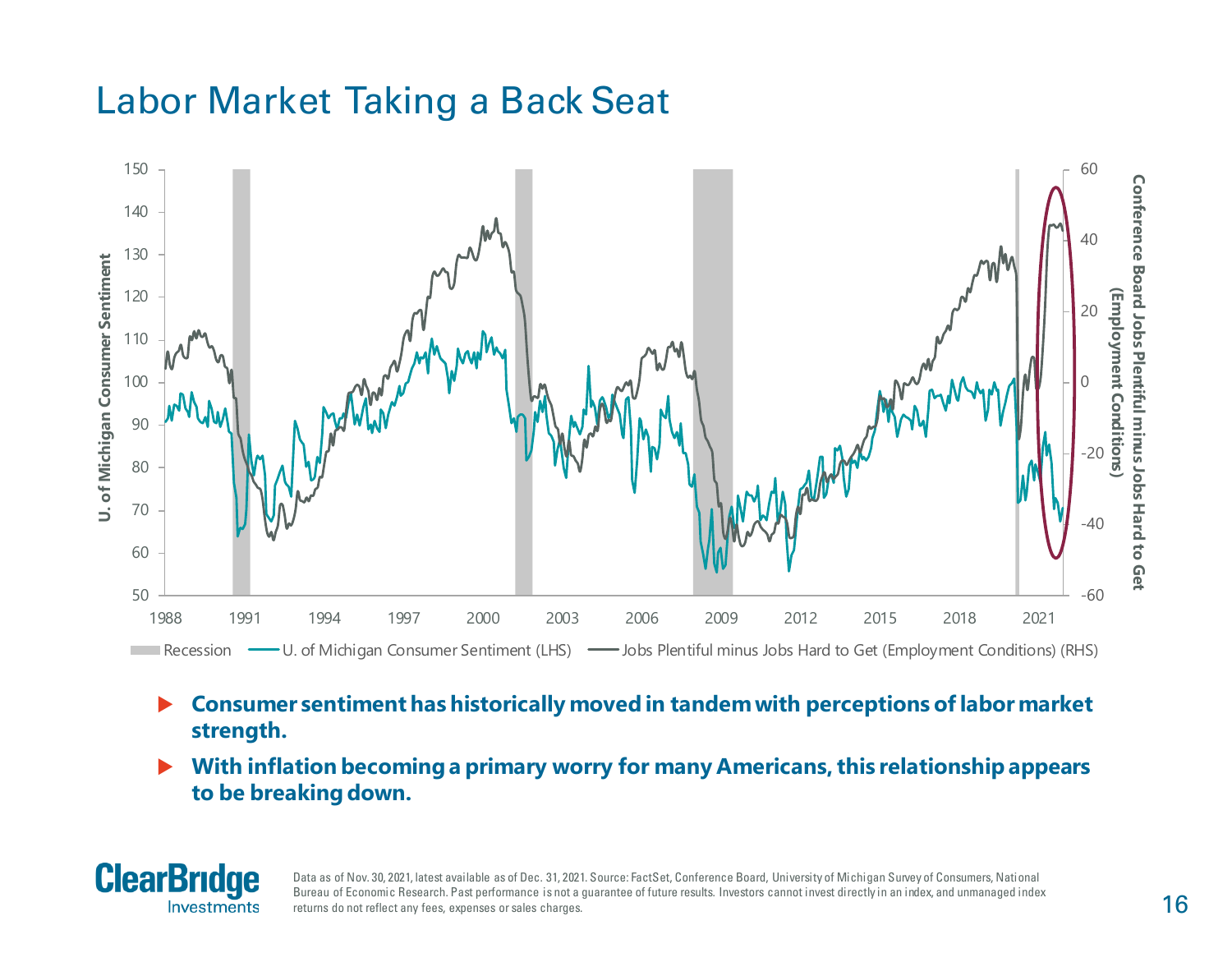## What's Driving Inflation



- **Much of the upside in inflation relative to the pre-pandemic trend has come from goods, particularly used cars.**
- **Among G7 countries, 93% of growth in goods consumption since the onset of the pandemic has come from the U.S.**



OER stands for Owners Equivalent Rent, the amount of rent that would have to be paid in order to substitute a currently owned house as a rental property. Data as of Nov. 30, 2021, latest available as of Dec. 31, 2021. Source: BLS, Bloomberg. Past performance is not a guarantee of future results. Investors cannot invest directly in an index, and unmanaged index returns do not reflect any fees, expenses or sales charges.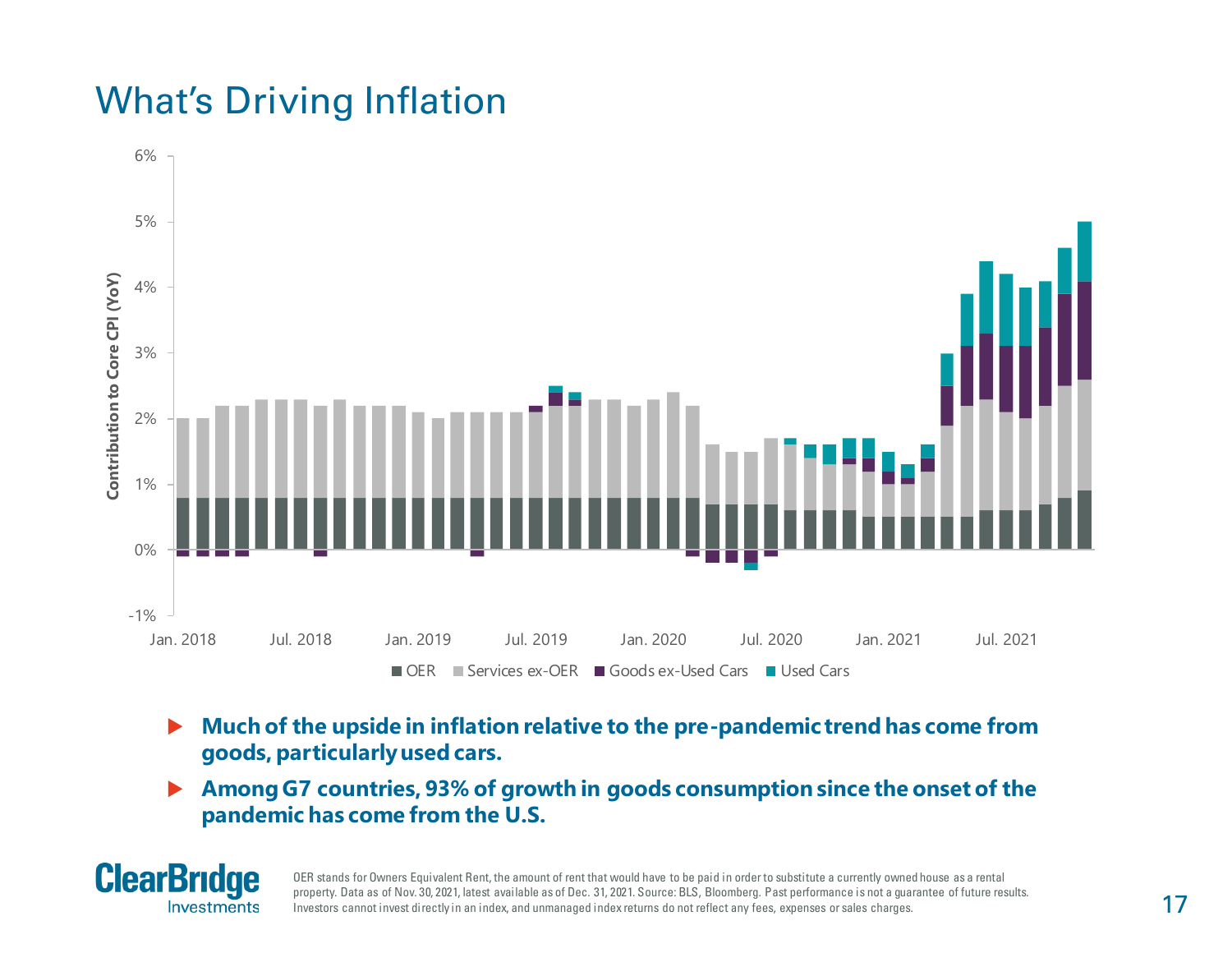## Goods Inflation Regime Shift?



- **In the two decades prior to the pandemic, there was no goods inflation in the U.S.**
- **While services inflation has picked up, sustained higher inflation would require a regime shift in goods prices.**



Data as of Nov. 30, 2021, latest available as of Dec 31, 2021. Source: BLS and Bloomberg. Past performance is not a guarantee of future results. Investors cannot invest directly in an index, and unmanaged index returns do not reflect any fees, expenses or sales charges.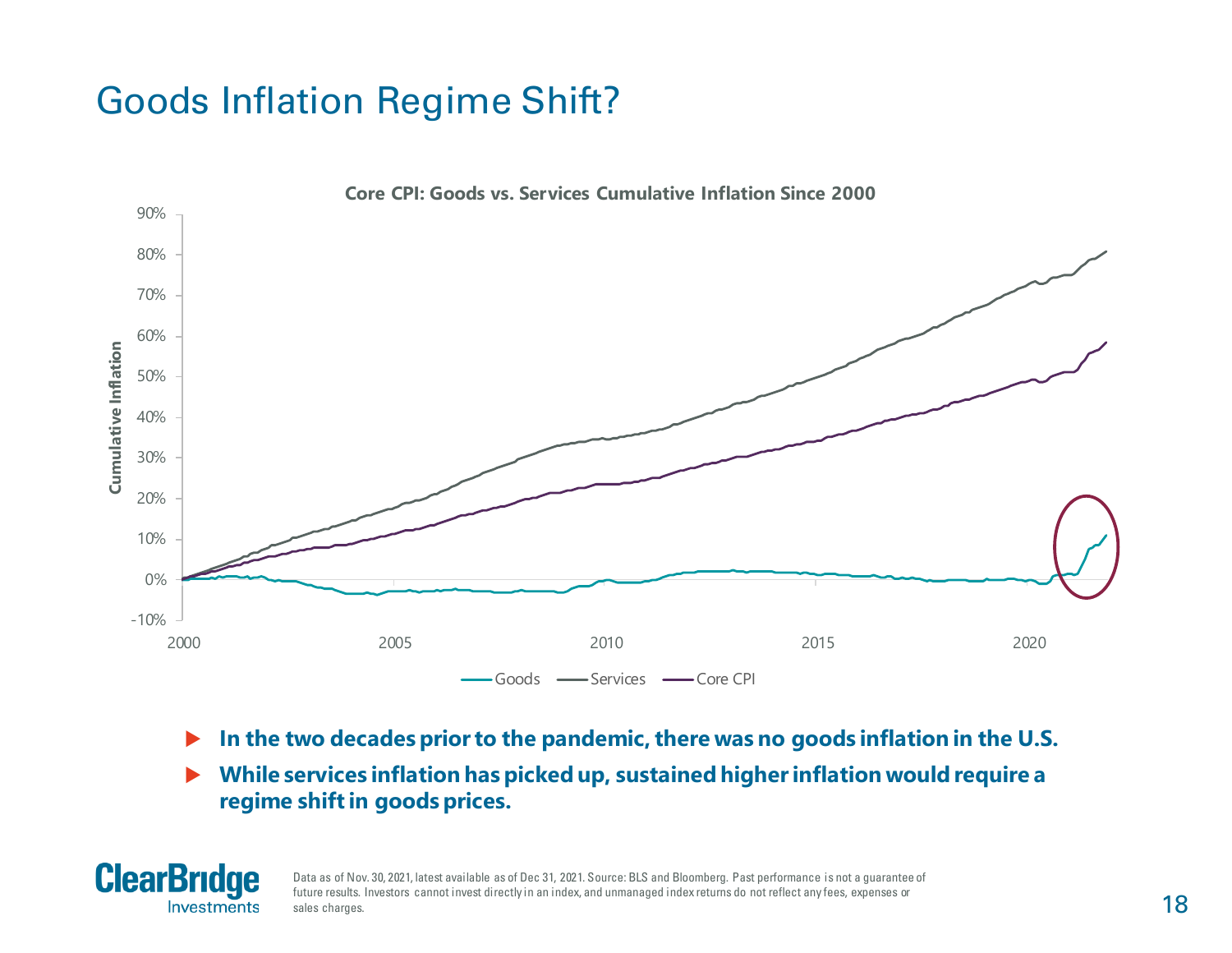## Is U.S. Debt Really an Issue?



**Net Interest Payments in Budget as Share of GDP**

- **▶** Despite a dramatic increase in government debt outstanding, total debt servicing costs as a **percent of GDP have declined due to falling rates.**
- **While this could become a risk in the next decade, the intermediate-term outlook appears less troubling.**



Source: Congressional Budget Office. Past performance is not a guarantee of future results. Investors cannot invest directly in an index, and unmanaged index returns do not reflect any fees, expenses or sales charges.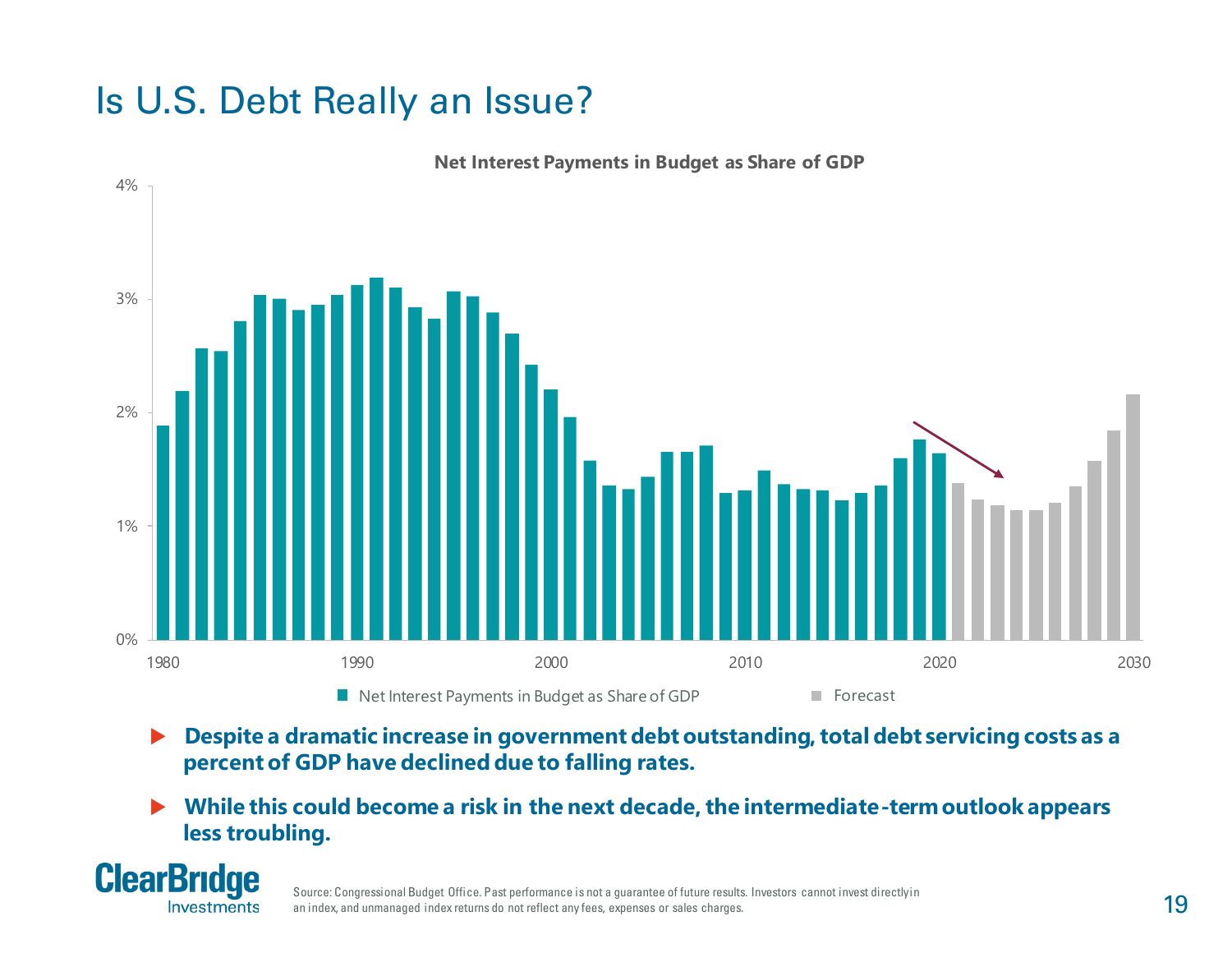## Consumer Outlook Dependent on Wages

**Compensation, Consumption, & CPI**



- **Consumption is closely tied to changes in income, both of which have run ahead of inflation in recent years.**
- **Currently, compensation is easily outpacing inflation, which bodes well for above-trend consumption continuing in 2022.**



Data as of Nov. 30, 2021, latest available as of Dec. 31, 2021. Source: BLS, BEA, and Bloomberg. Past performance is not a guarantee of future results. Investors cannot invest directly in an index, and unmanaged index returns do not reflect any fees, expenses or sales charges.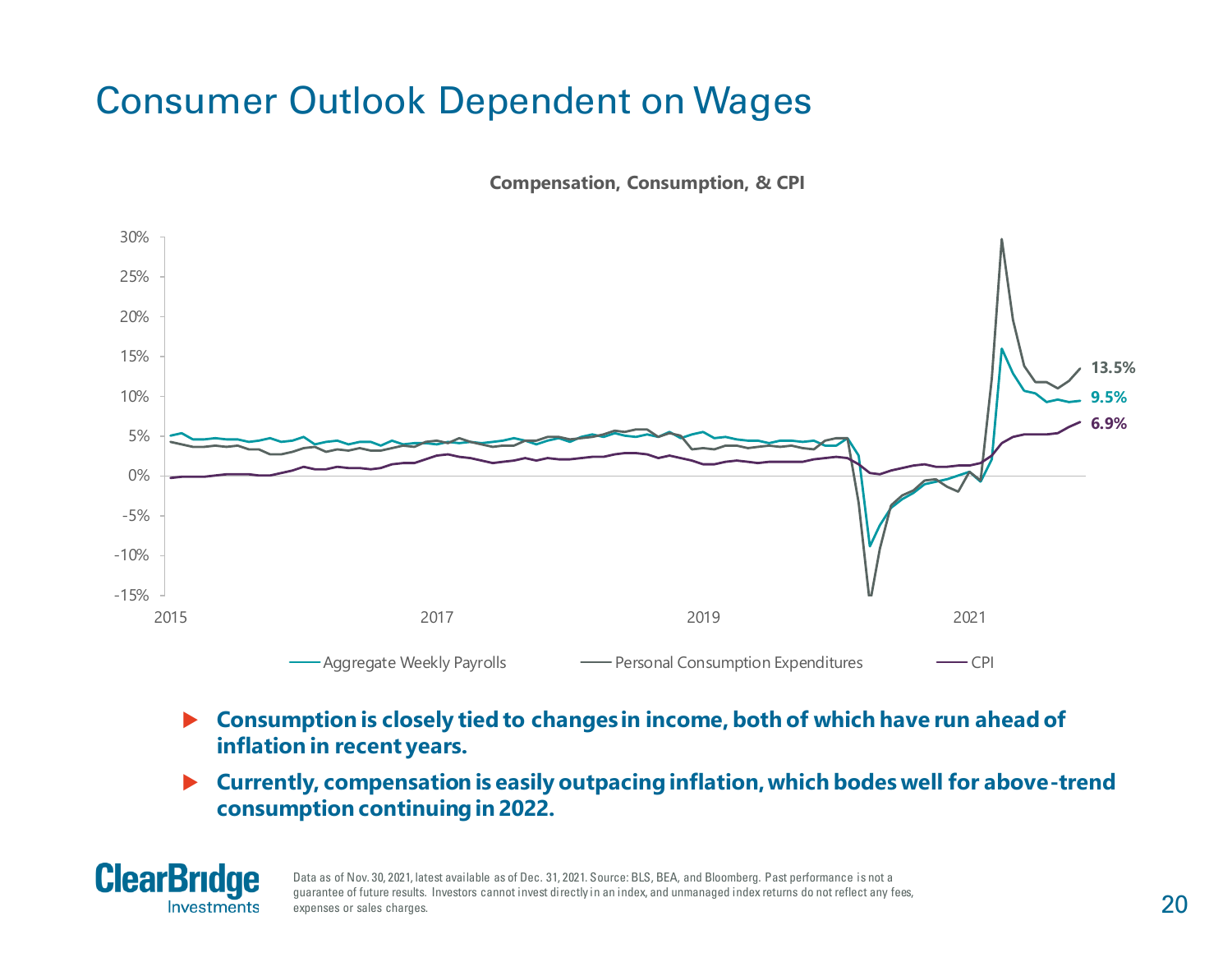## Not The Global Financial Crisis: Labor



- **Job openings have surged following the COVID-19 crisis with approximately 3.5 million more**
- **today relative to the prior peak.**
- **Middle income households have accumulated 2 additional months worth of after-tax income in cash.**
- **As these cash reserves dwindle, many individuals should return to the workforce.**

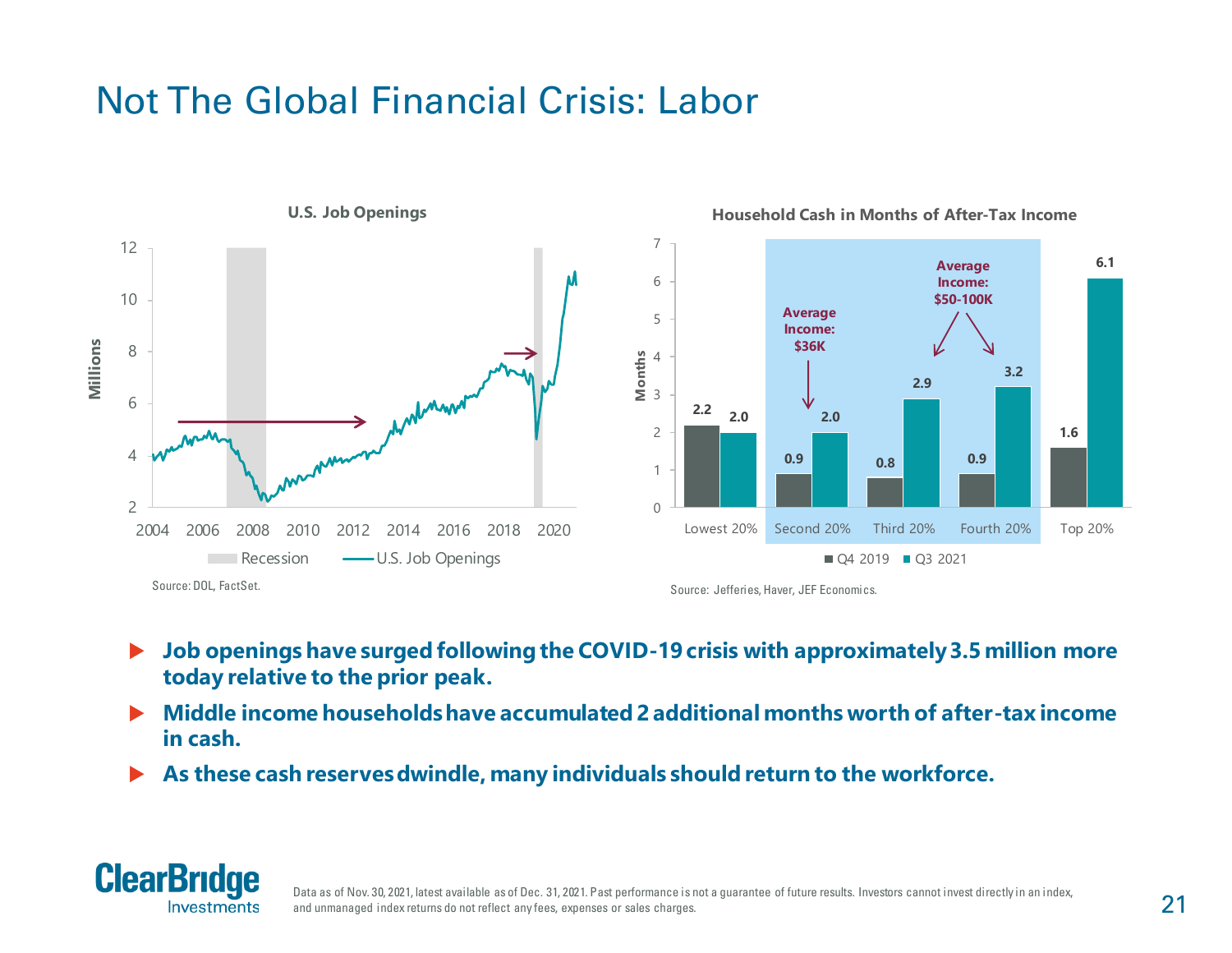### Aren't Recessions Supposed to be Painful?



- **Historically, recessions have put a dent in household net worth.**
- **Since the end of 2019 (pre-COVID), U.S. household net worth has increased by \$28 trillion (23.9%).**



Data as of Sept. 30, 2021, latest available as of Dec. 31, 2021. Source: Federal Reserve Bank of St. Louis. Past performance is not a guarantee of future results. Investors cannot invest directly in an index, and unmanaged index returns do not reflect any fees, expenses or sales charges.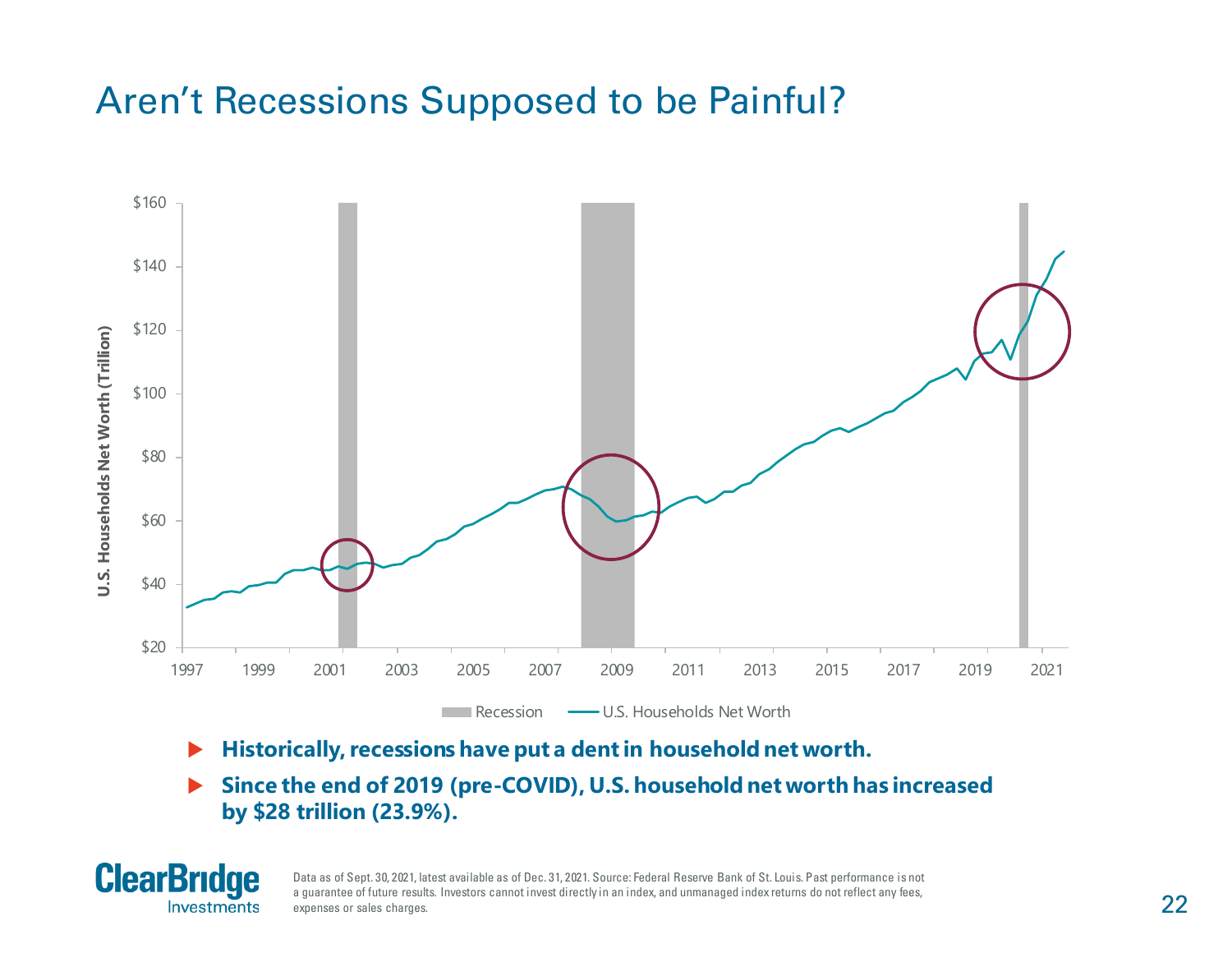#### Capex Takes the Baton



- **Capital expenditures typically follow earnings growth, as companies reinvest profits back into their business.**
- **The robust growth backdrop suggests a coming pickup in capital spending, which should drive the next leg of economic growth.**



Data as of Sept. 30, 2021, latest available as of Dec. 31, 2021. Source: Bloomberg, Factset, Federal Reserve System. Past performance is not a guarantee of future results. Investors cannot invest directly in an index, and unmanaged index returns do not reflect any fees, expenses or sales charges.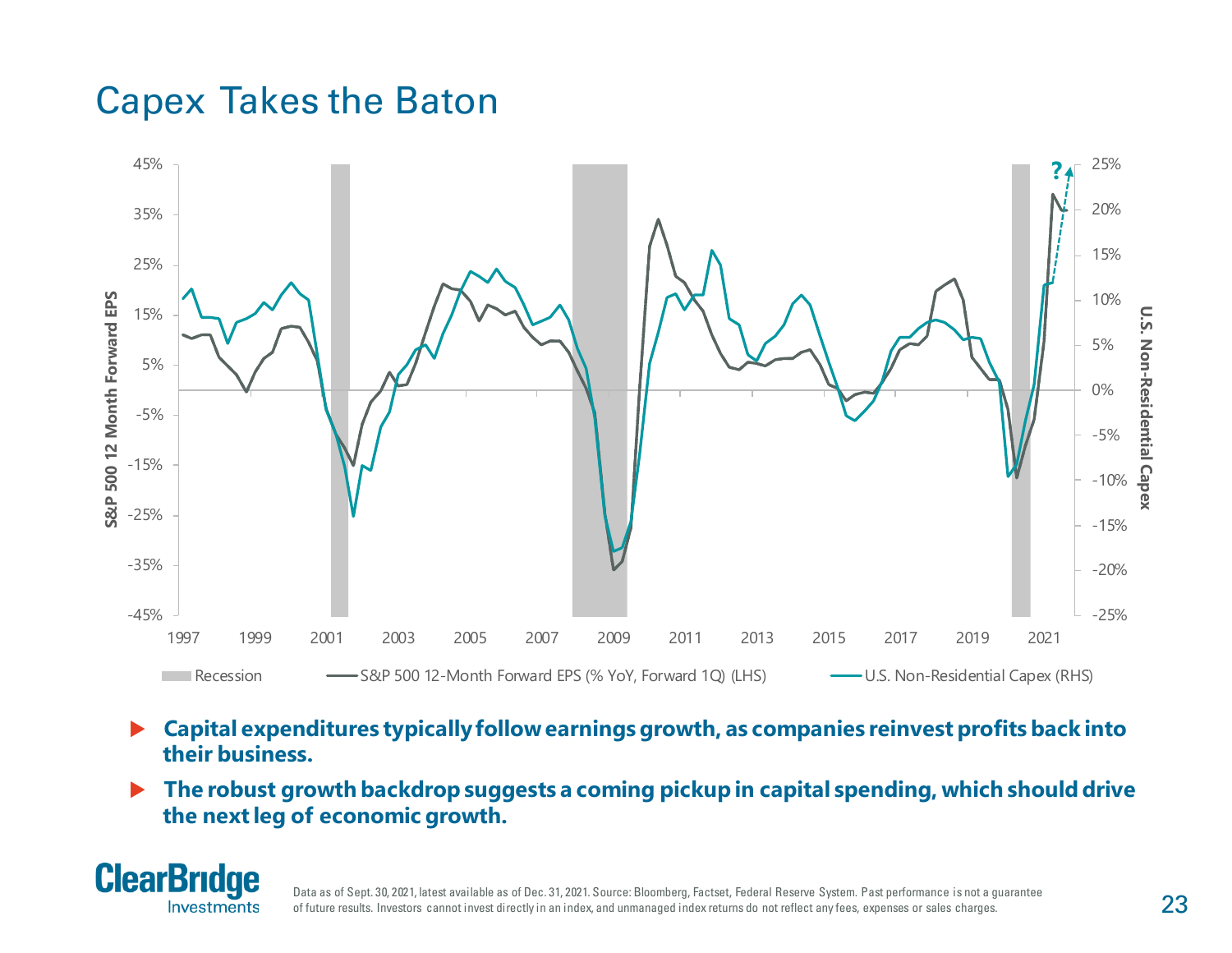## The New (Old) Normal?



- **Following the COVID-19 GDP collapse, 2021 is expected to see the strongest growth in 37 years.**
- **This strength is currently expected to persist into 2022 with the best GDP growth since 2004 (excluding 2021).**



Data as of Dec. 31, 2021. Source: BEA, FactSet. Past performance is not a guarantee of future results. Investors cannot invest directly in an index, and unmanaged index returns do not reflect any fees, expenses or sales charges.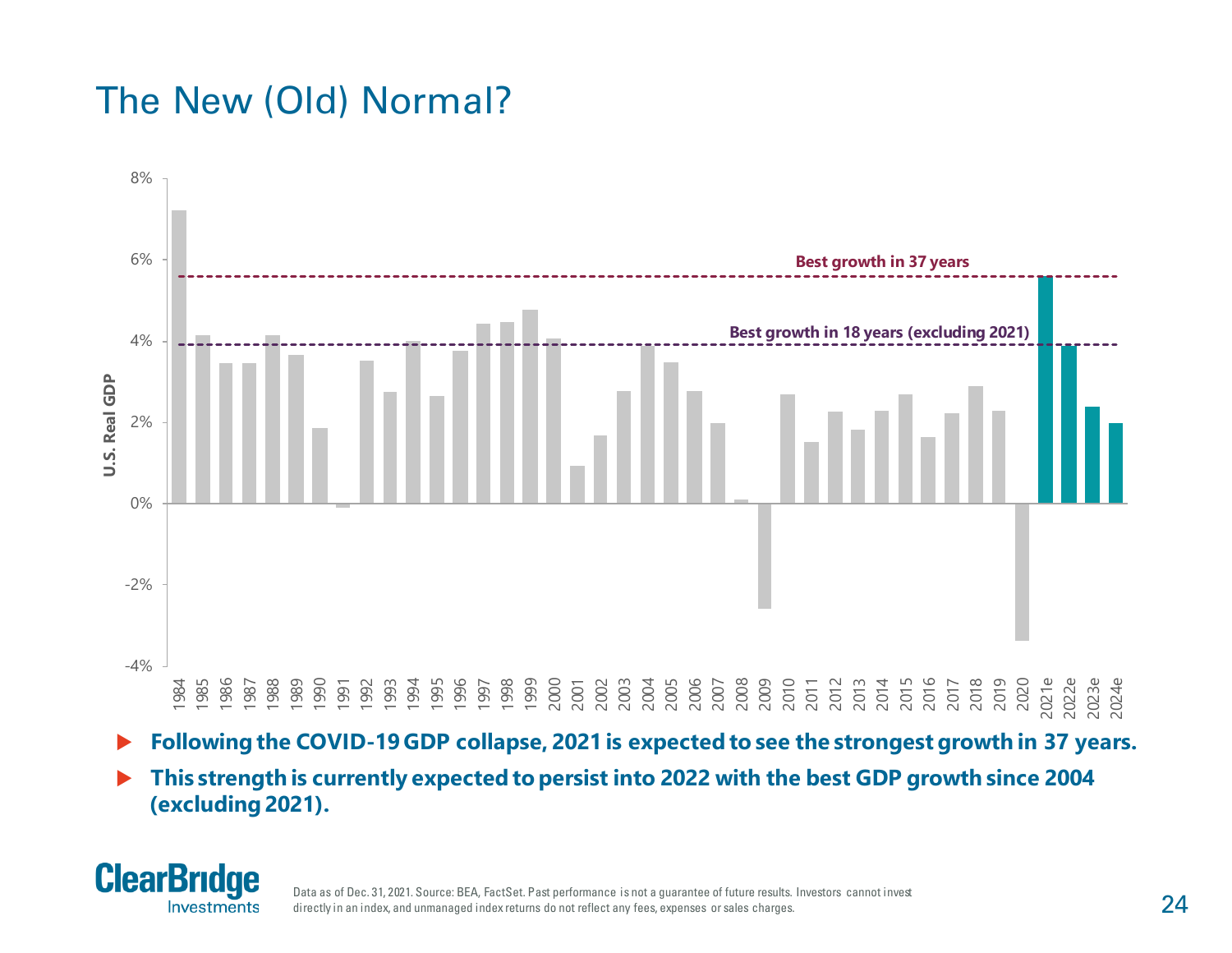**Market Outlook**

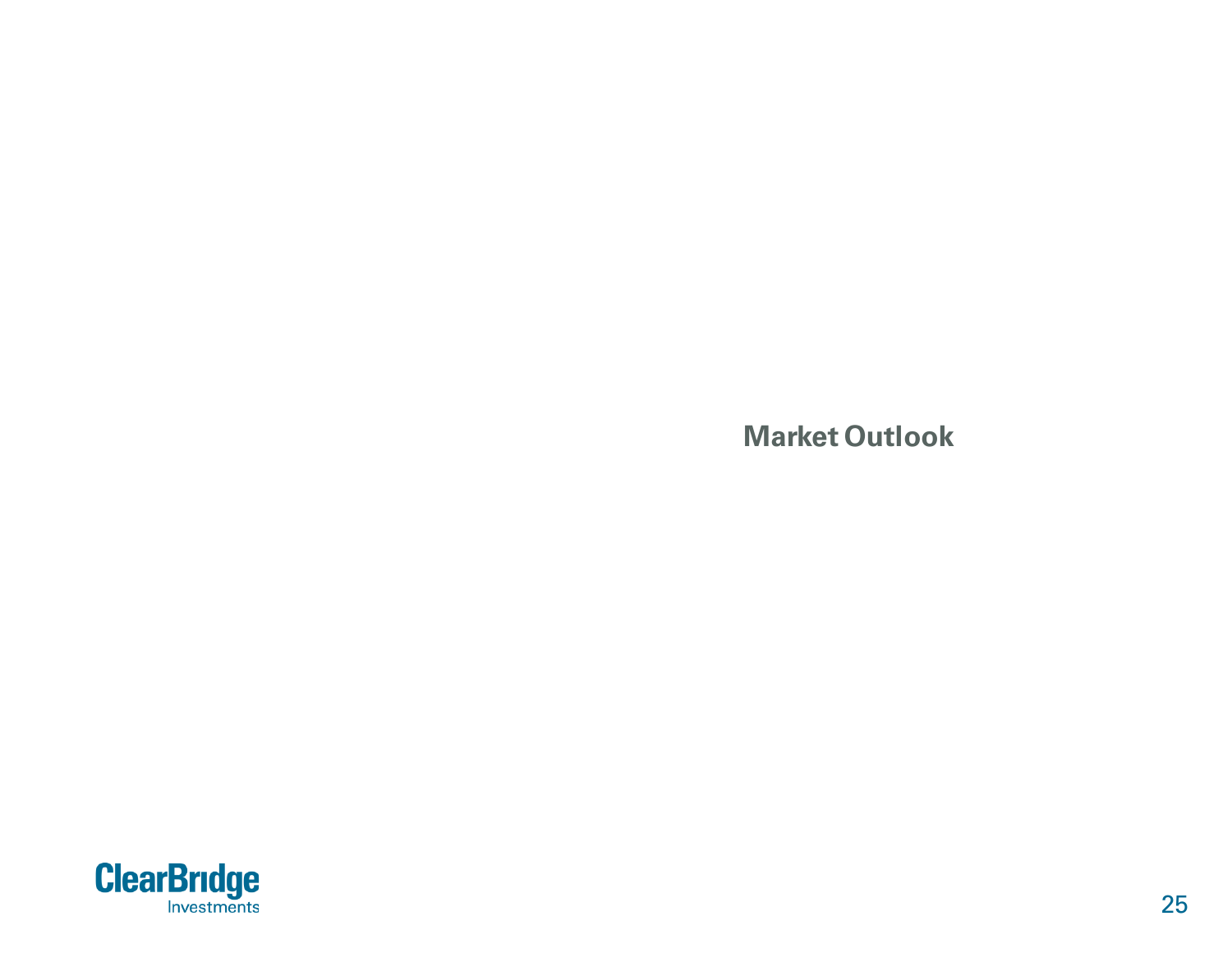## Early Gains Have Been Digested



**S&P 500 Rallies After Bear Markets**

- ▶ Following a substantial rally from the lows, equities typically experienced lackluster returns **as early gains were digested.**
- **With process appearing to be complete, the markets have turned higher, consistent with historical bull market behavior at this point.**



Data as of Dec. 31, 2021. Source: FactSet, S&P Global. Past performance is not a guarantee of future results. Investors cannot invest directly in an index, and unmanaged index returns do not reflect any fees, expenses or sales charges.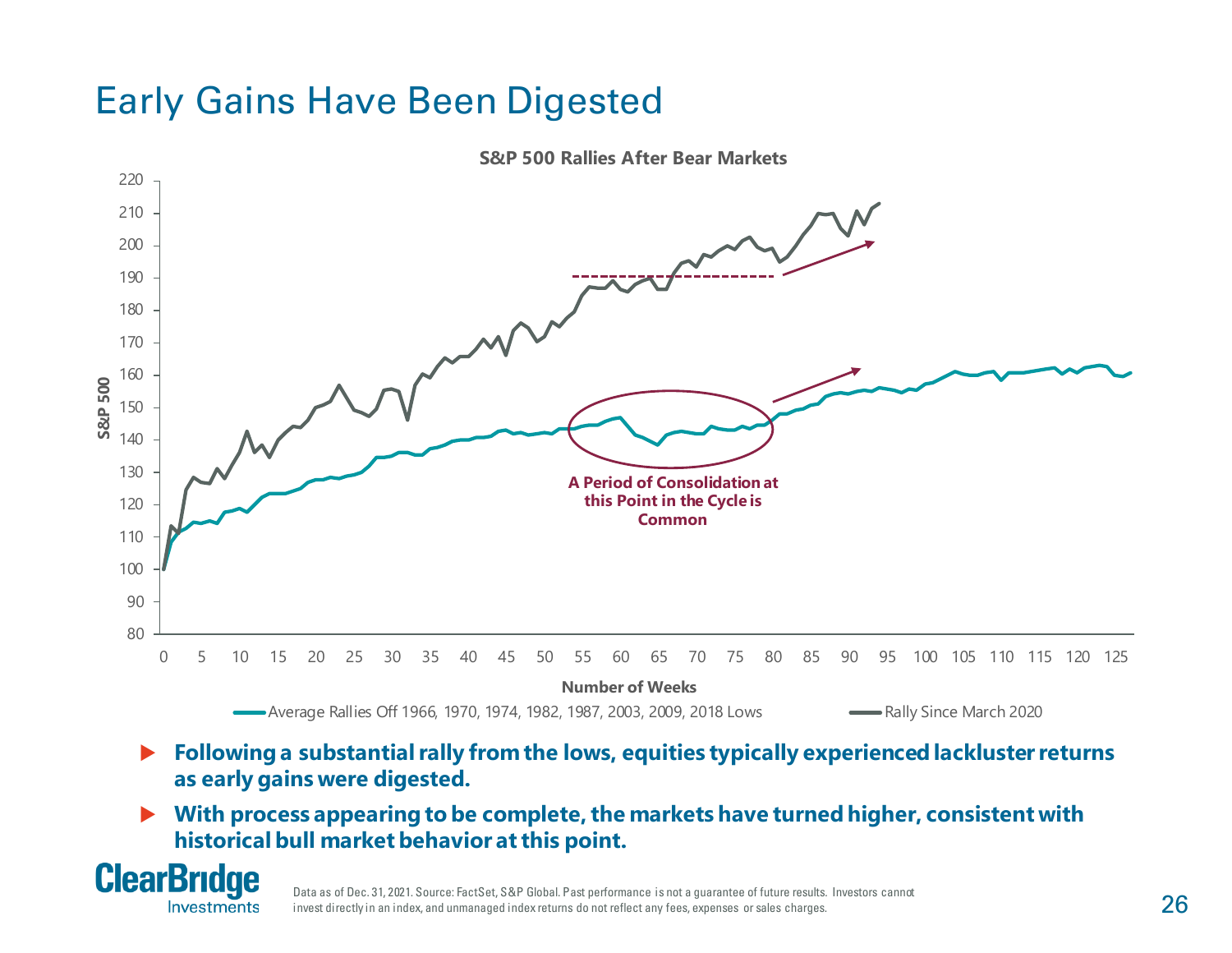## Midterm Election Years Typically Choppy



- **Midterm election years often experience outsized intra-year drawdowns.**
- **Investors have historically been rewarded for capitalizing on this weakness with robust returns (+32% on average) in the one-year period following the lows.**



Source: Standard & Poor's, Bloomberg. Past performance is not a guarantee of future results. Investors cannot invest directly in an index, and unmanaged index returns do not reflect any fees, expenses or sales charges.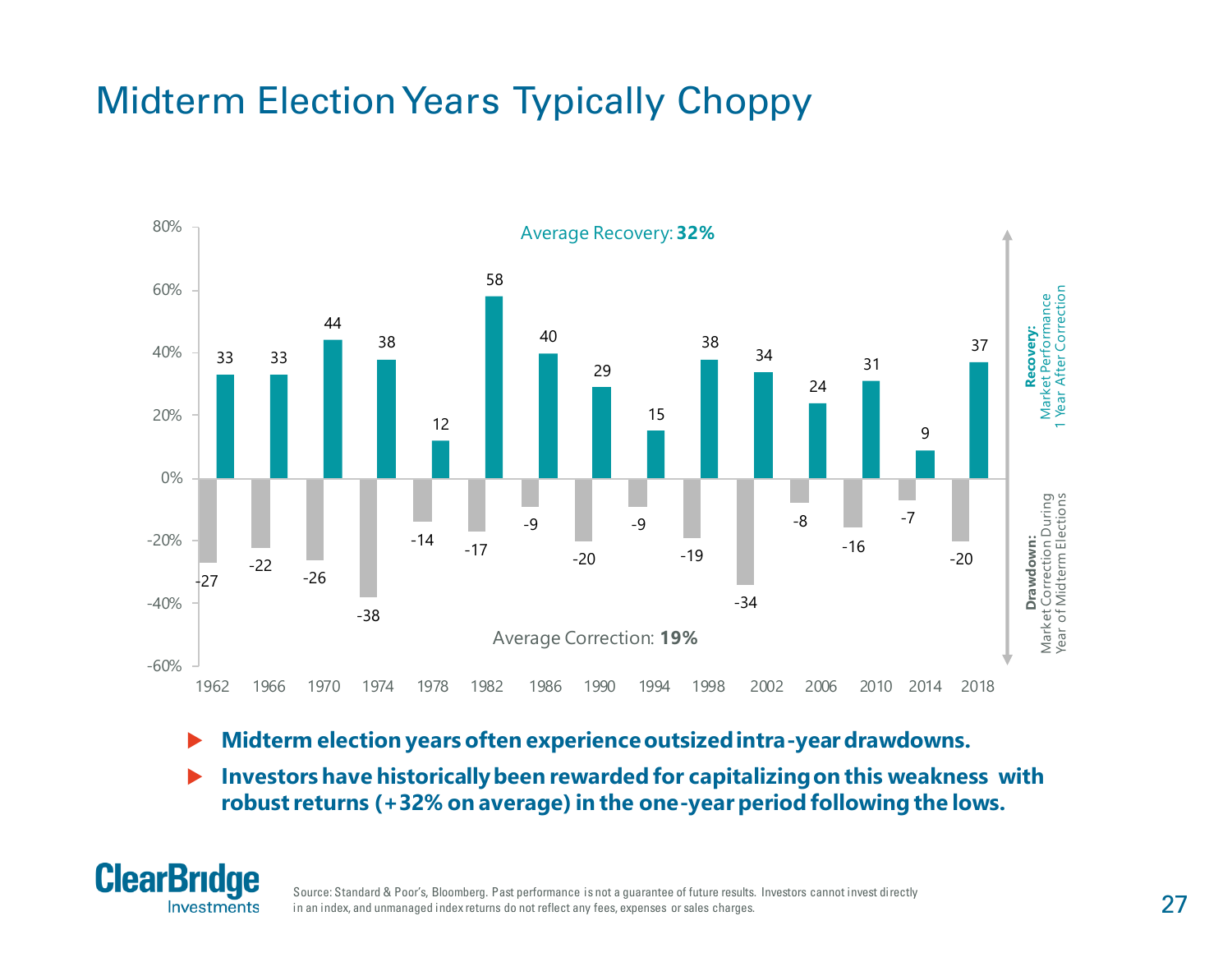## Speedy Recovery, Shorter Expansion



- **Historically, faster earnings recoveries have led to shorter economic cycles.**
- **The current cycle saw the fastest earnings recovery in modern history.**
- **This could mean the current cycle may be shorter than investors have been accustomed to in recent decades.**



Data as of Nov. 30, 2021, latest available as of Dec. 31, 2021. Source: Bloomberg, National Bureau of Economic Research. Past performance is not a guarantee of future results. Investors cannot invest directly in an index, and unmanaged index returns do not reflect any fees, expenses or sales charges.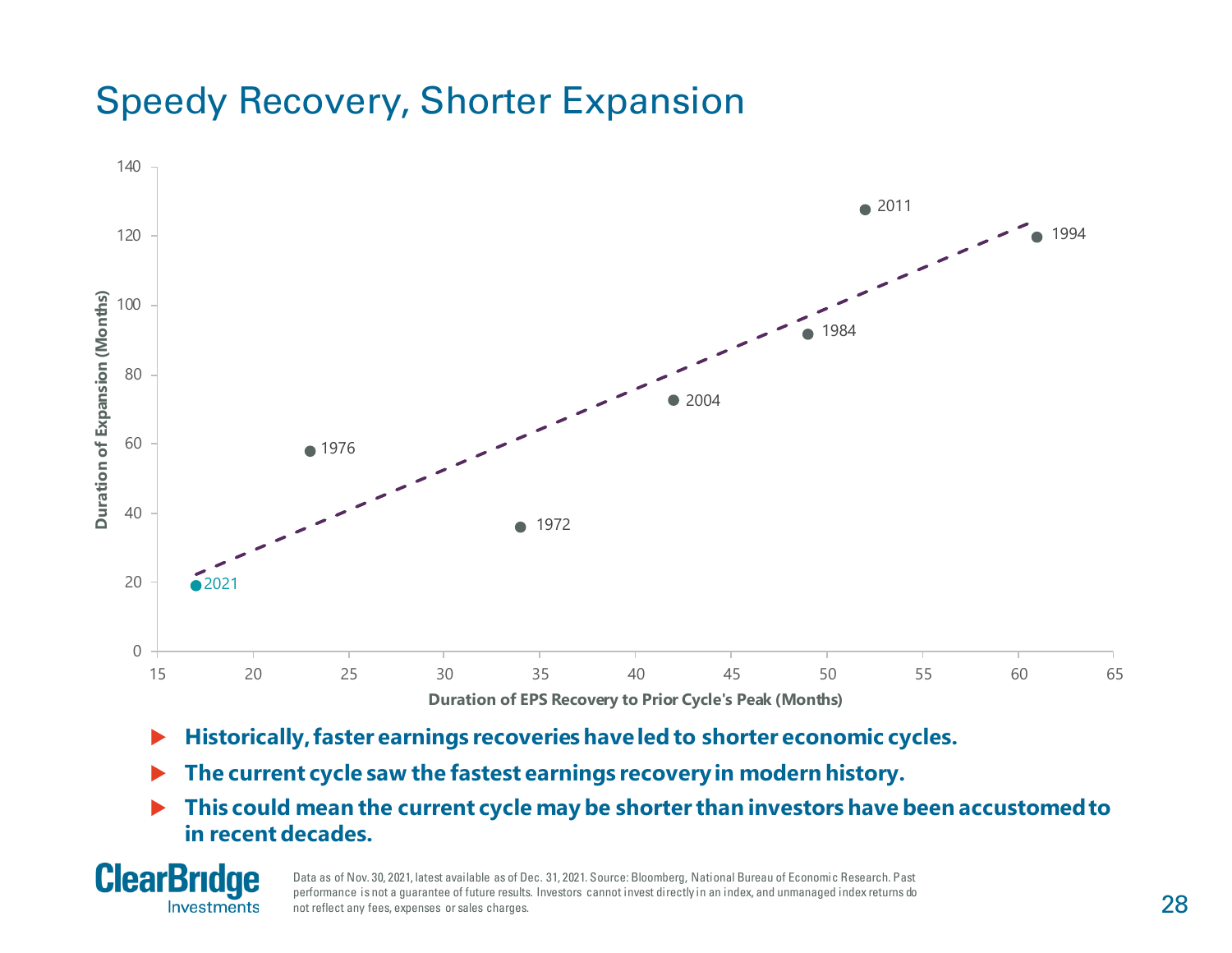#### Fed Liftoff, Market Breather

|                               | <b>Before Rate Hike</b> |           | <b>After Rate Hike</b> |           |            |            |  |  |
|-------------------------------|-------------------------|-----------|------------------------|-----------|------------|------------|--|--|
| Date of<br><b>First Raise</b> | -6 Months               | -3 Months | +3 Months              | +6 Months | +12 Months | +18 Months |  |  |
| Feb. 4, 1994                  | 4.7%                    | 2.7%      | $-3.9%$                | $-2.4%$   | 1.9%       | 19.0%      |  |  |
| June 30, 1999                 | 11.7%                   | 6.7%      | $-6.6%$                | 7.0%      | 6.0%       | $-3.8%$    |  |  |
| June 30, 2004                 | 2.6%                    | 1.3%      | $-2.3%$                | 6.2%      | 4.4%       | 9.4%       |  |  |
| Dec. 16, 2015                 | $-1.1%$                 | 3.9%      | $-2.2%$                | 0.2%      | 8.9%       | 17.4%      |  |  |
| <b>Average:</b>               | 4.5%                    | 3.7%      | $-3.8%$                | 2.8%      | 5.3%       | 10.5%      |  |  |

#### **S&P 500 Price Change Around Initial Fed Rate Hike**

- **Markets have typically risen leading into the initial Fed rate hike.**
- **After a period of choppiness following liftoff, the market has historically found its footing.**



Source: FactSet. Data as of Dec. 31, 2021. Past performance is not a guarantee of future results. Investors cannot invest directly in an index, and unmanaged index returns do not reflect any fees, expenses or sales charges.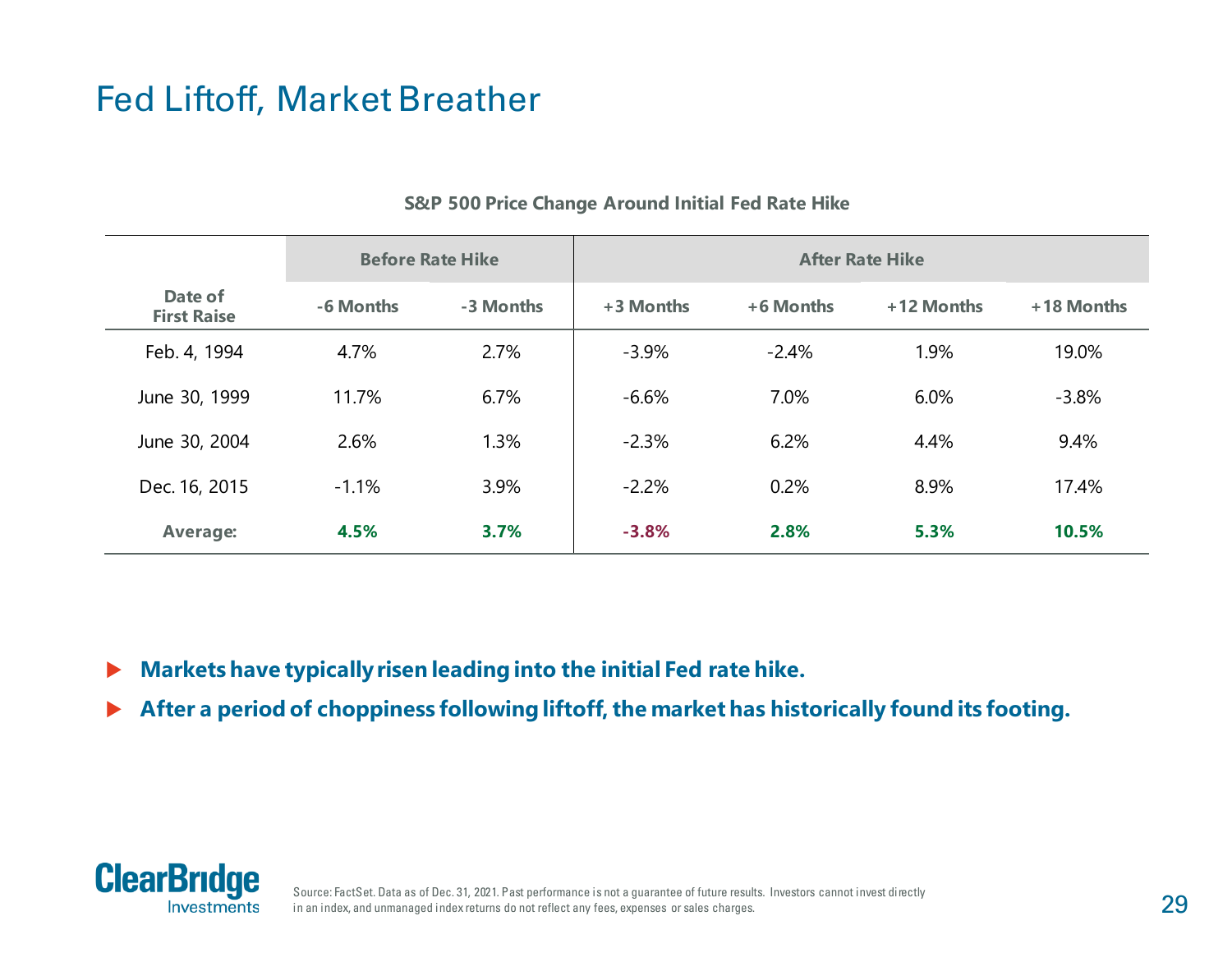### Higher Rates, Higher Equities

| <b>Rising Rates</b><br><b>Start Date</b> | <b>Rising Rates</b><br><b>End Date</b> | <b>Duration</b><br>(Months) | <b>Change in 10-Year</b><br><b>Treasury Yield</b> | <b>S&amp;P 500</b><br>Gain/Loss<br>(Annualized) | <b>Russell 2000</b><br>Gain/Loss<br>(Annualized) |
|------------------------------------------|----------------------------------------|-----------------------------|---------------------------------------------------|-------------------------------------------------|--------------------------------------------------|
| Dec. 1962                                | Aug. 1966                              | 45                          | 1.7%                                              | 8.1%                                            |                                                  |
| March 1967                               | Dec. 1969                              | 34                          | 3.6%                                              | 3.6%                                            |                                                  |
| March 1971                               | Sept. 1975                             | 55                          | 3.2%                                              | $-0.9%$                                         |                                                  |
| Dec. 1976                                | Sept. 1981                             | 58                          | 9.0%                                              | 7.3%                                            |                                                  |
| May 1983                                 | May 1984                               | 13                          | 3.9%                                              | $-3.5%$                                         | $-11.8%$                                         |
| Aug. 1986                                | Oct. 1987                              | 14                          | 3.3%                                              | 13.6%                                           | 5.9%                                             |
| Oct. 1993                                | Nov. 1994                              | 13                          | 2.9%                                              | 1.5%                                            | $-3.1%$                                          |
| Jan. 1996                                | <b>July 1996</b>                       | 6                           | 1.5%                                              | 6.7%                                            | 10.1%                                            |
| Oct. 1998                                | Jan. 2000                              | 16                          | 2.6%                                              | 35.5%                                           | 44.5%                                            |
| June 2003                                | June 2006                              | 37                          | 2.1%                                              | 9.8%                                            | 16.3%                                            |
| Dec. 2008                                | April 2010                             | 15                          | 1.9%                                              | 28.5%                                           | 35.7%                                            |
| <b>July 2012</b>                         | Dec. 2013                              | 18                          | 1.6%                                              | 28.0%                                           | 35.5%                                            |
| <b>July 2016</b>                         | Oct. 2018                              | 27                          | 1.9%                                              | 16.8%                                           | 17.2%                                            |
| <b>Average:</b>                          |                                        | 27                          | 3.0%                                              | 11.9%                                           | 16.7%                                            |
| % Positive:                              |                                        |                             | 100%                                              | 84.6%                                           | 77.8%                                            |

#### **Stock Returns During Historical Rising Rate Environments (10-Year Yield Change > 1.5%)**

#### **On average, during periods of rising rates, equities have historically delivered above-average returns with particular strength in small cap stocks.**

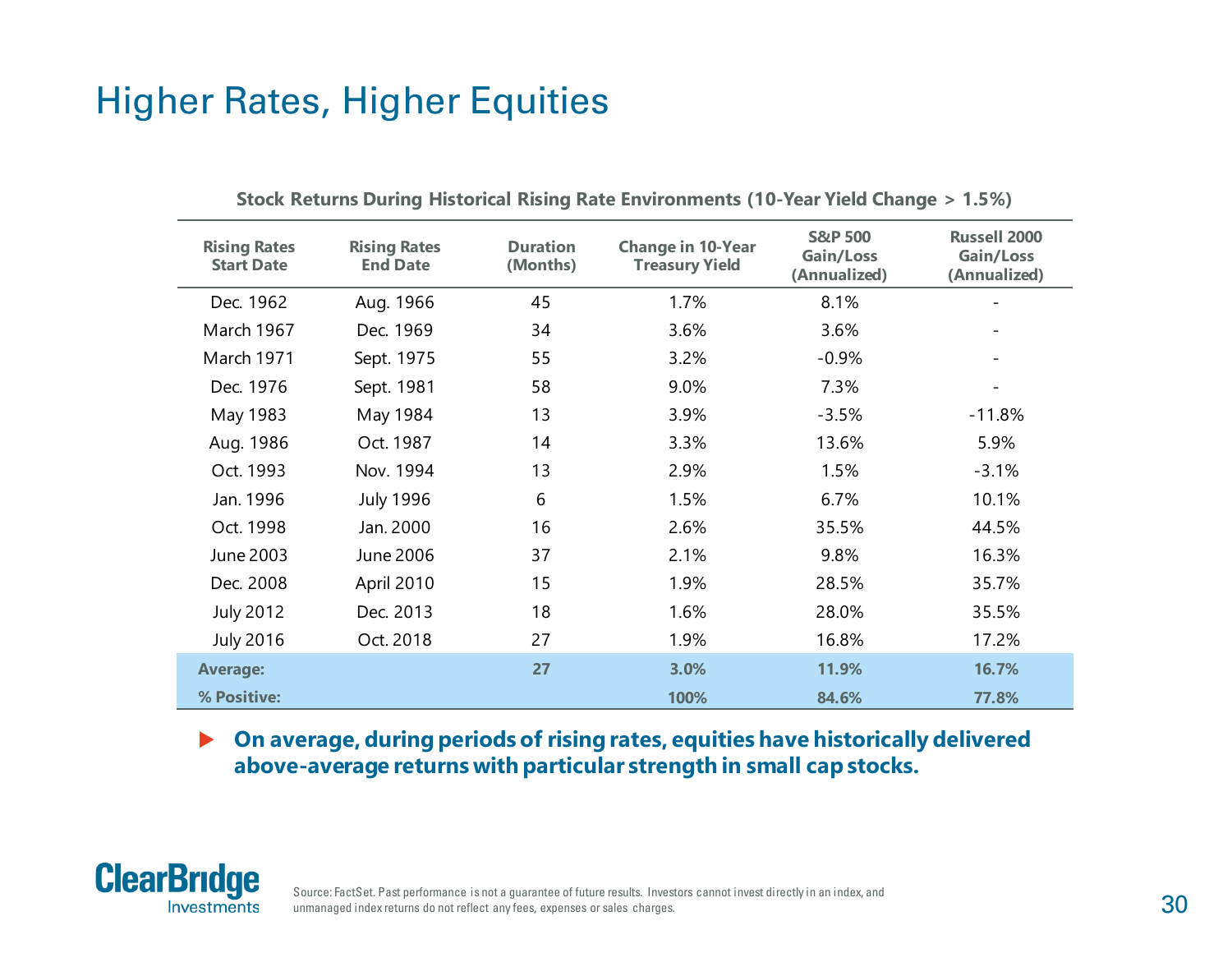## Historic Earnings Surprise

Earnings Beats over the Last Year Have Been Extremely Strong



#### **Earnings have handily beat expectations and helped power the market's rally over the past 6 quarters.**



Data as of Sept. 30, 2021, latest available as of Dec. 31, 2021. Source: FactSet. Past performance is not a guarantee of future results. Investors cannot invest directly in an index, and unmanaged index returns do not reflect any fees, expenses or sales charges.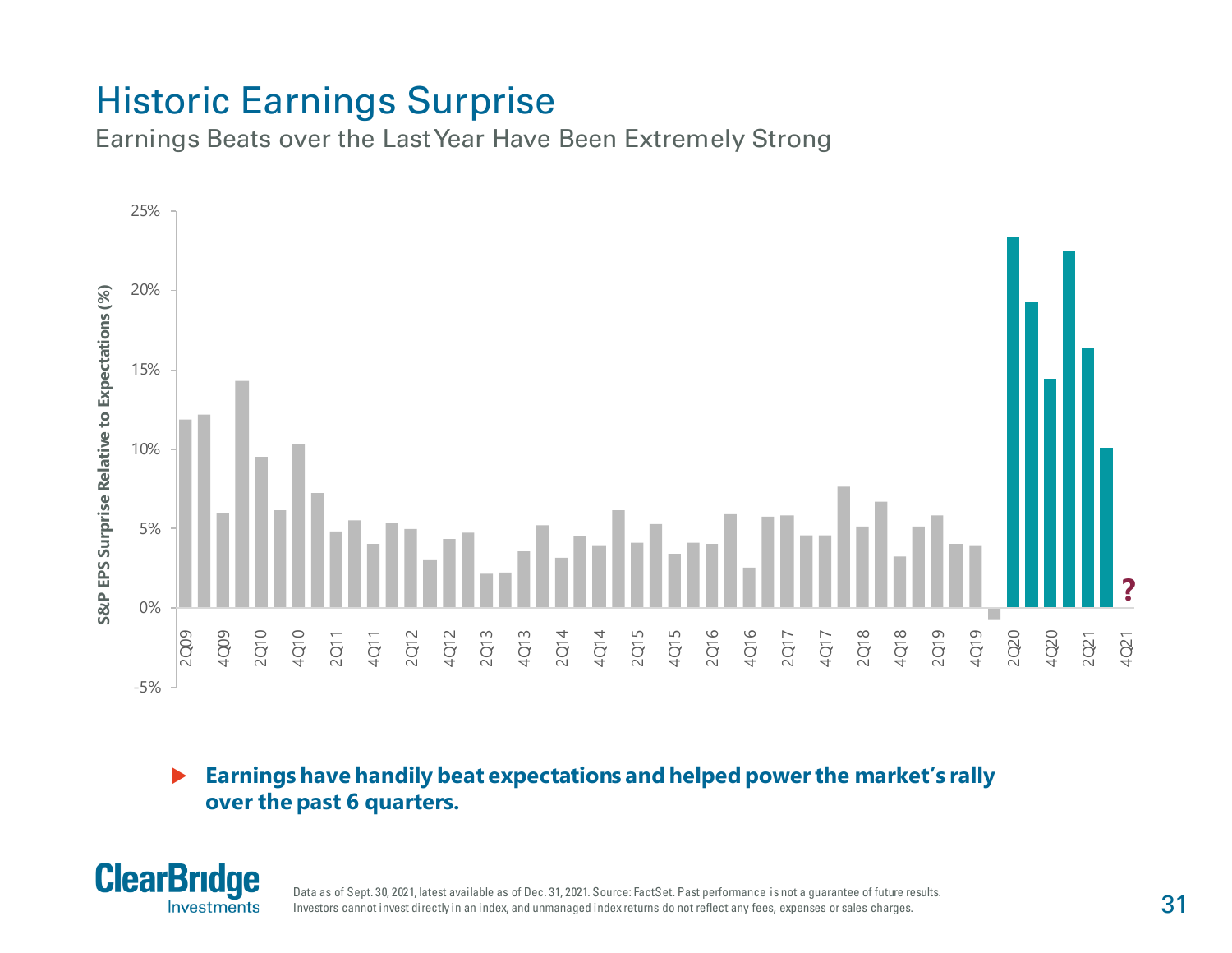## Retail Put Replacing Fed Put?



- **Investors allocated more capital to equities in 2021 than over the previous 25 years combined.**
- **With retail investors stepping in to buy the dips, the market did not experience a significant drawdown in 2021.**
- **January typically experiences the largest inflows of any month, suggesting the retail put remains in place as we enter 2022.**



As of Nov. 30, 2021, latest available as of Dec. 31, 2021. Source: Goldman Sachs. Past performance is not a guarantee of future results. Investors cannot invest directly in an index, and unmanaged index returns do not reflect any fees, expenses or sales charges.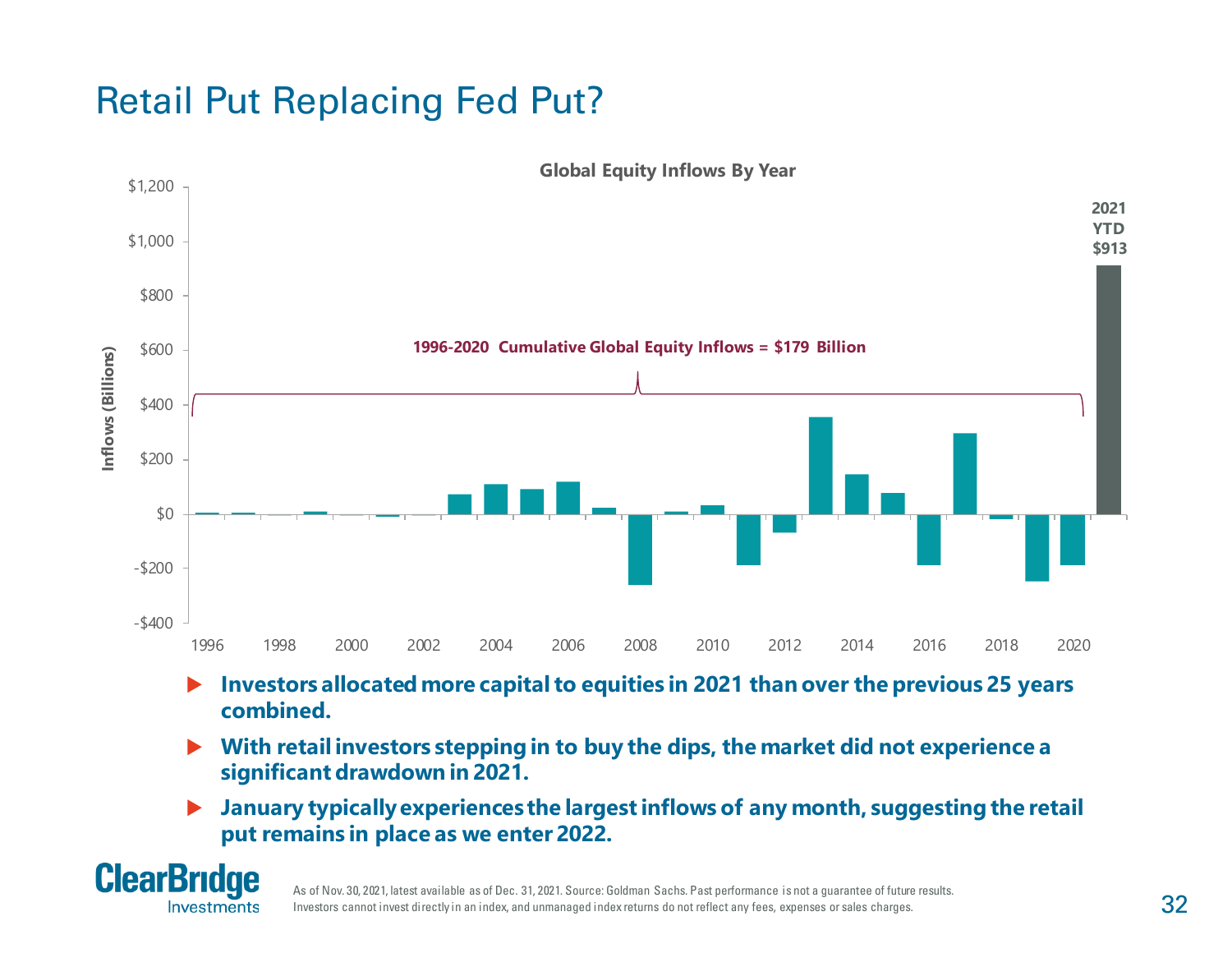#### Strength Begets Strength

| S&P 500 Index Returns After Greater than 20% Yearly Returns |                |                         |  |  |  |  |
|-------------------------------------------------------------|----------------|-------------------------|--|--|--|--|
|                                                             | S&P 500 Return |                         |  |  |  |  |
| Year                                                        | Return         | <b>Next Year Return</b> |  |  |  |  |
| 1950                                                        | 21.8%          | 16.5%                   |  |  |  |  |
| 1954                                                        | 45.0%          | 26.4%                   |  |  |  |  |
| 1955                                                        | 26.4%          | 2.6%                    |  |  |  |  |
| 1958                                                        | 38.1%          | 8.5%                    |  |  |  |  |
| 1961                                                        | 23.1%          | $-11.8%$                |  |  |  |  |
| 1967                                                        | 20.1%          | 7.7%                    |  |  |  |  |
| 1975                                                        | 31.5%          | 19.1%                   |  |  |  |  |
| 1980                                                        | 25.8%          | $-9.7%$                 |  |  |  |  |
| 1985                                                        | 26.3%          | 14.6%                   |  |  |  |  |
| 1989                                                        | 27.3%          | $-6.6%$                 |  |  |  |  |
| 1991                                                        | 26.3%          | 4.5%                    |  |  |  |  |
| 1995                                                        | 34.1%          | 20.3%                   |  |  |  |  |
| 1996                                                        | 20.3%          | 31.0%                   |  |  |  |  |
| 1997                                                        | 31.0%          | 26.7%                   |  |  |  |  |
| 1998                                                        | 26.7%          | 19.5%                   |  |  |  |  |
| 2003                                                        | 26.4%          | 9.0%                    |  |  |  |  |
| 2009                                                        | 23.5%          | 12.8%                   |  |  |  |  |
| 2013                                                        | 29.6%          | 11.4%                   |  |  |  |  |
| 2019                                                        | 28.9%          | 16.3%                   |  |  |  |  |
| <b>Average:</b>                                             |                | 11.5%                   |  |  |  |  |
| % Positive:                                                 |                | 84.2%                   |  |  |  |  |
| Average All Years 1950-2020:                                |                | 9.2%                    |  |  |  |  |
| % Positive:                                                 |                | 71.8%                   |  |  |  |  |

#### **Following 20%+ return years, the market has historically tended to outperform its long-term average.**



Price returns reflected in this table. The modern design of the S&P 500 stock index was first launched in 1957. Performance back to 1955 incorporates the performance of predecessor index, the S&P 90. Source: FactSet, S&P Global. Data as of Dec. 31, 2021. Past performance is not a guarantee of future results. Investors cannot invest directly in an index, and unmanaged index returns do not reflect any fees, expenses or sales charges.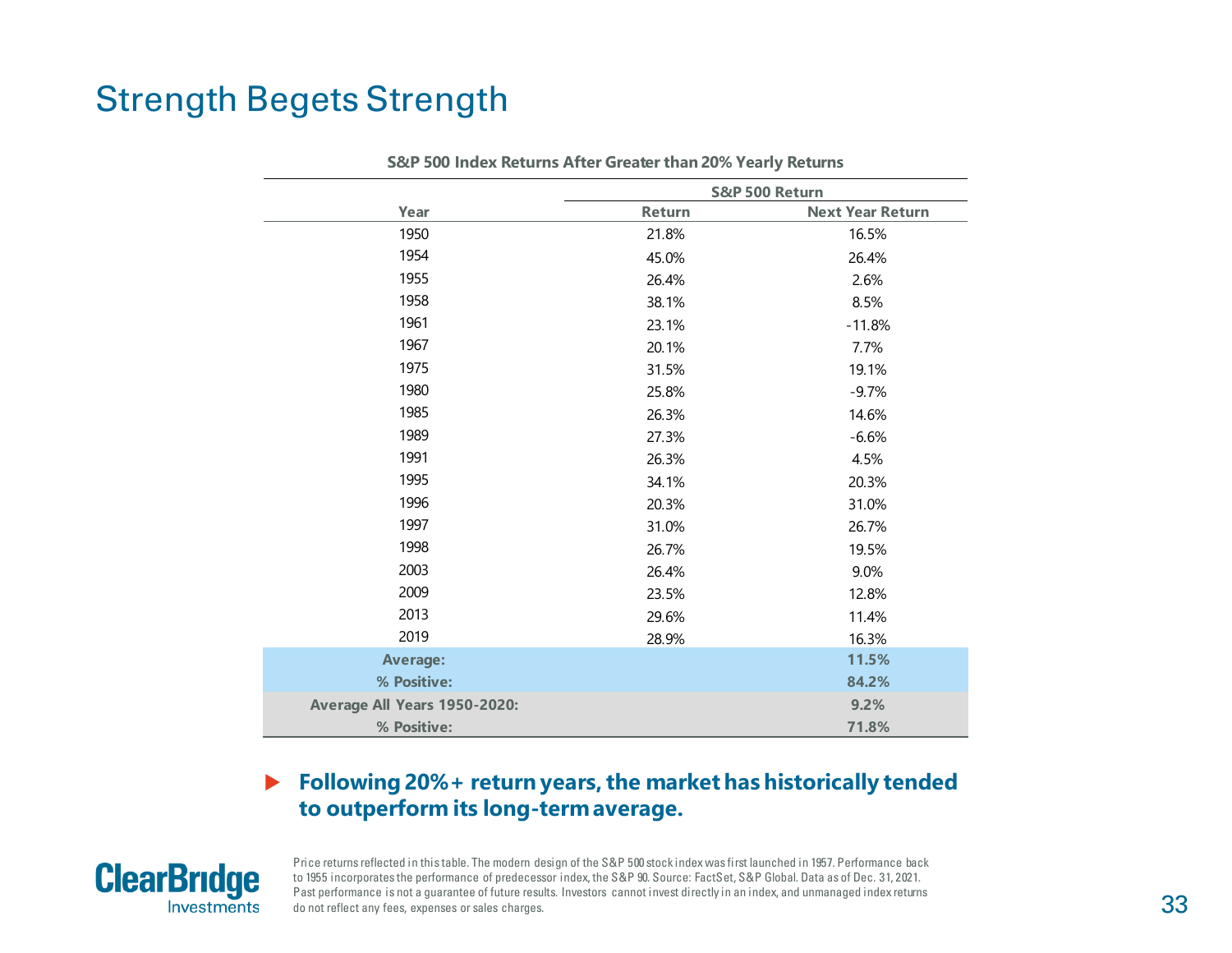## Earnings to Take the Baton



- **In the nine months following recessionary troughs, multiple expansion has been an outsized contributor to returns.**
- **As the recovery matures, earnings have typically driven stock upside as multiples contracted.**



Data as of Dec. 31, 2021. Source: FactSet, S&P. Past performance is not a guarantee of future results. Investors cannot invest directly in an index, and unmanaged index returns do not reflect any fees, expenses or sales charges.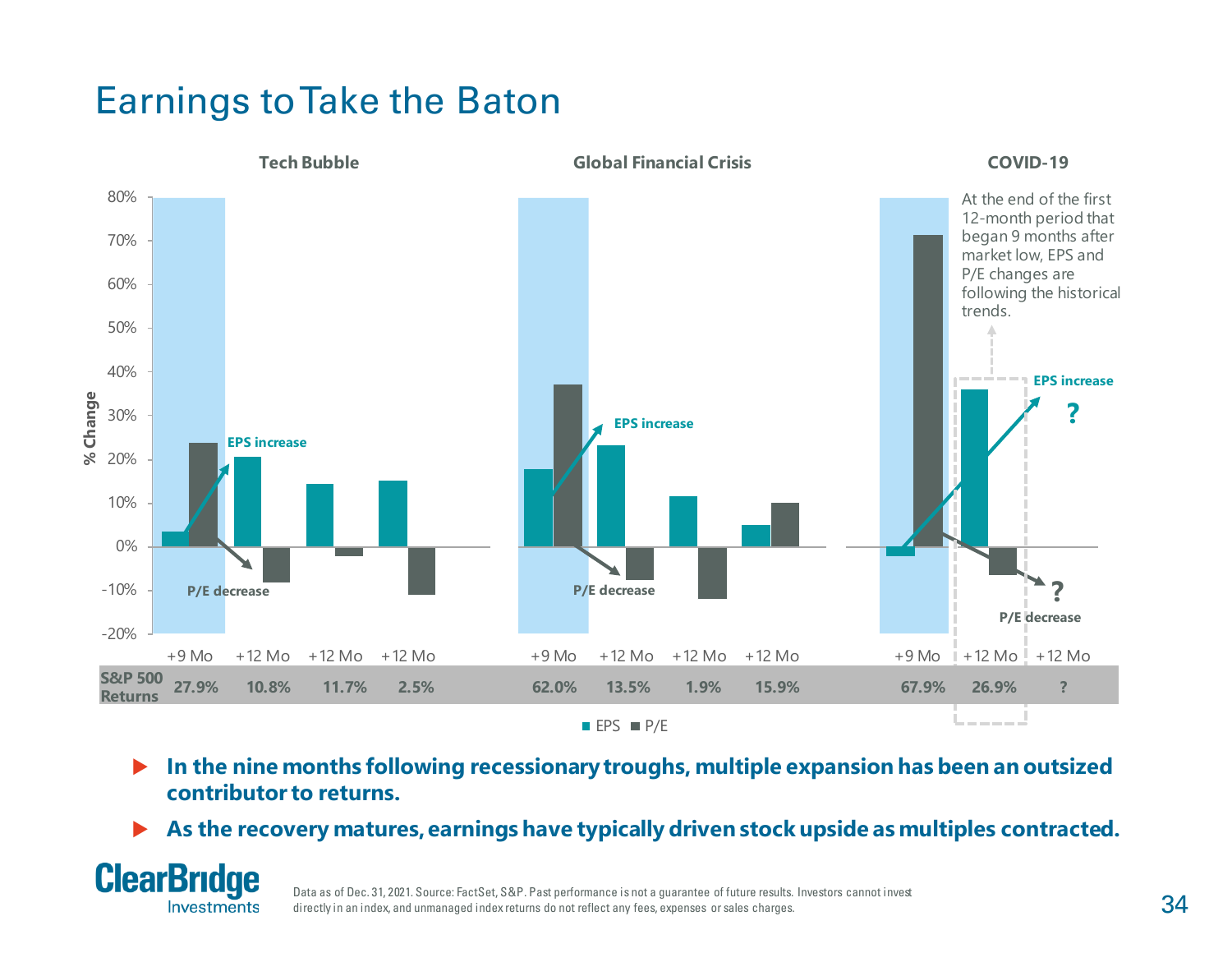### New Secular Bull Market?



 **In the 12 months following an all-time high, stocks have historically been up 9.0% on average with positive returns 72% of the time.** 



Secular bear market average drawdown includes selloff beginning September 1929. Data as of Dec. 31, 2021. Source: Bloomberg, FactSet. Past performance is not a quarantee of future results. Investors cannot invest directly in an index, and unmanaged index returns do not reflect any fees, expenses or sales charges.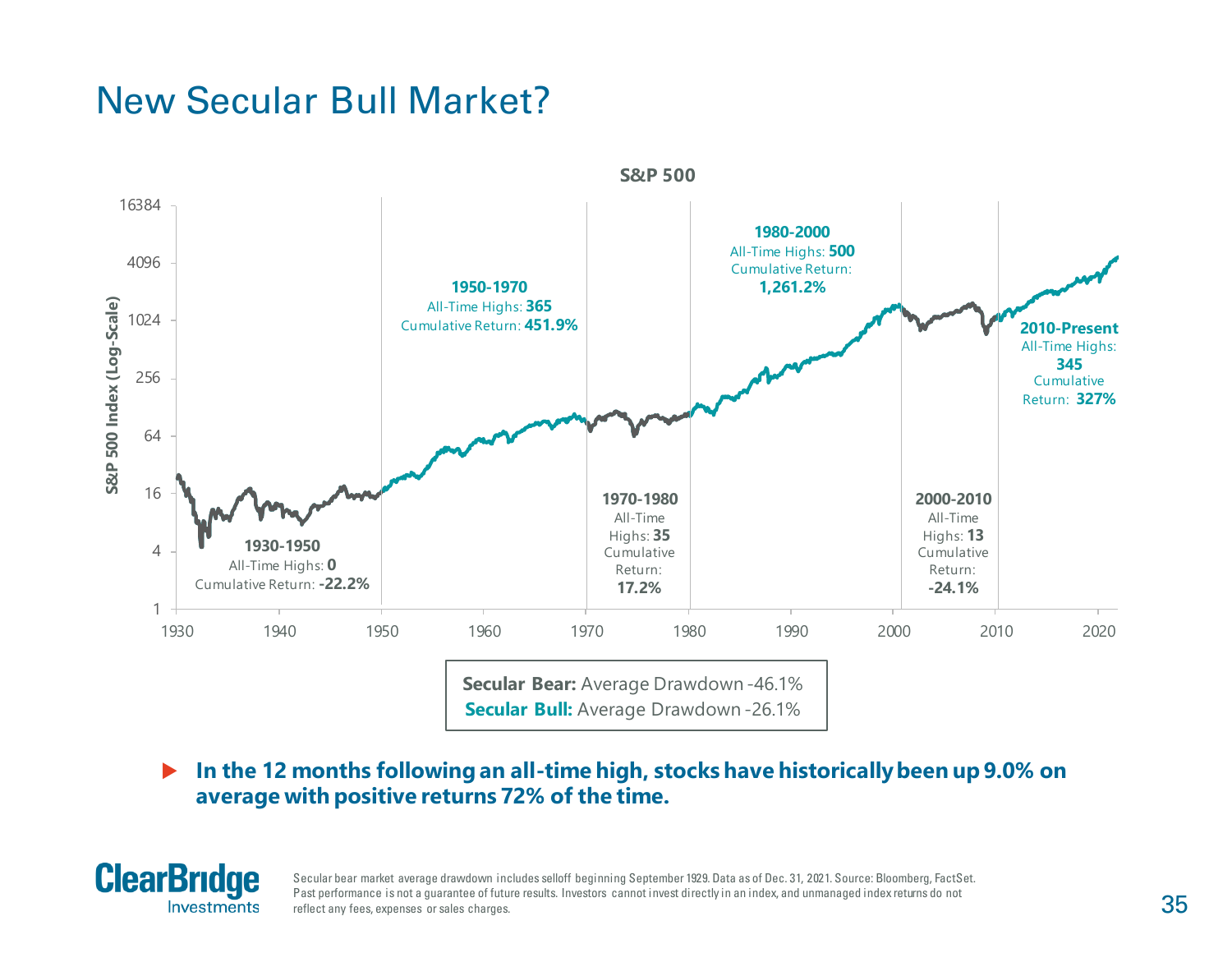# Economic and Market Summary

First Quarter 2022

#### **U.S. Economic Outlook**

- U.S. recession risks are well below average
- The economy should strengthen as Q1 progresses and the Omicron wave fades
- Consumer Headwinds < Consumer Tailwinds
- Business investment (capex) should remain robust with strong global demand and more reliable supply chains

#### **U.S. Market Outlook**

- U.S. markets have often experienced choppiness as the economy and accommodative policy transition from early-to mid-cycle
- Current headwinds include tightening monetary policy, midterm elections, negative fiscal impulse, and high inflation
- In our view, any selloff would be a good opportunity to reposition for the middle innings of this market cycle

#### **Recession Dashboard Overall Signal**





All opinions and data included in this commentary are as of the publication date and are subject to change. The opinions and views expressed herein are of the author and may differ from other portfolio managers or the firm as a whole, and are not intended to be a forecast of future events, a guarantee of future results or investment advice. This information should not be used as the sole basis to make any investment decision.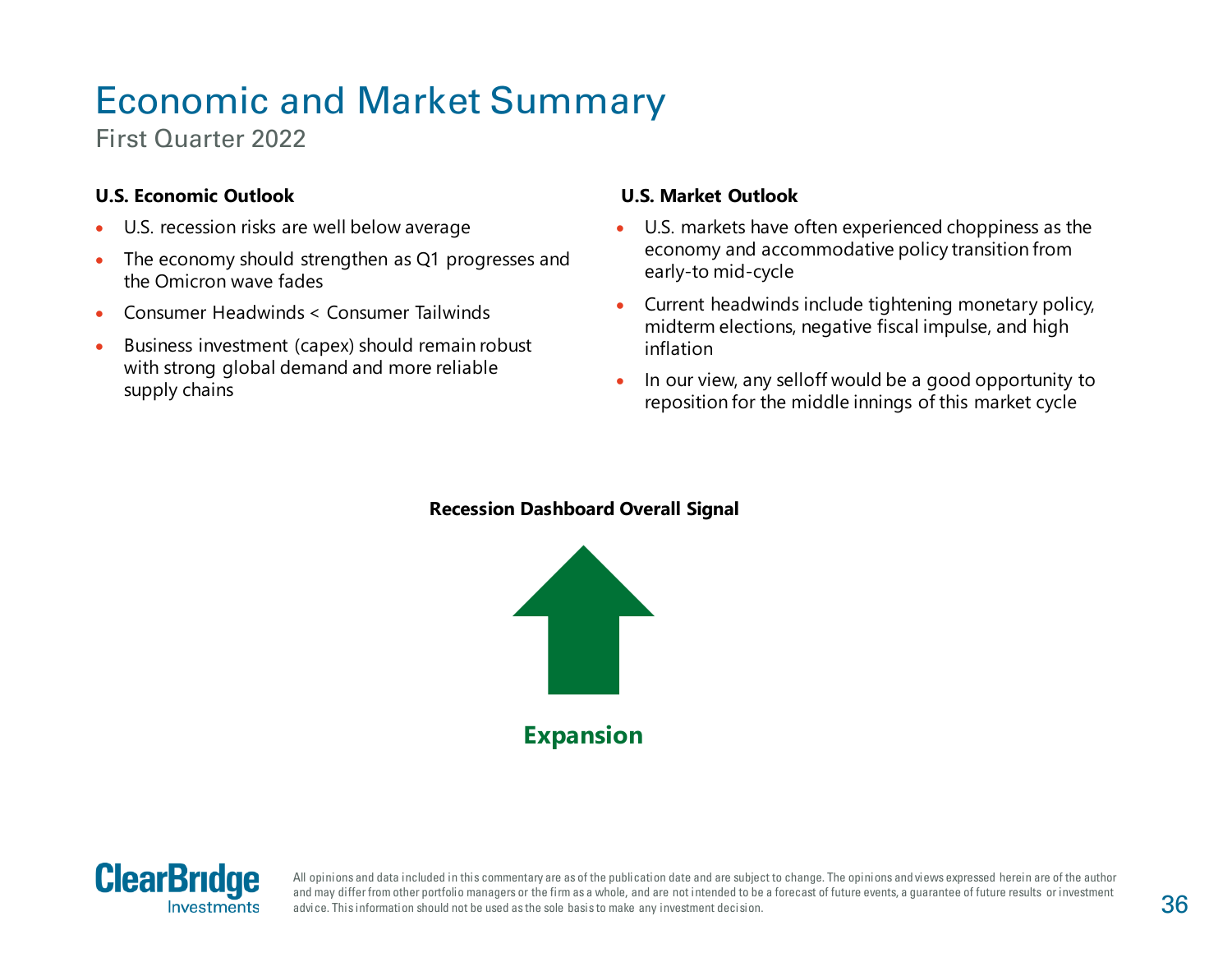**International Outlook**

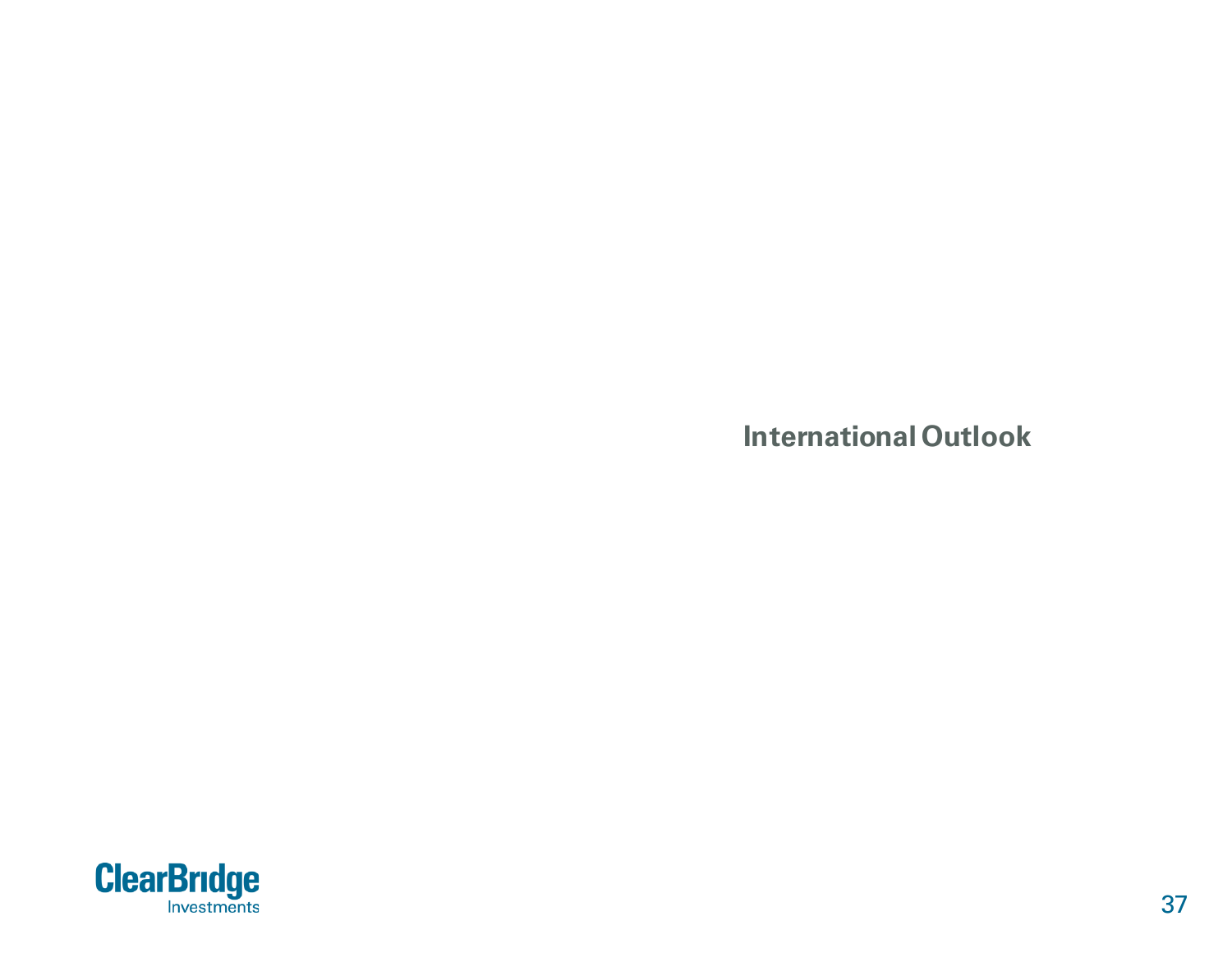### U.S. vs. International Equity Performance



**Geographic leadership has tended to persist for multiple years.**



S&P 500 vs. MSCI EAFE. Data as of Dec. 31, 2021. Source: FactSet. Past performance is not a guarantee of future results. Investors cannot invest directly in an index, and unmanaged index returns do not reflect any fees, expenses or sales charges.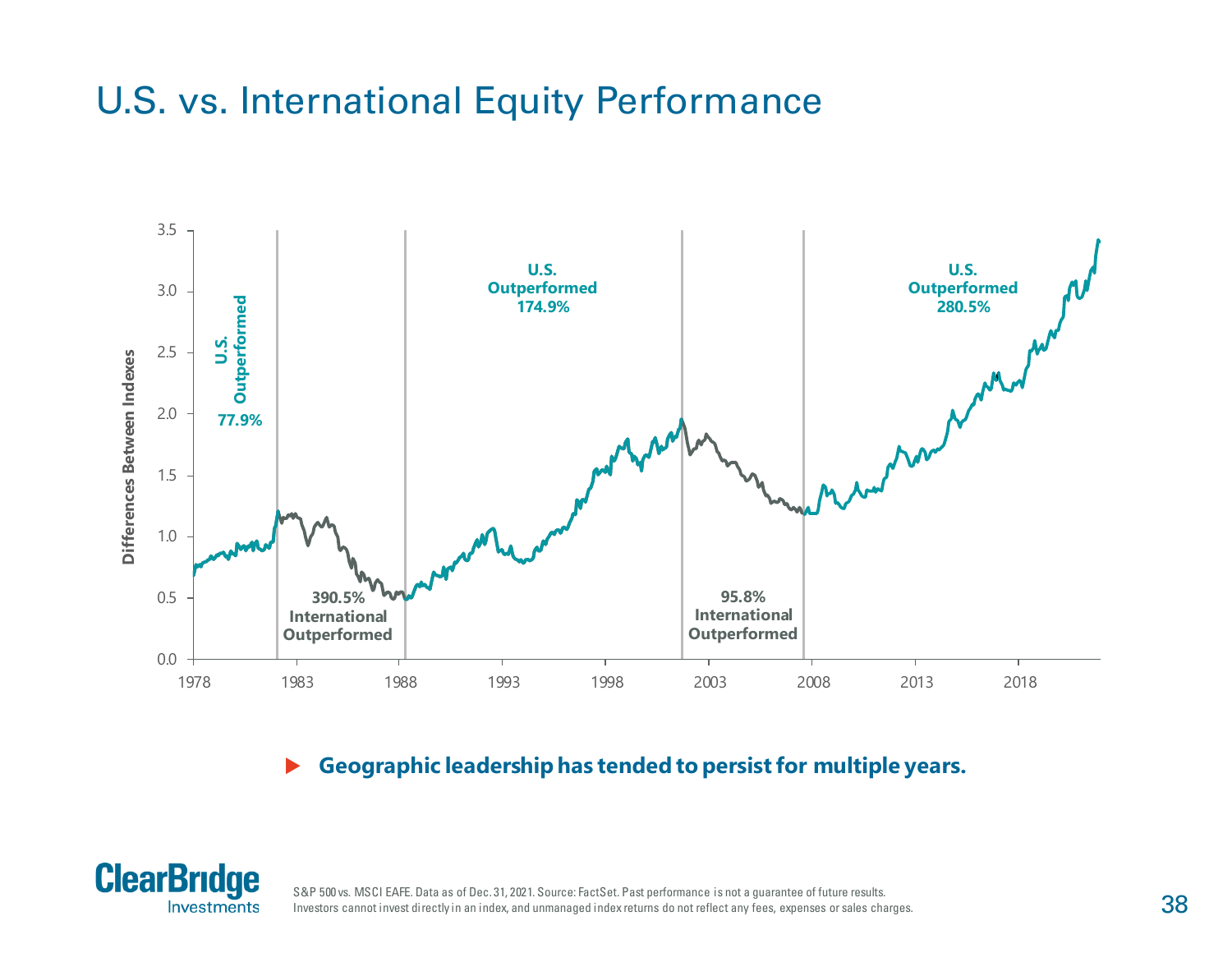## Global Consumers Flush



**Cumulative Excess Savings as % of 2019 GDP**

- ▶ The inability to spend, combined with government transfer payments, has resulted in **an abundance of savings globally.**
- **As the global economy normalizes, some of these reserves will likely be drawn which should further fuel the recovery.**

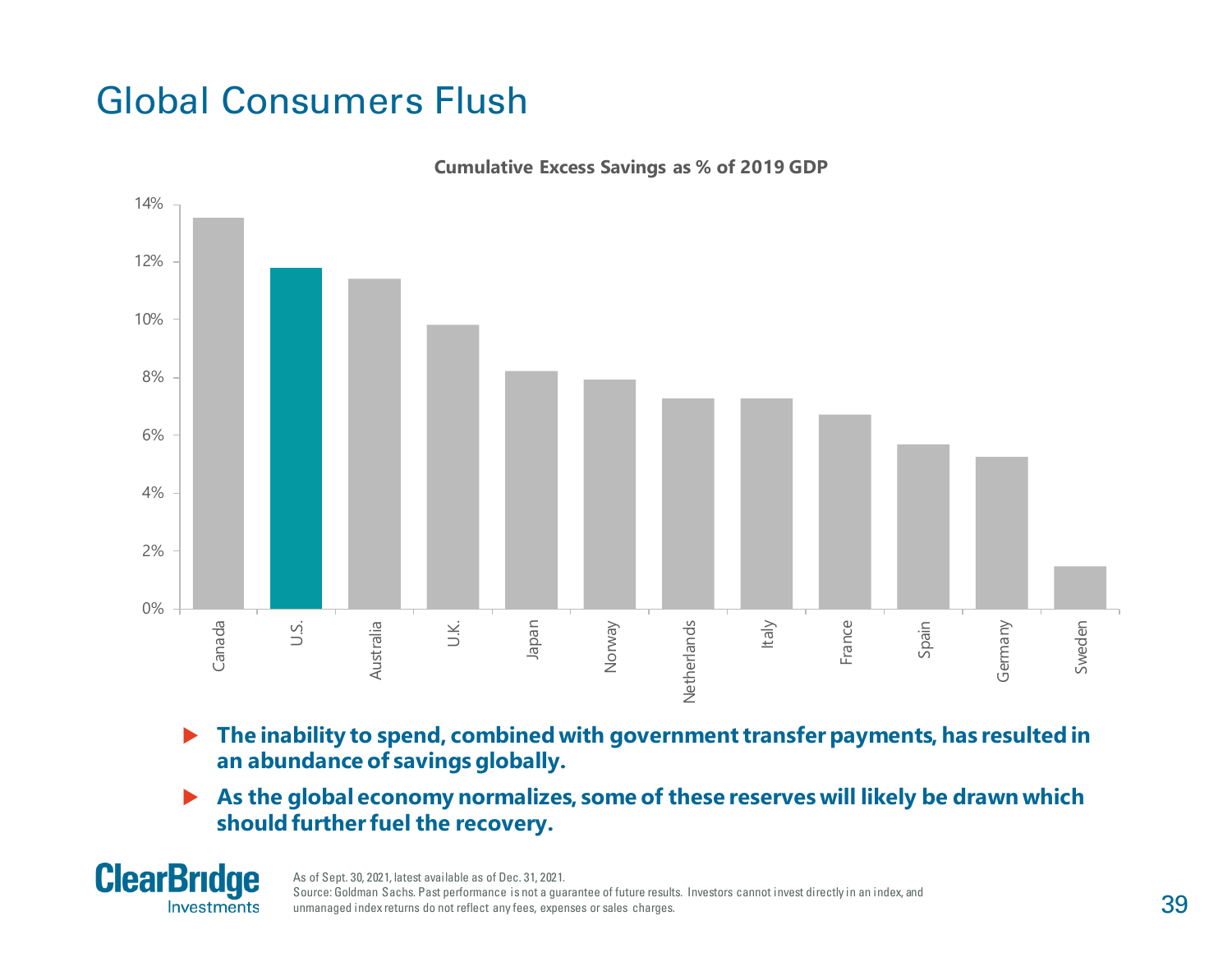## Regional Leadership Tethered to Pandemic



- **As new variants have emerged, global growth prospects have dimmed. This has caused an investor flight to safety, which has typically benefitted U.S. equities.**
- **Should Omicron prove to be the last disruptive wave of the pandemic, European leadership could reassert itself in 2022.**



Data as of Dec. 31, 2021. Source: MSCI, FactSet. Past performance is not a guarantee of future results. Investors cannot invest directly in an index, and unmanaged index returns do not reflect any fees, expenses or sales charges.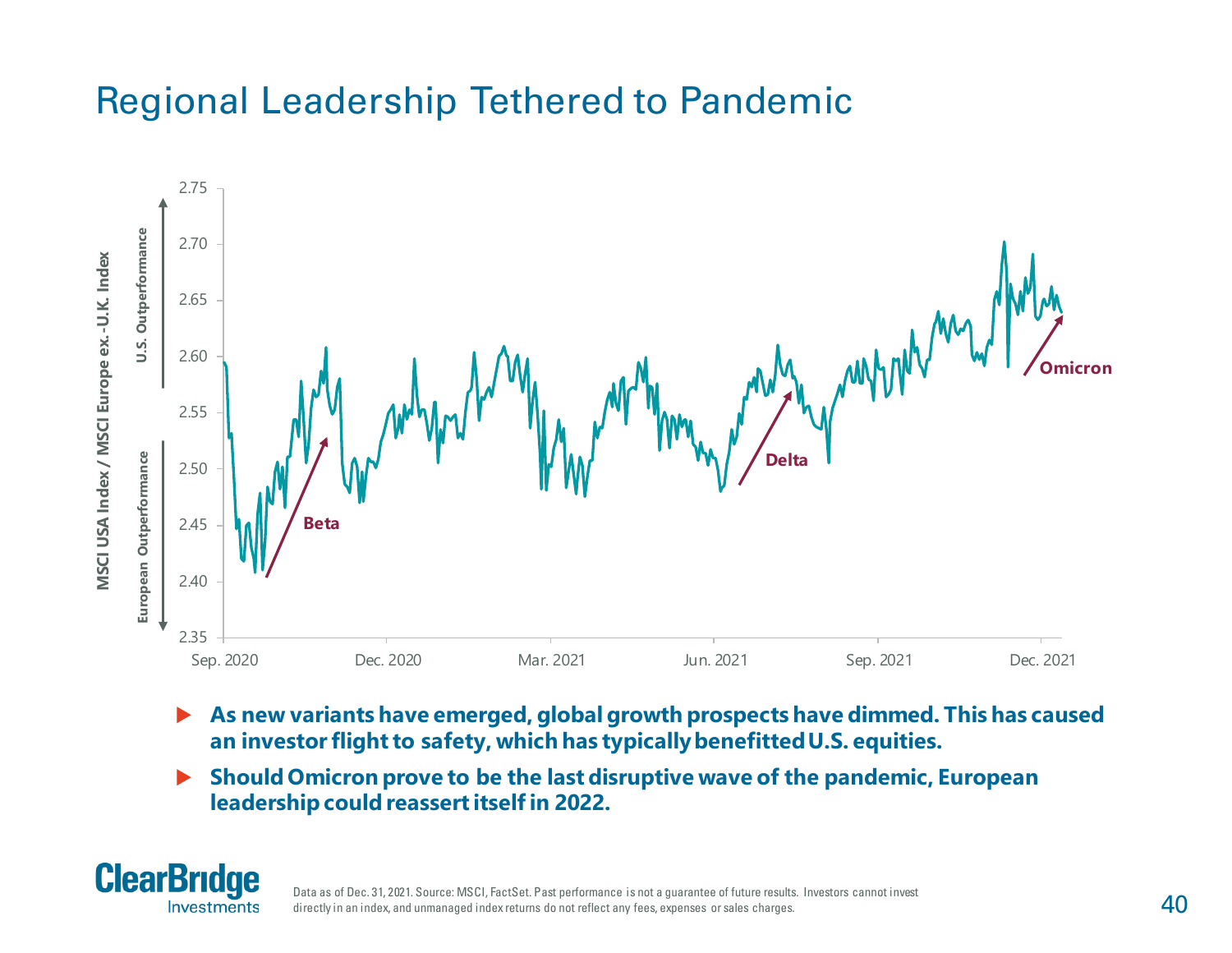## Global Markets More Cyclical



**Cyclical Exposure as Percent of Benchmark**

 **In periods of accelerating economic growth, non-U.S. markets have tended to lead given greater cyclical exposure.**



Cyclical sectors: Financials, Materials, Industrials, Energy. Cyclical exposure by MSCI Region. Data as of Dec. 31, 2021. Source: FactSet. Past performance is not a guarantee of future results. Investors cannot invest directly in an index, and unmanaged index returns do not reflect any fees, expenses or sales charges.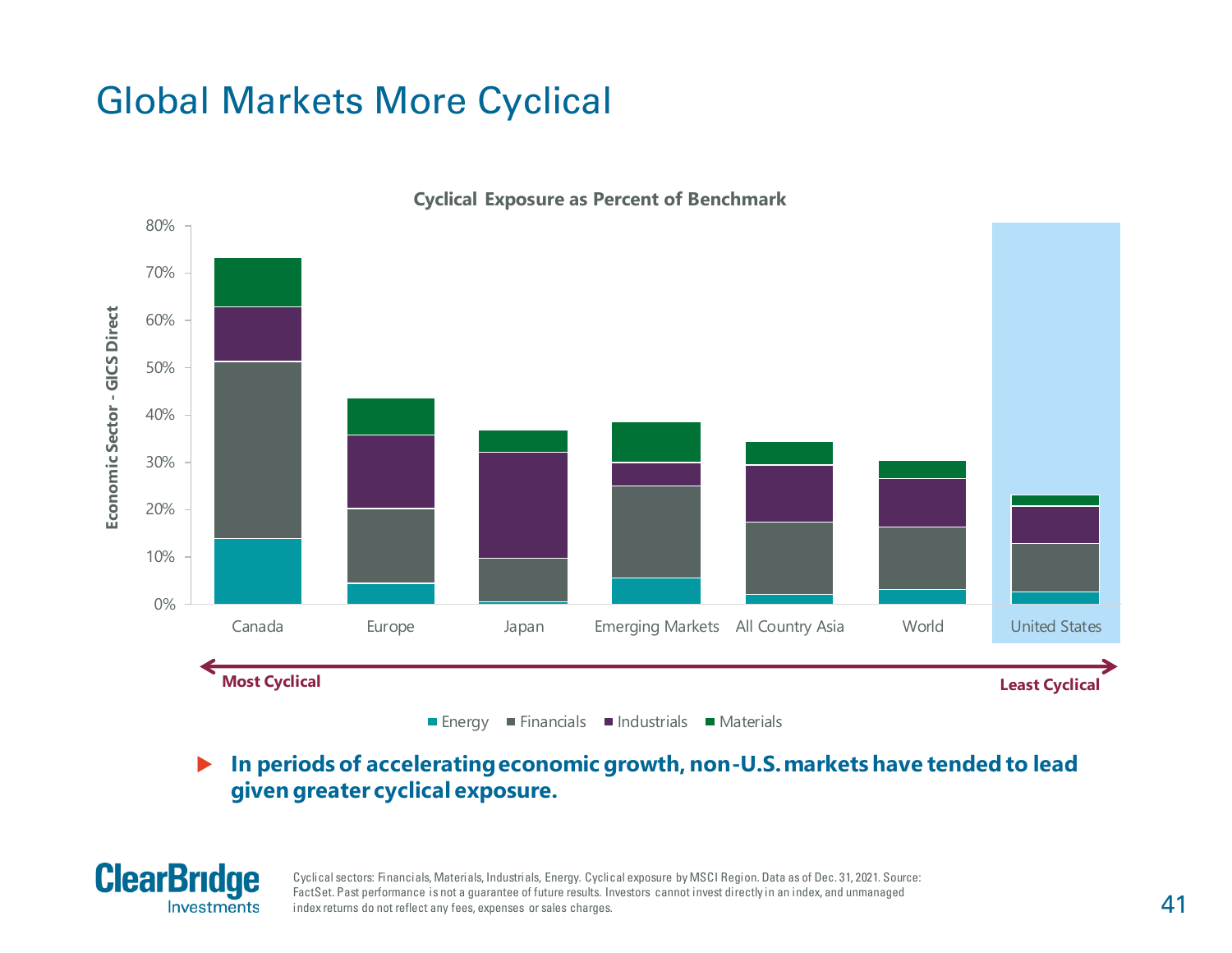### Weaker Dollar Supercharges Non-U.S. Stocks



#### **International equities have tended to outperform during periods of dollar weakness.**



Data as of Dec. 31, 2021. MSCI EAFE and MSCI EM are net returns; MSCI EM data starts in 2001. Investment Grade Bonds refers to the Bloomberg Barclays U.S. Corporate Investment Grade Bond Index. Source: FactSet. Past performance is not a guarantee of future results. Investors cannot invest directly in an index, and unmanaged index returns do not reflect any fees, expenses or sales charges.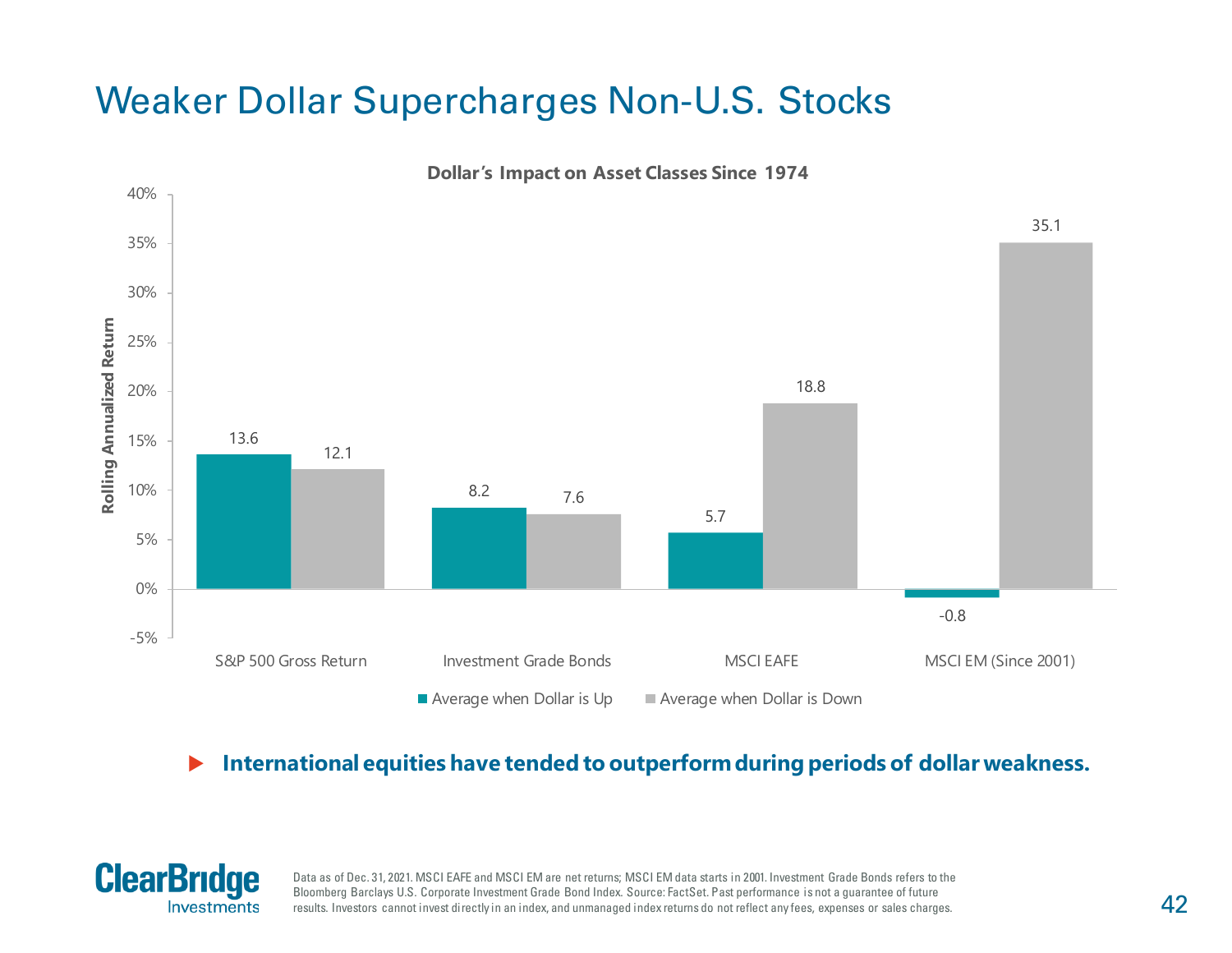**Market Leadership**

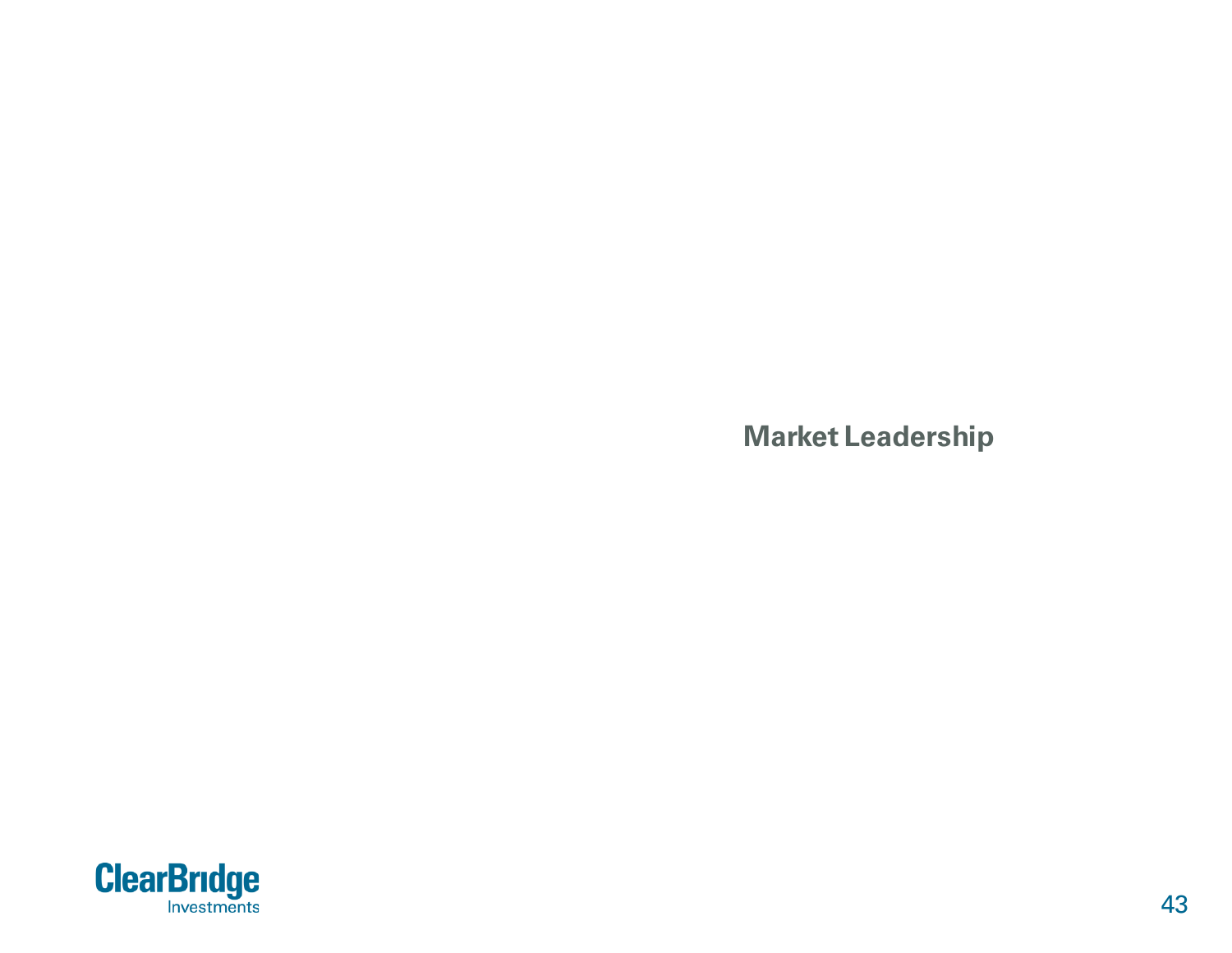#### Fundamentals Favor Value





**Russell 1000 Growth vs. Value**

Source: FactSet.

Source: FactSet, Russell.

- **On a 2-year stack, EPS growth favors Value despite an expected cooling in 2022.**
- **Relative P/E and EPS growth still point to greater upside potential for Value stocks.**
- **Each multiple point of relative P/E equates to approximately 4-5% of relative performance between Growth and Value.**



Data as of Dec. 31, 2021. Past performance is not a guarantee of future results. Investors cannot invest directly in an index, and unmanaged index returns do not reflect any fees, expenses or sales charges.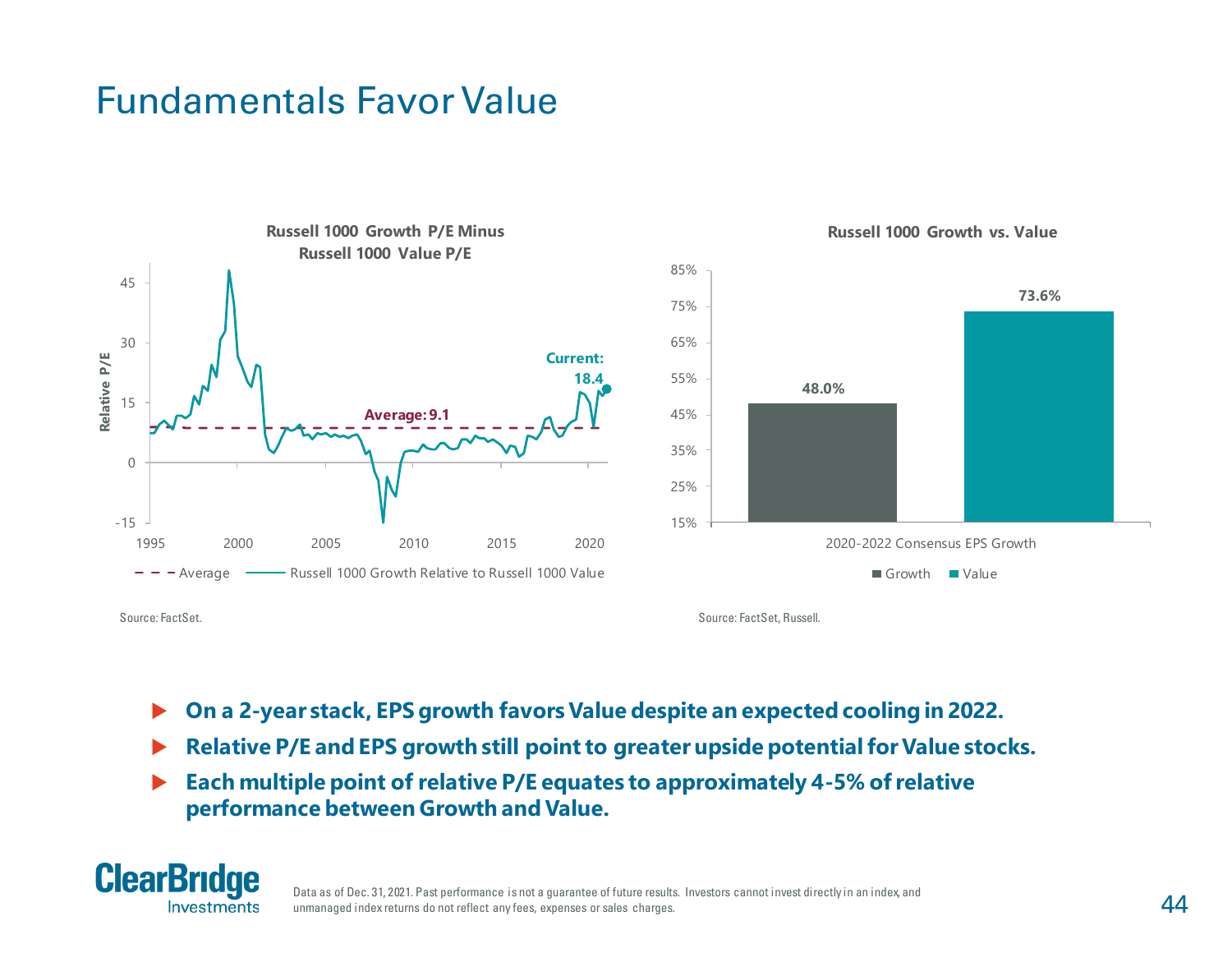#### Rates Drive Growth/Value Debate



- **Since 2020, equity market leadership has moved in tandem with the 10-year Treasury yield.**
- **Economic normalization as the Omicron wave subsides could lift rates and help reignite cyclical/value leadership.**

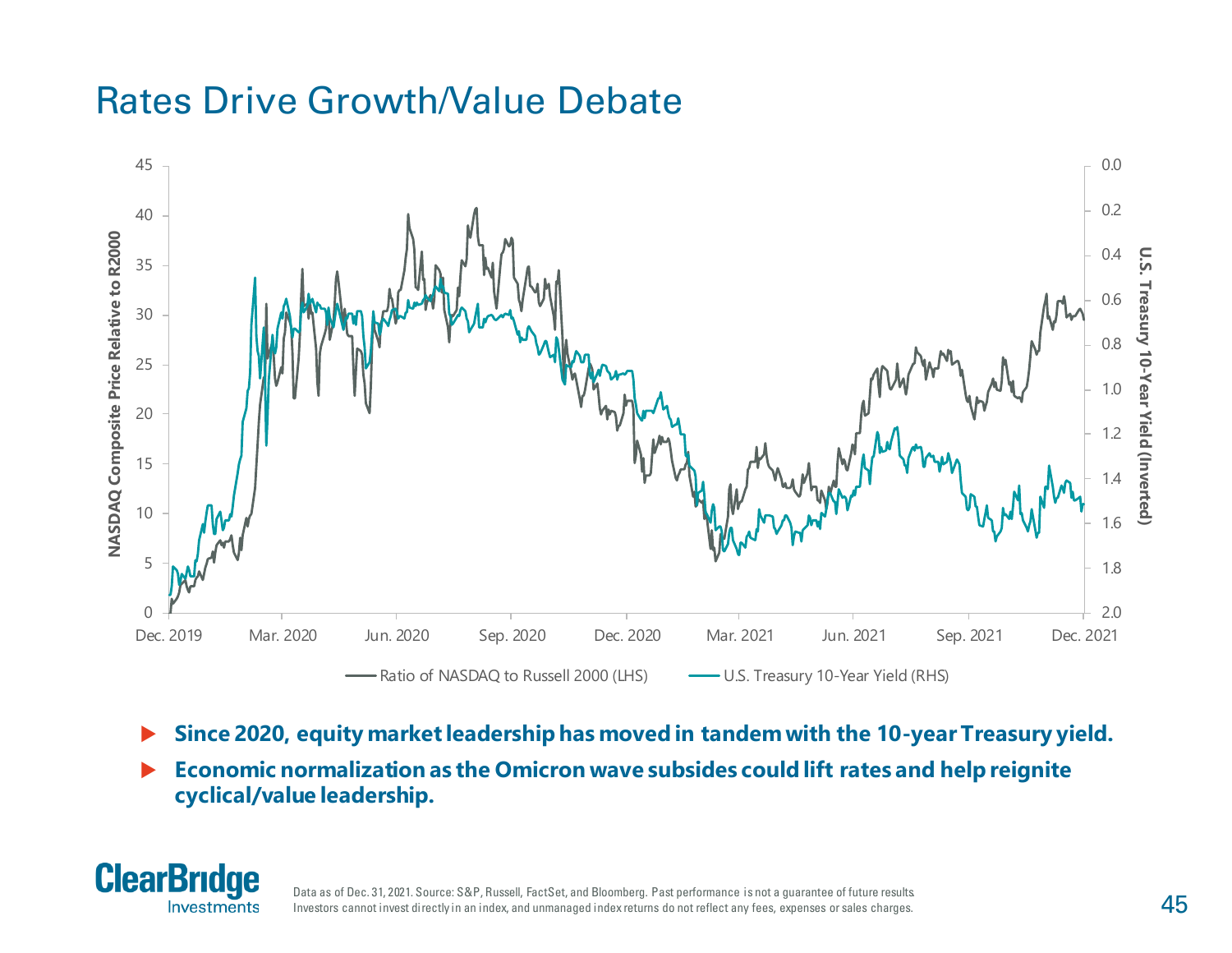### Up, Down, and Around



- **Market cap and style leadership has seen three distinct phases since the March 2020 lows.**
- **When the pandemic turns endemic, leadership may more closely resemble the reopening + vaccines phase.**



Growth is represented by the Russell 3000 Growth Index, Mega by the Russell 50 Mega Cap Index, Value by the Russell 3000 Value Index, and Small Cap by the Russell 2000 Index. Source: FactSet. Data as of Dec. 31, 2021. Past performance is not a guarantee of futureresults. Investors cannot invest directly in an index, and unmanaged index returns do not reflect any fees, expenses or sales charges.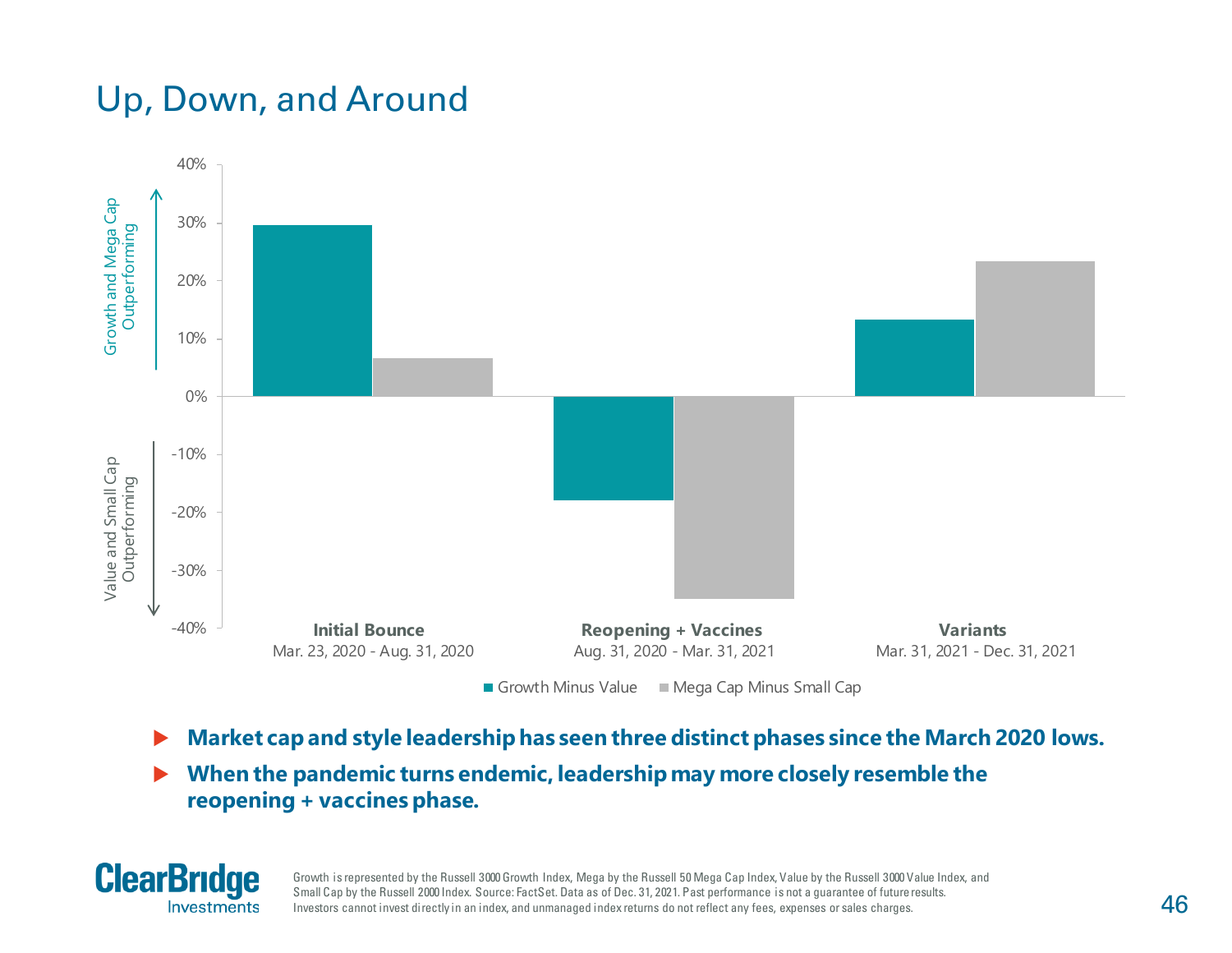## How Narrow is The Market?



**% of Total Return from 10 Largest Stocks (S&P 500)**

- ▶ The top 10 names represent an outsized share of the benchmark relative to history, **a commonly held concern.**
- ▶ However, the share of benchmark returns coming from these names is only modestly **above the historical average and has decreased from 2020 levels.**



Data as of Dec. 31, 2021. Source: FactSet. Past performance is not a guarantee of future results. Investors cannot invest directly in an index, and unmanaged index returns do not reflect any fees, expenses or sales charges.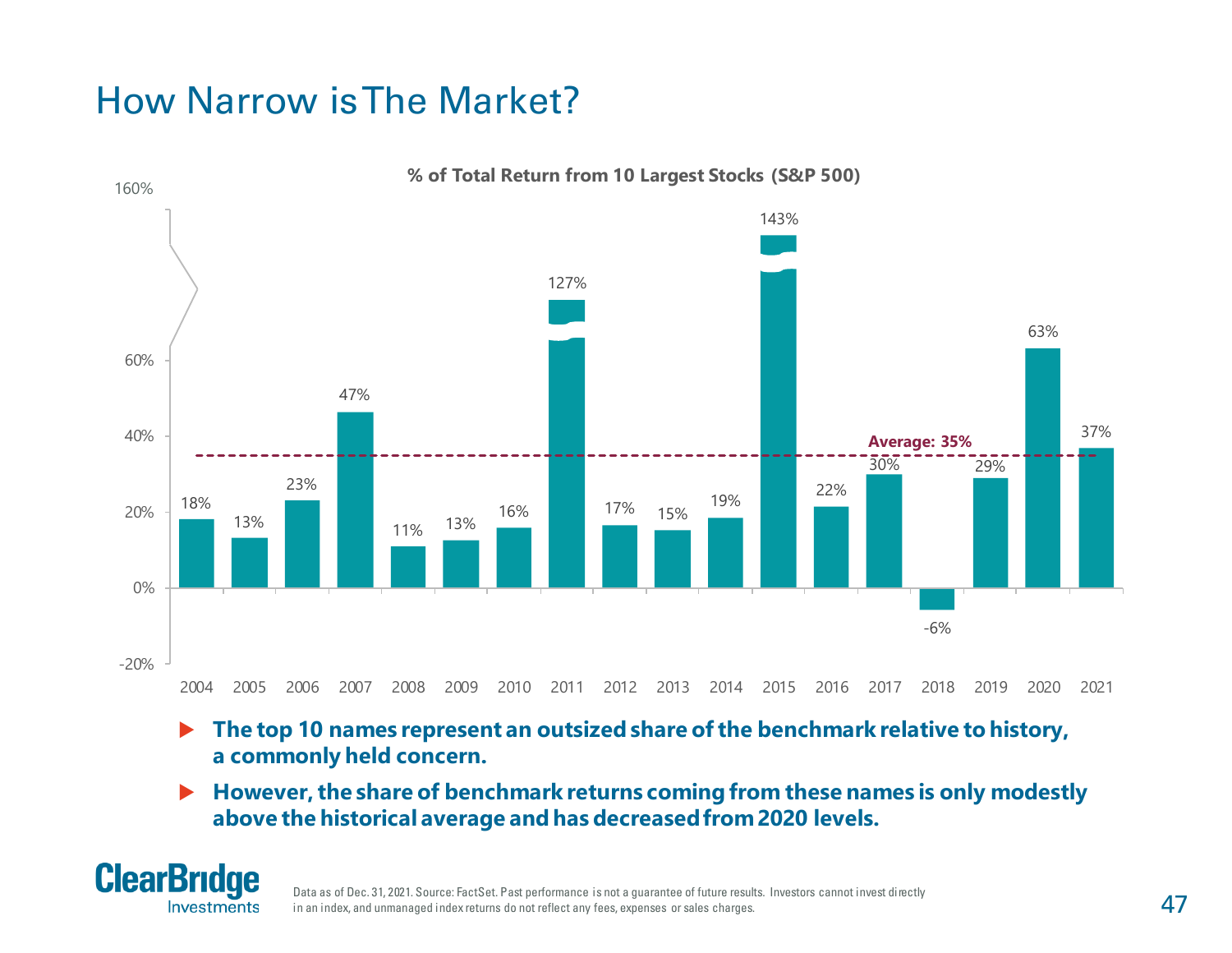#### TINA: There Is No Alternative



- **Total shareholder yield (Buyback Yield + Dividend Yield) remains well above the yield on offer from both government and corporate bonds.**
- **Should this dynamic remain in place, it will continue to support higher equity valuations relative to history.**



Source: S&P, Dow Jones, Bloomberg. Data as of Sept. 30, 2021. Past performance is not a guarantee of future results. Investors cannot invest directly in an index, and unmanaged index returns do not reflect any fees, expenses or sales charges.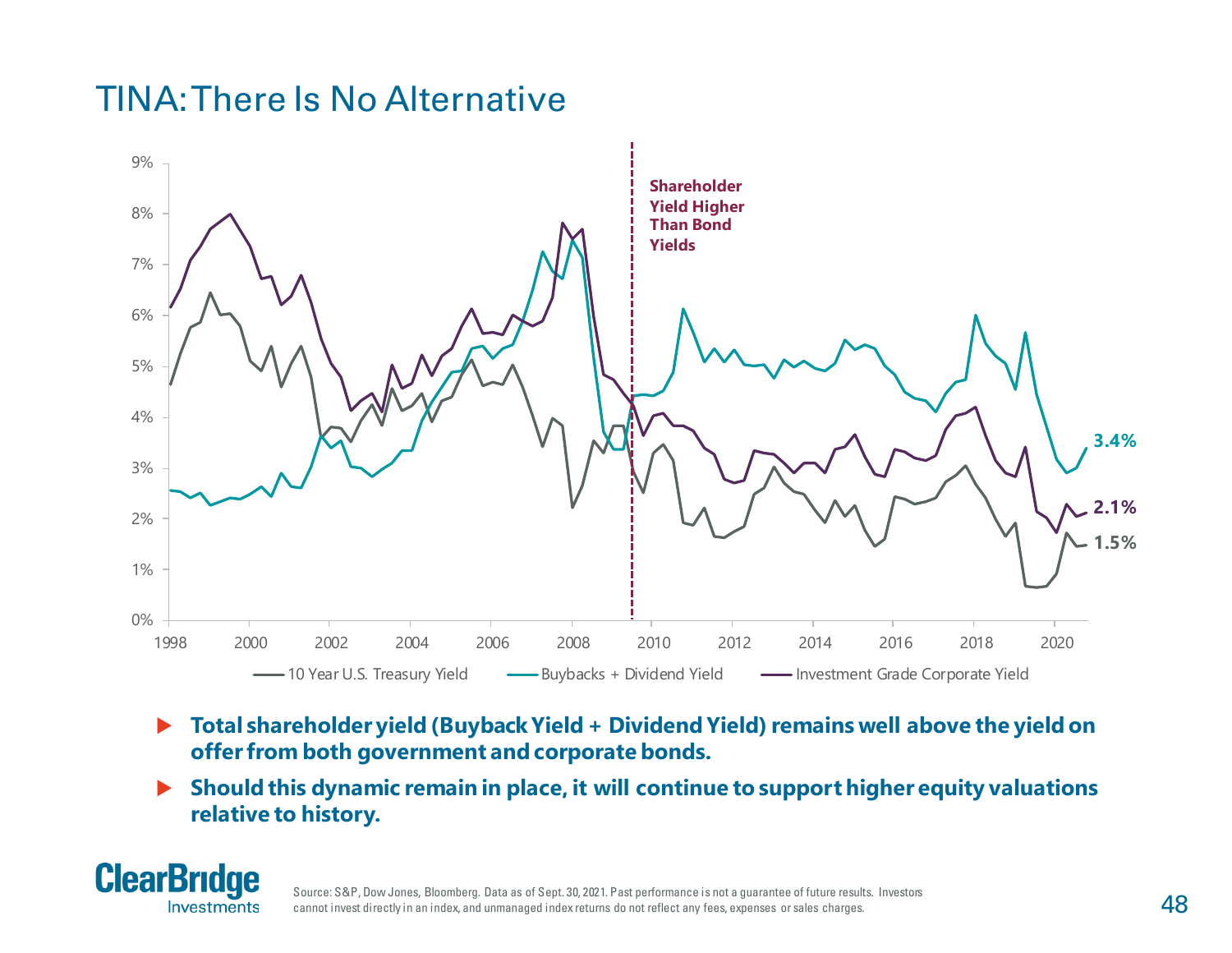#### Typical Market Leadership in a Downturn





Note: Average performance: average performance during selloffs of 5% or more, Hit Rate: Hit rate of outperformance during 5%+ selloffs, 2005 – present. Benchmarks used: Large Value: S&P 500 Value, Large Blend: S&P 500, Large Growth: S&P 500 Growth; Mid Value: S&P 400 Value, Mid Blend: S&P 400, Mid Growth: S&P 400 Growth; Small Value: S&P 600 Value, Small Blend: S&P 600, Small Growth: S&P 600 Growth. Outperformance frequency calculated relative to S&P 1500 index. Data as of Sept. 30, 2021. Source: S&P, Bloomberg. Past performance is not a guarantee of future results. Investors cannot invest directly in an index, and unmanaged index returns do not reflect any fees, expenses or sales charges.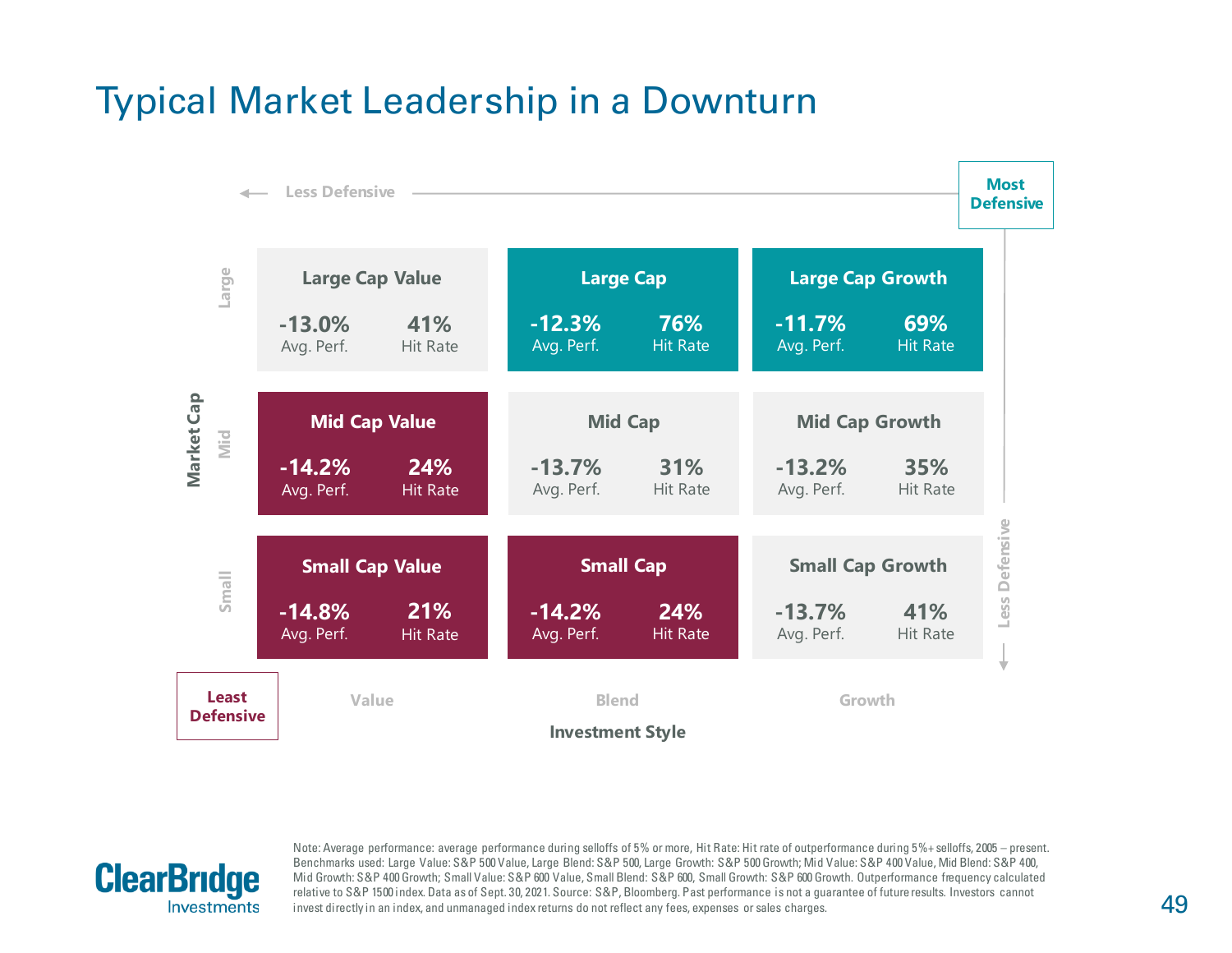## Small Caps Unfazed by Inflation



**Small Cap Stocks vs. CPI Inflation Rate**

#### **Since the 1930s, small cap stocks are the only major asset class to outperform inflation in each decade.**



Source: Ibbotson Small Cap Index-Morningstar, Bureau Labor Statistics. Past performance is not a guarantee of future results. Investors cannot invest directly in an index, and unmanaged index returns do not reflect any fees, expenses or sales charges.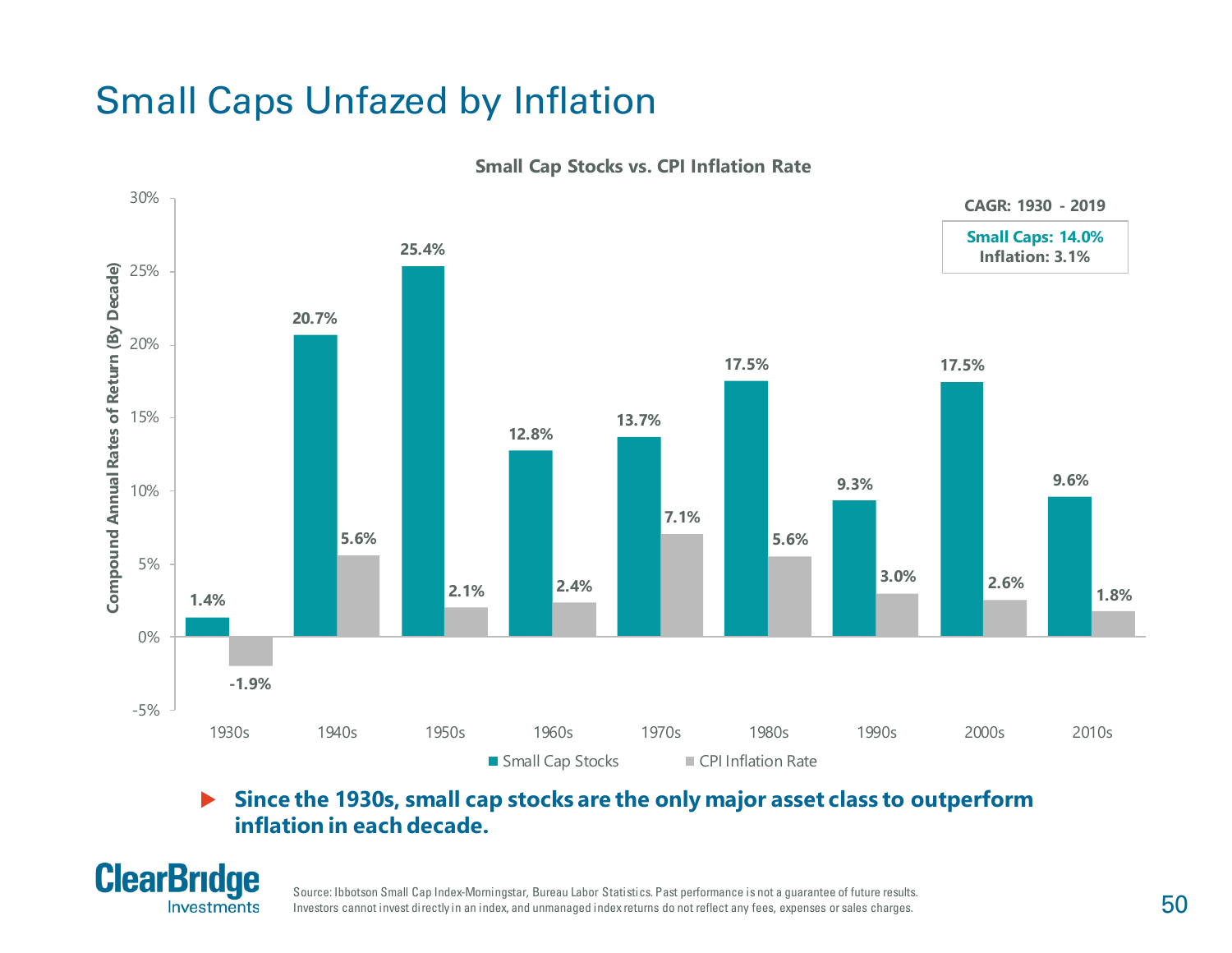### Valuations Support Small & Mid Cap Stocks



#### **►** Small & mid cap stocks have historically traded at a premium to Large. This is not currently the **case.**



Data as of Dec. 31, 2021. Source: FactSet, S&P. Past performance is not a guarantee of future results. Investors cannot invest directly in an index, and unmanaged index returns do not reflect any fees, expenses or sales charges.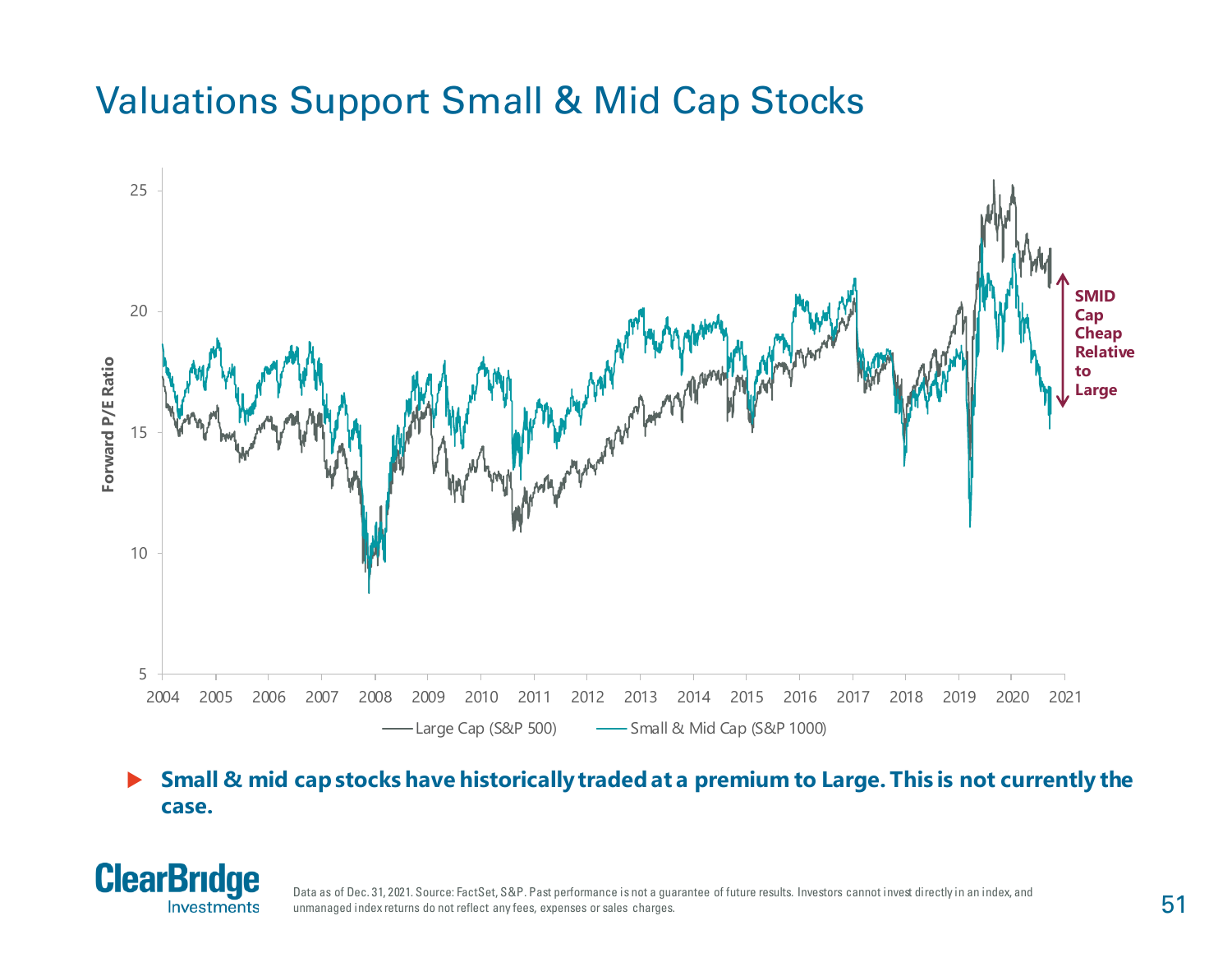## Small & Mid Cap Leadership Typically Lasts Longer

| <b>Small vs. Large Cap</b>                        |                                  |                                   |                                 |  |                                                   | <b>Mid vs. Large Cap</b>  |                            |                          |
|---------------------------------------------------|----------------------------------|-----------------------------------|---------------------------------|--|---------------------------------------------------|---------------------------|----------------------------|--------------------------|
| <b>Recession End</b>                              | <b>First</b><br><b>12 Months</b> | <b>Second</b><br><b>12 Months</b> | <b>Next</b><br><b>12 Months</b> |  | <b>Recession End</b>                              | <b>First</b><br>12 Months | <b>Second</b><br>12 Months | <b>Next</b><br>12 Months |
| Nov. 1982                                         | 10.4%                            | $-9.3%$                           | 0.1%                            |  | Nov. 1982                                         | 3.4%                      | $-3.7%$                    | 1.8%                     |
| March 1991                                        | 9.7%                             | 0.4%                              | 10.6%                           |  | March 1991                                        | 6.7%                      | 5.2%                       | 4.0%                     |
| Nov. 2001                                         | 5.6%                             | 19.7%                             | 5.2%                            |  | Nov. 2001                                         | 6.8%                      | 13.8%                      | 6.2%                     |
| June 2009                                         | 6.9%                             | 6.3%                              | $-5.7%$                         |  | June 2009                                         | 10.1%                     | 6.9%                       | $-5.5%$                  |
| April 2020                                        | 25.8%                            | $-13.2\%$ *                       | ?                               |  | April 2020                                        | 10.1%                     | $-5.4\%$ *                 | $\overline{?}$           |
| <b>Average</b><br>(Prior 4<br><b>Recessions</b> ) | 8.2%                             | 4.3%                              | 2.6%                            |  | <b>Average</b><br>(Prior 4<br><b>Recessions</b> ) | 6.8%                      | 5.6%                       | 1.6%                     |

\*Second 12 Months since Apr. 2020 reflects stub performance through Dec. 31, 2021 \*Second 12 Months since Apr. 2020 reflects stub performance through Dec. 31, 2021

 **Following a recession, small and mid cap stocks have typically outpaced their large cap brethren over the next three years.**

**Given weakness in year two so far, an opportunity could exist if the historical trend holds.**



Small Cap = Russell 2000 Index, Mid Cap = Russell Mid Cap Index, and Large Cap = Russell 1000 Index. Source: FactSet. Past performance is not a guarantee of future results. Investors cannot invest directly in an index, and unmanaged index returns do not reflect any fees, expenses or sales charges. Not a recommendation to buy or sell any security.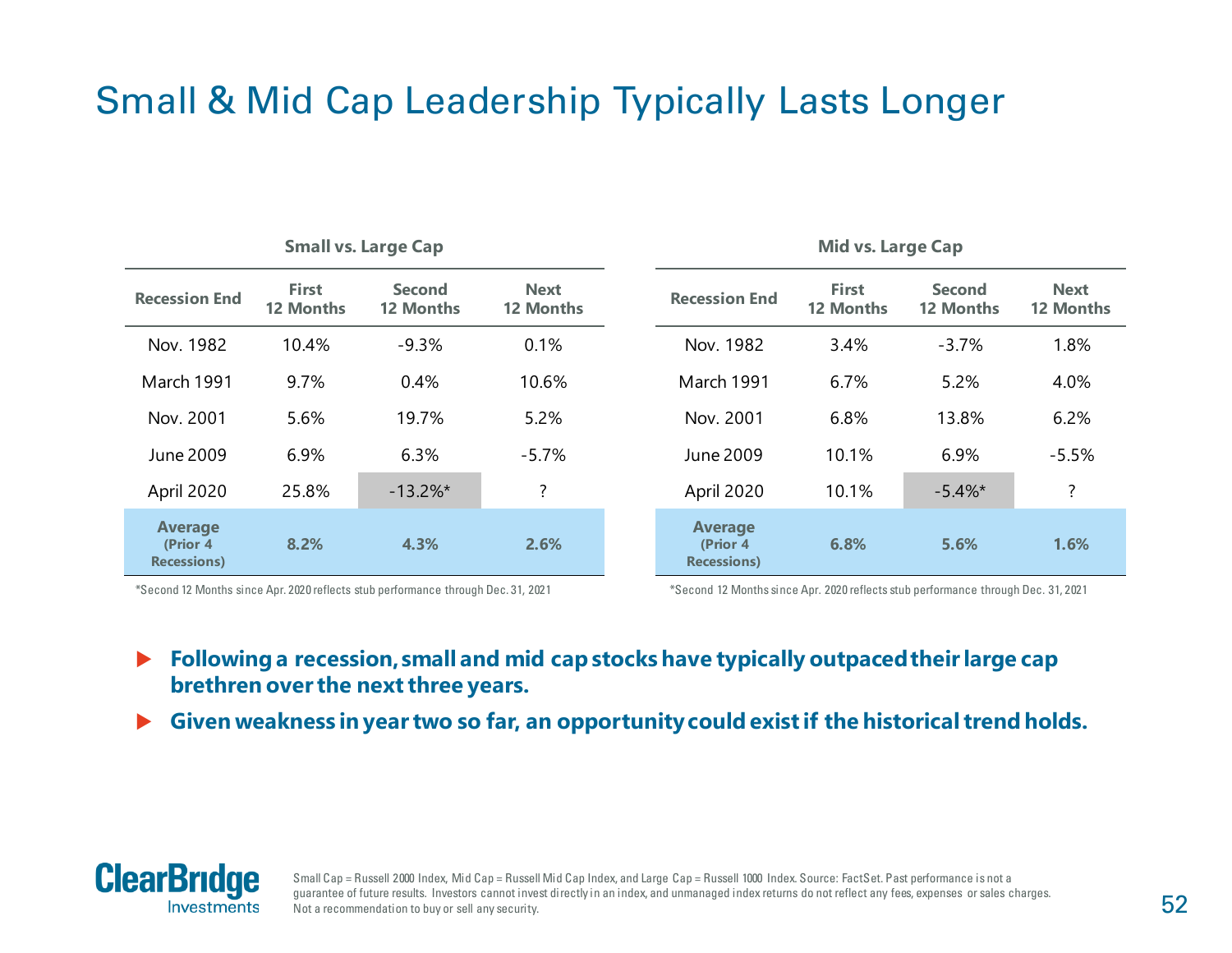### Could Spreads Go Even Lower?



- **While credit spreads are near the low end of their historical range, default rates have been substantially lower since 2004.**
- **Lower default rates mean investors may demand less compensation in order to take credit risk.**



Data as of Dec. 31, 2021. Source: Federal Reserve Bank of St. Louis, FactSet. Past performance is not a guarantee of future results. Investors cannot invest directly in an index, and unmanaged index returns do not reflect any fees, expenses or sales charges.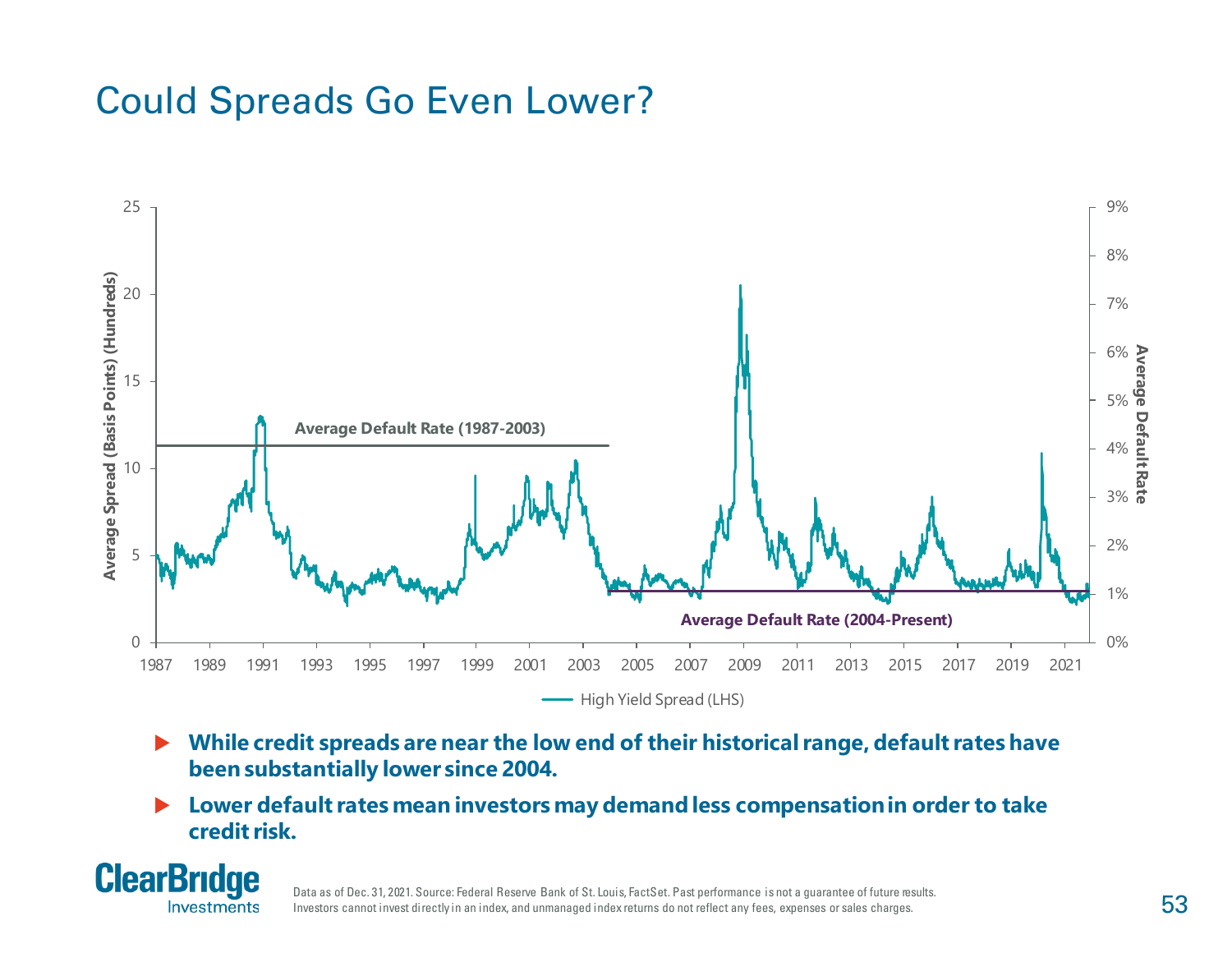# Glossary of Terms

**BEA:** Bureau of Economic Analysis

**Bloomberg Barclays US Corporate Investment Grade Bond Index**: an unmanaged index of U.S. investment-grade corporate bond securities

**Capex (Capital expenditures):** corporate spending on productive assets (such as buildings, machinery and equipment, vehicles) intended to increase capacity or efficiency for more than one accounting period.

**EPS (Earnings per Share):** the portion of a company's profit allocated to each outstanding share of common stock.

**GDP:** Gross Domestic Product

**GFC (Great Financial Crisis):** the severe economic and market downturn experienced in 2007-2008.

**LEI Index:** Conference Board Leading Economic Indicators index.

**MSCI All Country World Index:** unmanaged index of large- and mid-cap stocks in developed and emerging markets.

**MSCI EM Index:** unmanaged index of large- and mid-cap stocks in 27 emerging market countries.

**MSCI EAFE Index:** unmanaged index of equity securities from developed countries in Western Europe, the Far East, and Australasia.

**MSCI USA Index**: unmanaged index of US large- and mid-cap equity securities.

**NFIB (National Federation of Independent Business):** a U.S. small business advocacy association, representing over 350,000 small and independent business owners.

**NFIB Small Business Optimism Index:** measure of small business sentiment produced by the National Federation of Independent Business based on its monthly survey of small business owners.

**P/E Ratio: Price/Earnings ratio** 

**PMI:** Purchasing Manager's Index

**Quantitative easing (QE):** Monetary policy implemented by a central bank in which it increases the excess reserves of the banking system through the direct purchase of debt securities.

**Russell 2000 Index:** unmanaged index of small-cap stocks.

**Shibor:** Shanghai Interbank Offered Rate

**S&P 500 Index:** Unmanaged index of 500 stocks that is generally representative of the performance of larger companies in the U.S.

**VIX:** VIX is the ticker symbol and the popular name for the Chicago Board Options Exchange's CBOE Volatility Index, a popular measure of the stock market's expectation of volatility based on S&P 500 index options.

**Yield Curve:** Comparison of interest rates at a point in time of bonds with equal credit quality but different maturity dates.

**YoY:** Year Over Year

**U.S. Treasurys:** Direct debt obligations issued and backed by the "full faith and credit" of the U.S. government. The U.S. government guarantees the principal and interest payments on U.S. Treasuries when the securities are held to maturity. Unlike U.S. Treasury securities, debt securities issued by the federal agencies and instrumentalities and related investments may or may not be backed by the full faith and credit of the U.S. government. Even when the U.S. government guarantees principal and interest payments on securities, this guarantee does not apply to losses resulting from declines in the market value of these securities.